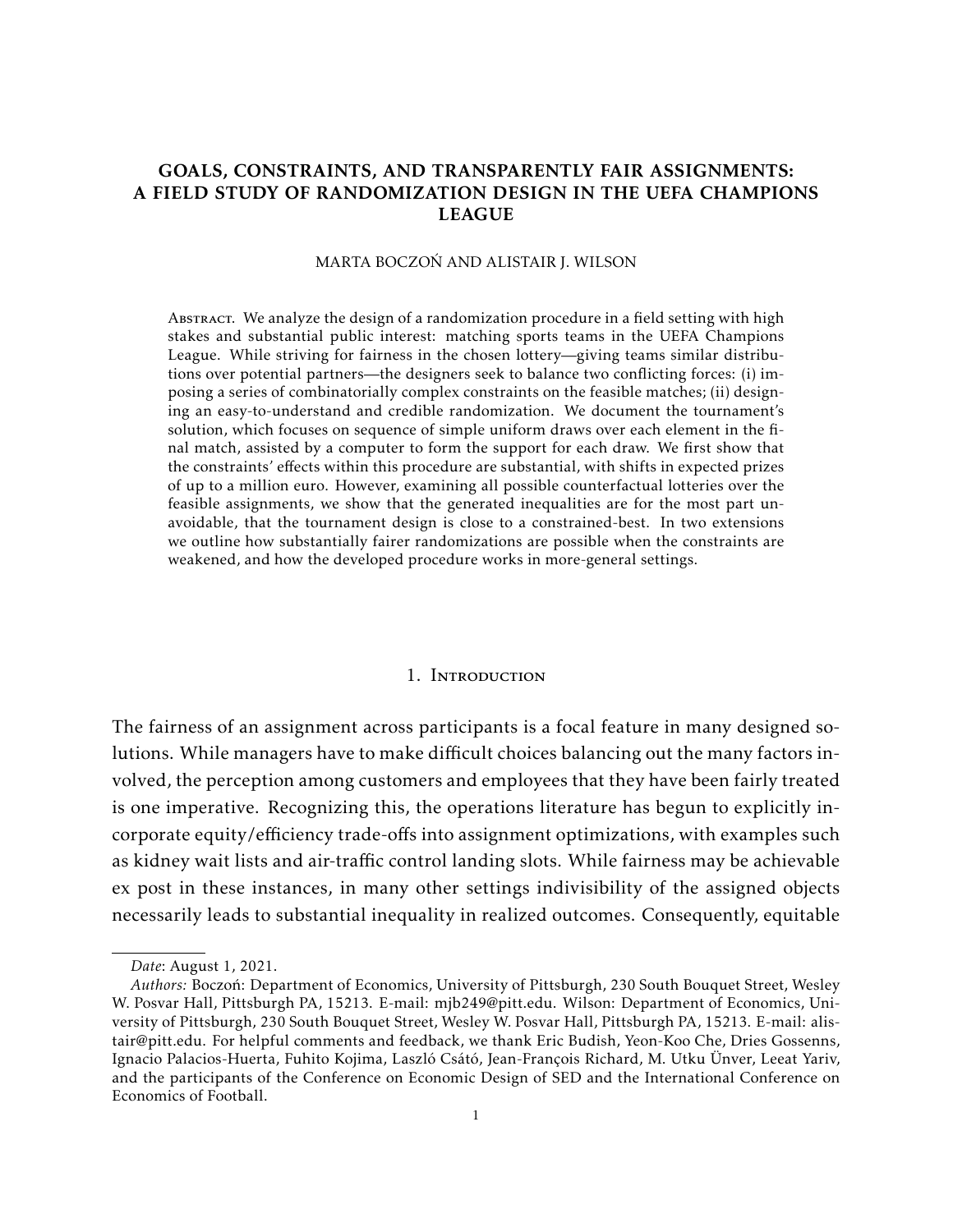treatment must instead be defined in terms of ex-ante fairness, emphasizing the similar chances of a good or bad outcome across participants. Our paper analyzes a field design for a constrained randomization procedure, where fairness can only be achieved in expectation, and where focus needs to be placed on more-behavioral requirements to randomization design: transparency and credibility.

While a designer might endeavor to make a randomized assignment fair in expectation, a related but separate issue is to ensure that the randomization is *understood* as fair by participants. That is, a worker might accept their bad fortune in drawing the short-straw for an onerous and uncompensated task as long as they can observe the draw, to understand that their peers were at equal jeopardy. In contrast, when only provided with their assigned outcome by a black-box (such as a computer randomization) they suspect they were unfairly selected, that a manager cherry-picked the outcome. While the design of a physical easy-to-follow draw is trivial in many settings, for assignments with many tasks, many workers, and/or constraints, designing such a randomization becomes considerably more complicated. In this paper, we document a field-proven solution designed for a high-stakes sports tournament under huge public scrutiny: a public drawing of a constrained one-to-one matching in the Union of European Football Association's (UEFA) Champions League (UCL).

The UCL is one of the most successful pan-European ventures, and certainly the one with the most enthusiasm from the general public. Selection into the competition is limited to the highest-performing football clubs from across the continent (and beyond). A series of initial qualifying rounds whittle the number of participating teams down to 32 groupstage participants. From there, half of the clubs advance to a knockout stage that begins with the Round of 16 (R16), followed by four quarter-finals (QF), two semi-finals (SF), and a final (F) that determines a European champion. The focus of our paper is on the tournament's design for matching the sixteen teams at the beginning of the knockout phase into eight team pairs. While a fully symmetric draw would be easy to design if all matches were feasible—drawing team-pairs in turn from an urn without replacement—the problem is complicated by three constraints imposed by the tournament's managers: (i) Each pairing must be between a group winner and a group runner-up (*the bipartite constraint*, a coarse form of seeding). (ii) Teams that played one another in the prior group stage cannot be matched (*the group constraint*, increasing the novelty of the matched teams relative to prior games within the tournament). (iii) Teams from the same national association cannot be matched (*the association constraint*, increasing novelty of the matched teams relative to national competitions).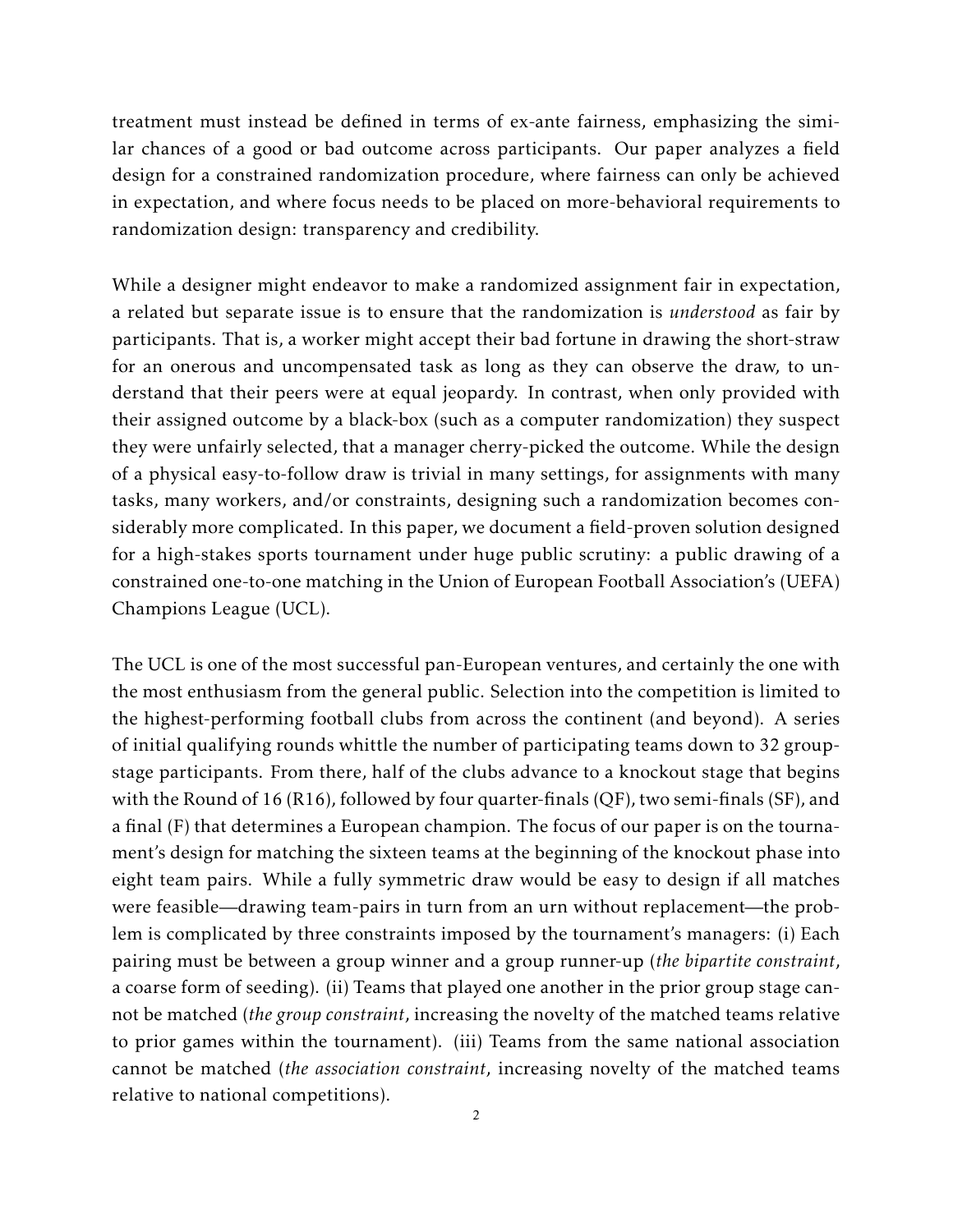The intensity of interest means that the tournament is under a magnifying glass: from teams, sponsors, fans, and the media. As an organization UEFA must appease these stakeholders, despite their often diametrically opposed interests. The tournament organizers therefore have a clear interest in creating transparent, easy-to-justify procedures. In terms of the imposed matching constraints, these can be motivated as being either meritocratic (the bipartite constraint) or as serving the common interest by maximizing the tournament's entertainment value (all three constraints). While the constraints substantially reduce the number of possible outcomes, there are still thousands of possibilities, where any realized draw must necessarily leave some teams and their fans ecstatic, and others bereft. UEFA's design objective is to ensure that, modulo the constraints, teams are treated fairly ex ante by the randomization. But more than that, UEFA's randomization also needs to be perceived and understood as fair, a task that becomes substantially more complicated under the imposed matching constraints.

In response to these issues the R16 procedure developed by UEFA follows a hybrid approach. The matching is formed through a physical draw of each team from an urn; however, as the draw proceeds, the urn composition is dynamically adapted by a computer algorithm to ensure that all constraints are satisfied. While the draw's computer-assist is undoubtedly a black-box, the calculations are entirely deterministic, and so can be verified during and/or after the draw by more-sophisticated viewers. In contrast, the stochastic component is transparent. All random elements are both easy to comprehend, as a series of discrete uniform draws, and credible, as each selection is an observed physical randomization.

Our paper analyzes the properties of this designed randomization, using the tools of market design: theory, estimation, and simulation [\(Roth,](#page-28-0) [2002\)](#page-28-0). We first theoretically characterize the simple to follow (but combinatorically complex) randomization. Next, we focus on measuring the distortions generated by the constraints. After documenting the quantitatively large effects, over both prize money and match likelihoods, we focus on the normative: Does an alternative randomization exist that is *fairer* to the participants? To answer this question, we employ an objective that measures the absolute difference in the match likelihoods for comparable team pairs—where a pair of teams can be compared on a particular match partner if neither are directly excluded. While easy-to-interpret and broadly applicable, one potential downside of our objective is that it is defined over the space of *expected assignments* and thus, might not be implementable as a lottery over discrete assignments. However, utilizing the main theoretical results in [Budish et al.](#page-27-0) [\(2013\)](#page-27-0), we show that for the UCL R16 assignment this shift in domain is without loss of generality. As such, the search for optimal *expected* assignments satisfying the constraints (30–40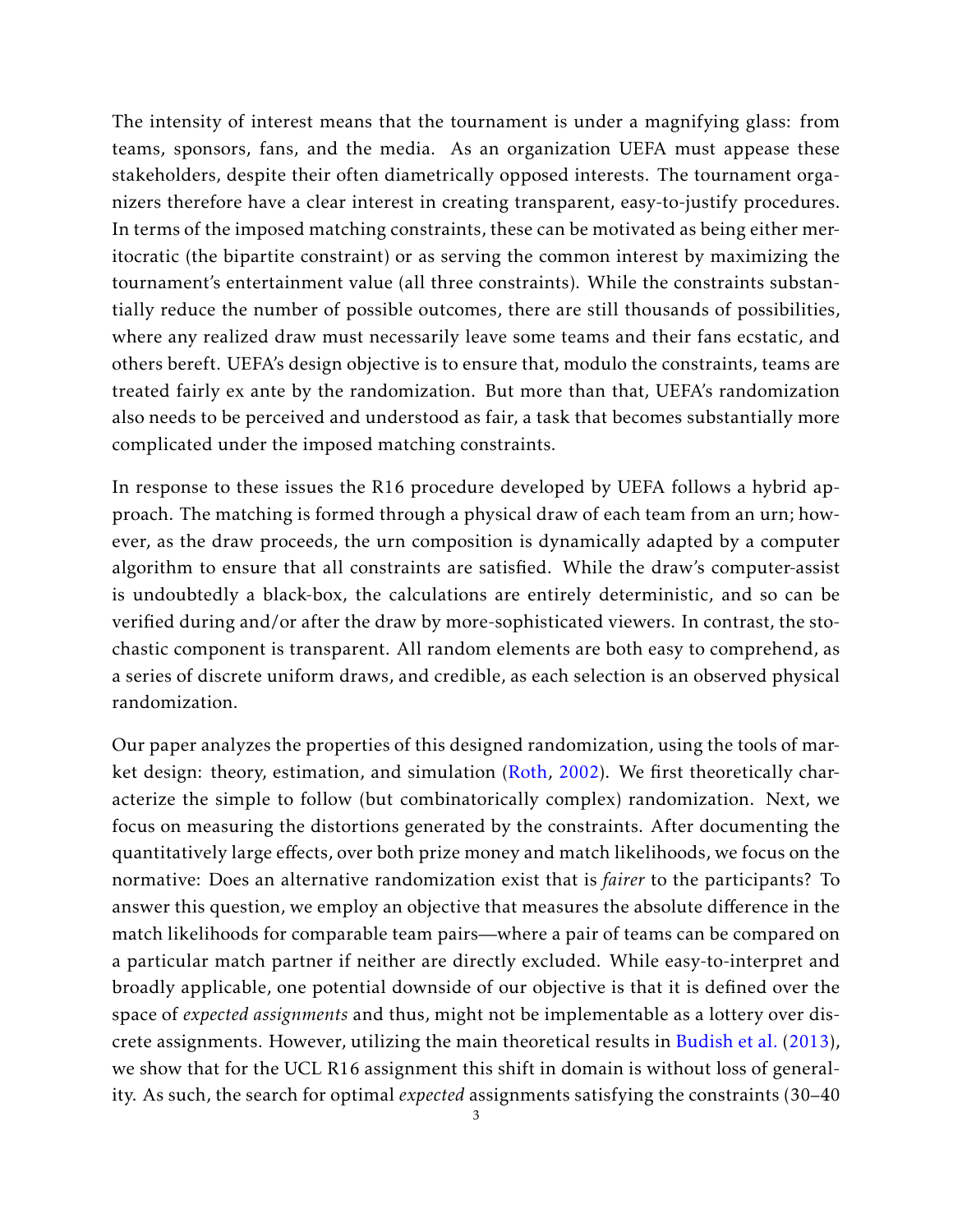degrees of freedom) is just as informative on the normative implications as the search for an optimal lottery over constrained assignments (2,000–10,000 degrees of freedom).

Our main results examine the constrained assignment draw across the past sixteen seasons of the UCL as well as across an array of complementary simulations. Overall, we show that while marginally better randomizations *are* possible, the tournament's transparencyfirst procedure is quantitatively similar to the fairest-possible lottery over constrained assignments. Having demonstrated that there exists only minimal scope to improve on the UEFA design when we consider randomized perfect matchings under direct exclusions, we analyze two extensions. First, we examine the extent to which substantially better outcomes are possible when slacking the tournament's constraints. The exercise not only helps demonstrate how a designer can quantify the fairness effects from enforcing the constraints—here representing a trade-off between efficiency and equity concerns—but also illuminates the greater scope for optimal randomizations when softening the applications' hard exclusions. In a second extension, we illustrate how the methodology applies to a more-general setting, using an example of a constrained many-to-many committee randomization problem.

In terms of the paper's organization, Section [2](#page-3-0) provides a brief review of related literature. Section [3](#page-6-0) describes the application and outlines the UCL R16 draw procedure. Section [4](#page-8-0) discusses the constraint effects on teams' match likelihoods and expected prize money from the tournament. Section [5](#page-15-0) shows near-optimality of the UEFA procedure. Sections [6](#page-19-0) and [7](#page-22-0) outline the extensions, and finally, Section [8](#page-26-0) concludes.[1](#page-0-0)

# 2. Literature review

<span id="page-3-0"></span>Our paper contributes to two main strands of literature: the issue of fairness for constrained assignment problems (an emerging issue in operations) and randomization design over assignments (a primarily theoretical literature in market design). While our paper's application focuses on a tournament design feature, $^2$  $^2$  the main thrust of the analysis is to (i) examine the design of a lottery over the constrained set of assignments and (ii) motivate a more-behavioral design consideration.

Similar to a growing body of applied work, our paper exploits the structure of a sports tournament as a precise field setting to outline/identify an economic idea and method of

<sup>&</sup>lt;sup>1</sup>The paper's Online Appendices present proofs together with additional (theoretical and empirical) results. Full data, programs, and the Online Supplementary Material are available at [https://www.martaboczon.com.](https://www.martaboczon.com)

<sup>&</sup>lt;sup>2</sup>For the substantial literature examining the incentive effects of tournaments see [Prendergast](#page-28-1) [\(1999\)](#page-28-1).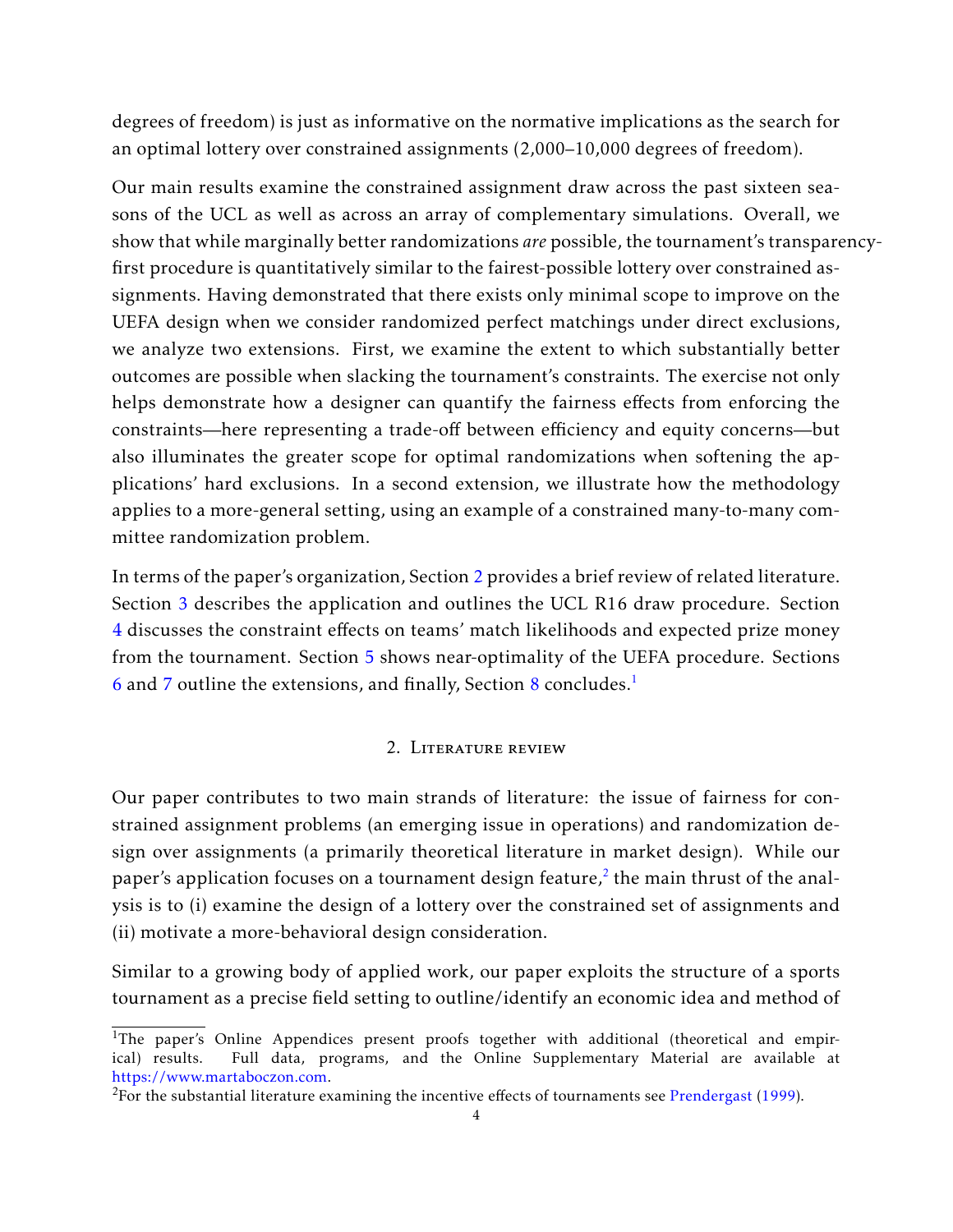analysis. Where the applied literature typically centers on positive aspects of individual behavior, $^3$  $^3$  our focus is instead on a market-design concern embedded in the tournament design. In this regard, our work is related to a handful of applied papers examining designed markets. Key examples here are: [Fréchette et al.](#page-28-2) [\(2007\)](#page-28-2), demonstrating the problem of inefficient unraveling in a decentralized market for US college-football bowls; [Anbarci et al.](#page-27-1) [\(2015\)](#page-27-1), designing a fairer mechanism for penalty shootouts in football tournaments; [Baccara et al.](#page-27-2) [\(2012\)](#page-27-2), investigating spillovers and inefficiency in a faculty office-assignment procedure; and [Budish and Cantillon](#page-27-3) [\(2012\)](#page-27-3), studying the superiority of a manipulable mechanism to a strategy-proof one for allocating courses in a business school. In these papers and ours, an applied market-design question is addressed through a mix of theory and structural analysis.

The problem of finding optimal solutions to combinatorial problems has an extensive history in the operations literature (see [Von Neumann,](#page-28-3) [1953;](#page-28-3) [Kuhn,](#page-28-4) [1955;](#page-28-4) [Orden,](#page-28-5) [1956;](#page-28-5) [Koopmans and Beckmann,](#page-28-6) [1957,](#page-28-6) and references therein), where a number of modern texts offer more comprehensive treatments (see [Burkard et al.,](#page-27-4) [2012\)](#page-27-4). More recently, the operations literature has begun to examine the trade-offs between efficiency and fairness in allocation problems, discussing procedures and methods to incorporate equity con-cerns into the optimization (see [Bertsimas et al.,](#page-27-5) [2011,](#page-27-5) [2012\)](#page-27-6).<sup>[4](#page-0-0)</sup> However, fairness there is typically achievable ex post, through bundles of goods in a combinatorial assignment or through continuous variables such as wait time. In contrast, our paper focuses on finding fair solutions in an ex-ante sense, through a lottery over a set of assignments satisfying a series of constraints. In particular, notions of efficiency for the designer are here integrated into imposed constraints on the set of allowable outcomes, where the randomization is used to generate fairness across this set (in expectation).

Our paper's focus on the ex-ante properties of lottery over assignments is closely related to the literature in mechanism design that goes back to [Hylland and Zeckhauser](#page-28-7) [\(1979\)](#page-28-7). Problems of fair treatment and efficiency in the realized assignments are complicated by strategic requirements that agents reveal their preferences to the mechanism, often through a pseudo-market approaches (also see [Budish,](#page-27-7) [2011\)](#page-27-7). However, a literature stemming from [Bogomolnaia and Moulin](#page-27-8) [\(2001\)](#page-27-8) examines mechanisms with simpler implementations: (i) the *random priority* mechanism, analogous to the uniform draw we discuss

<sup>&</sup>lt;sup>3</sup>Data from football to cricket to golf have been used to illustrate notions from both standard theory [\(Walker](#page-29-0) [and Wooders,](#page-29-0) [2001;](#page-29-0) [Chiappori et al.,](#page-28-8) [2002;](#page-28-8) [Palacios-Huerta,](#page-28-9) [2003\)](#page-28-9) and behavioral biases [\(Bhaskar,](#page-27-9) [2008;](#page-27-9) [Apesteguia and Palacios-Huerta,](#page-27-10) [2010;](#page-27-10) [Pope and Schweitzer,](#page-28-10) [2011;](#page-28-10) [Foellmi et al.,](#page-28-11) [2016\)](#page-28-11).

<sup>&</sup>lt;sup>4</sup>Examples include applications in computer networking [\(Shreedhar and Varghese,](#page-29-1) [1996;](#page-29-1) [Radunovic and](#page-28-12) [Le Boudec,](#page-28-12) [2004\)](#page-28-12), air-traffic control procedures [\(Vossen et al.,](#page-29-2) [2003;](#page-29-2) [Bertsimas and Gupta,](#page-27-11) [2016\)](#page-27-11), and kidney wait lists [\(Bertsimas et al.,](#page-27-12) [2013\)](#page-27-12).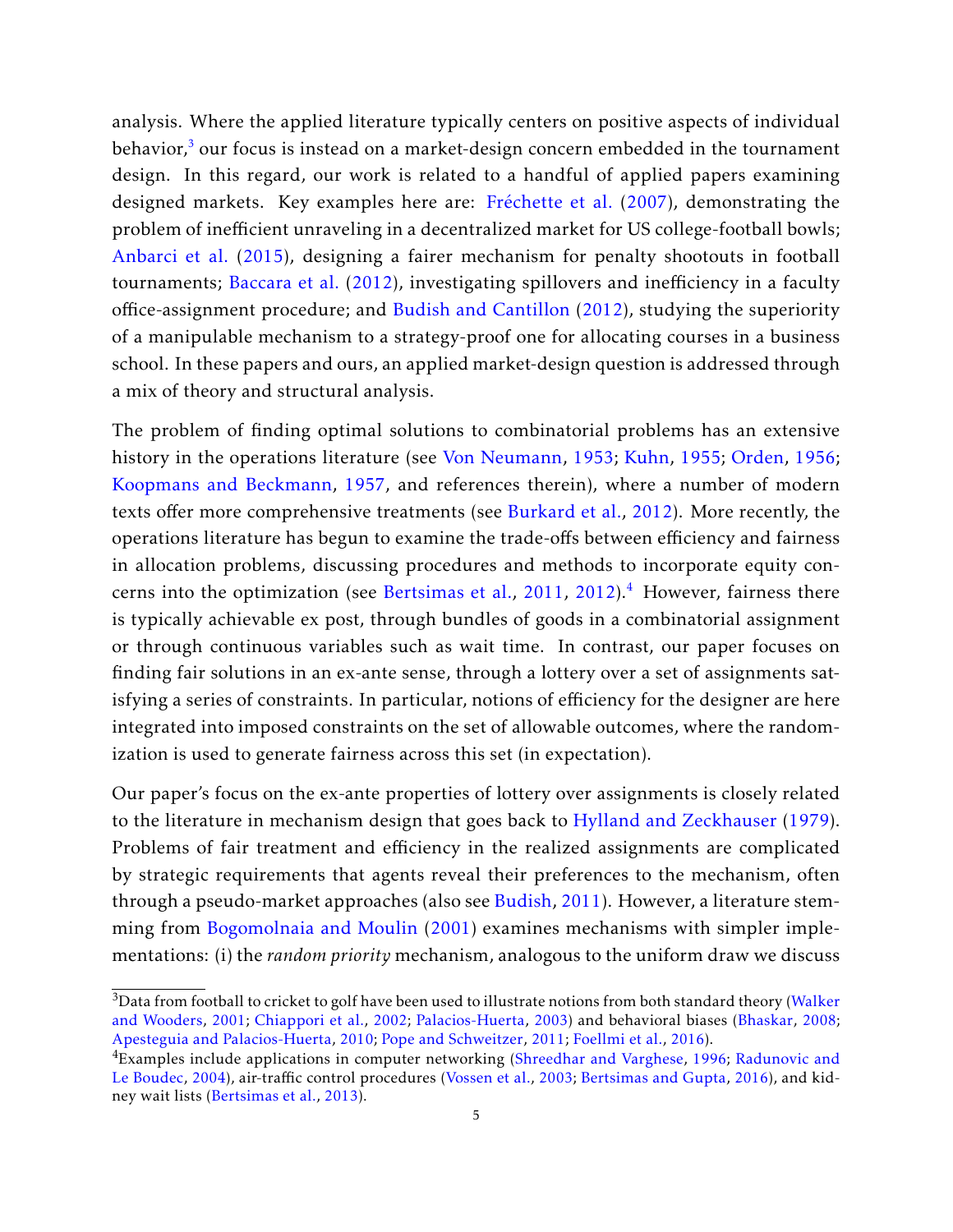in the paper but with agent choice over the partner after selection; and (ii) the *probabilistic serial* mechanism, where agents build up an *expected assignment* by simultaneously 'eating' probability shares across the different outcomes.

While our setting removes any strategic considerations, the main normative insights over randomizations are possible through a relatively new result in the market-design literature. [Budish et al.](#page-27-0) [\(2013\)](#page-27-0) show that the probabilistic serial mechanism approach extends to a much wider array of problems, so long as a separability condition holds for the con-straints.<sup>[5](#page-0-0)</sup> While this result primarily serves as a constructive tool in the market-design literature—allowing a transition from an expected assignment assembled by mechanisms like the probabilistic serial to the lotteries over assignments required for implementation we employ it as a tool to simplify an optimization problem, to exhaustively search across alternative randomizations. To our knowledge, we are the first to demonstrate the power of this market-design tool in a normative assessment of a field application.<sup>[6](#page-0-0)</sup>

Finally, our paper outlines an implementation issue for randomization design: that the principal may not be fully trusted. Elements of this idea are related to the concerns outlined in [Akbarpour and Li](#page-27-13) [\(forthcoming\)](#page-27-13), examining the credibility problem for a principal implementing an auction rule. While our setting does not have strategic issues, the concern is similarly over the principal, here over a cherry-picking over possible realizations. Our field application addresses this credibility issue through a physical draw procedure (a common feature to many randomizations like state-lotteries and high-stakes gambling games). While having a physical draw facilitates credibility, a physical, easy-to-follow randomization also helps to ensure that fairness is understood by participants.<sup>[7](#page-0-0)</sup> Hence, the transparent randomization procedure we analyze both mitigates credibility issues and aids understanding of equal treatment. While strategic mechanisms based on random priority can be readily adapted to such requirements, the extent to which other mechanisms like the probabilistic serial have easy-to-follow implementations remains an interesting open design question.

 $5$ The [Budish et al.](#page-27-0) [\(2013\)](#page-27-0) result extends the Birkhoff–Von-Neumann theorem (that an expected-assignment matrix can be implemented as a lottery over feasible assignments) to settings with constraints, many-tomany assignments, etc. Also see [Akbarpour and Nikzad](#page-27-14) [\(2020\)](#page-27-14), who provide a weakened version of a constraint condition that guarantees *approximate* implementability.

<sup>&</sup>lt;sup>6</sup>While our paper primarily serves as a clear field setting to use the [Budish et al.](#page-27-0) [\(2013\)](#page-27-0) result as an optimization tool, our results also contribute to the literature on optimal tournament design. See [Dagaev and](#page-28-13) [Sonin](#page-28-13) [\(2018\)](#page-28-13), [Guyon](#page-28-14) [\(2018,](#page-28-14) [2015\)](#page-28-15), [Ribeiro](#page-28-16) [\(2013\)](#page-28-16), [Scarf and Yusof](#page-28-17) [\(2011\)](#page-28-17), [Scarf et al.](#page-29-3) [\(2009\)](#page-29-3), and [Vong](#page-29-4) [\(2017\)](#page-29-4).

 $^7$ See also [Bó and Chen](#page-27-15) [\(2019\)](#page-27-15), who document the importance of simplicity and transparency in a historical random assignment for civil servants in Imperial China.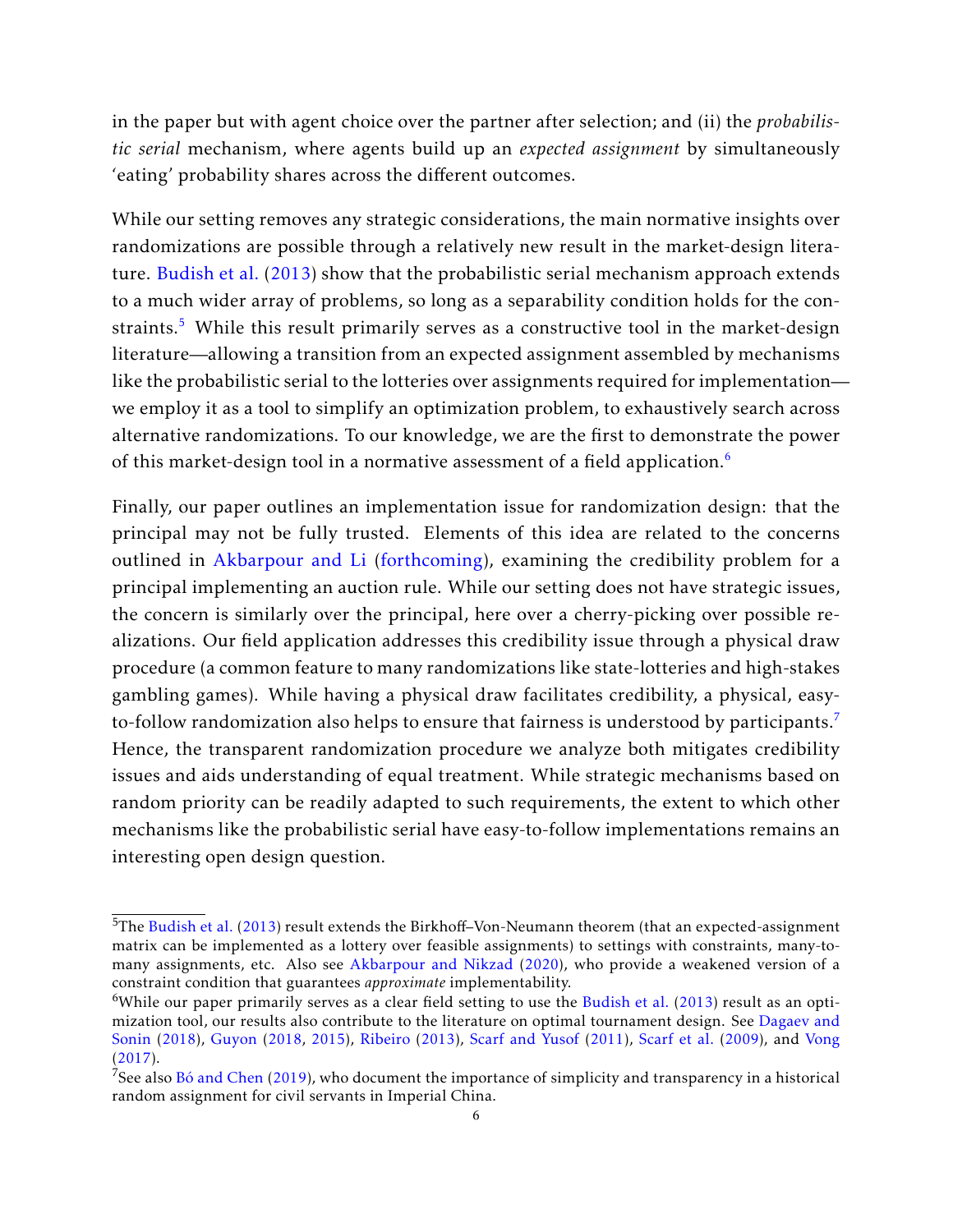## 3. Application Background

<span id="page-6-0"></span>The UCL is the most-prestigious club competition in football. Its importance within Europe is similar to that of the Superbowl in the United States, though with stronger global viewership figures. $^8$  $^8$  Introduced in 1955 as a European Champion Club's Cup (and consisting only of the national champion from each association) the tournament has evolved over the years to admit multiple entrants from each national association (at most five). Since the last major change to the tournament's design took place in the 2004 season, $^9$  $^9$  in our empirical analysis we focus on the 16 seasons during 2004–19.

Since the 2004 season, the UCL consists of a number of pre-tournament qualifying rounds followed by a group and then a knockout stage.<sup>[10](#page-0-0)</sup> In the group stage, 32 teams are divided into eight groups of four, where each team plays the other three group members twice (once at home, once away). $^{11}$  $^{11}$  $^{11}$  At the end of the group stage, the two lowest-performing teams in each group are eliminated, while the group winner and runner-up advance to the knockout stage. The knockout stage (except for the final game) follows a two-legged format, in which each team plays one leg at home, one away. Teams that score more goals over the two legs advance to the next round, where the remaining teams are eliminated.<sup>[12](#page-0-0)</sup>

The focus of our paper is on the assignment problem of matching the sixteen teams at the beginning of the knockout phase into eight mutually disjoint pairs.<sup>[13](#page-0-0)</sup> If the problem consisted simply of matching two equal-sized sets of teams under the bipartite constraint, the assignment could be conducted with two urns (one for group winners, one for runners-up) by sequentially drawing team pairs without replacement. However, the presence of the group and association constraints prohibits such a simple procedure for

 ${}^{8}$ The UCL final game is globally the most-watched annual sporting event. For example, the 2015 final had an estimated 400 million viewers across 200 countries, with a live audience of 180 million. For comparison, the 2015 Super Bowl had 114 million viewers.

 $^{9}$ Since each UCL season spans across two calendar years, for clarity and concision, we refer to a particular season by the year of its final game; so 2019 would indicate the 2018–19 season. For more details regarding the format changes, see Table [C.1](#page-36-0) in Online Appendix [C.](#page-36-1)

 $10$ A major redesign of the UCL is planned for the 2025 season, with the group-stage being replaced by a league of 36 teams, where current documents suggest no plans for making changes to any of the knockout stages. Consequently, the R16 matching will no longer be affected by the group constraint, but both the bipartite and association constraints will continue to hold.

 $11$ Seeding in the group stage is determined by the teams' current league ranking and the value of their UEFA club coefficients calculated based on clubs' historical performance.

 $12$ Ties are broken with the number of goals scored away from home, where a further draw on goals away from home results in extra time, and subsequently penalties as the final tiebreaker.

 $13$ The QF and SF draws are free from any constraints, and are conducted by drawing balls from an urn without replacement.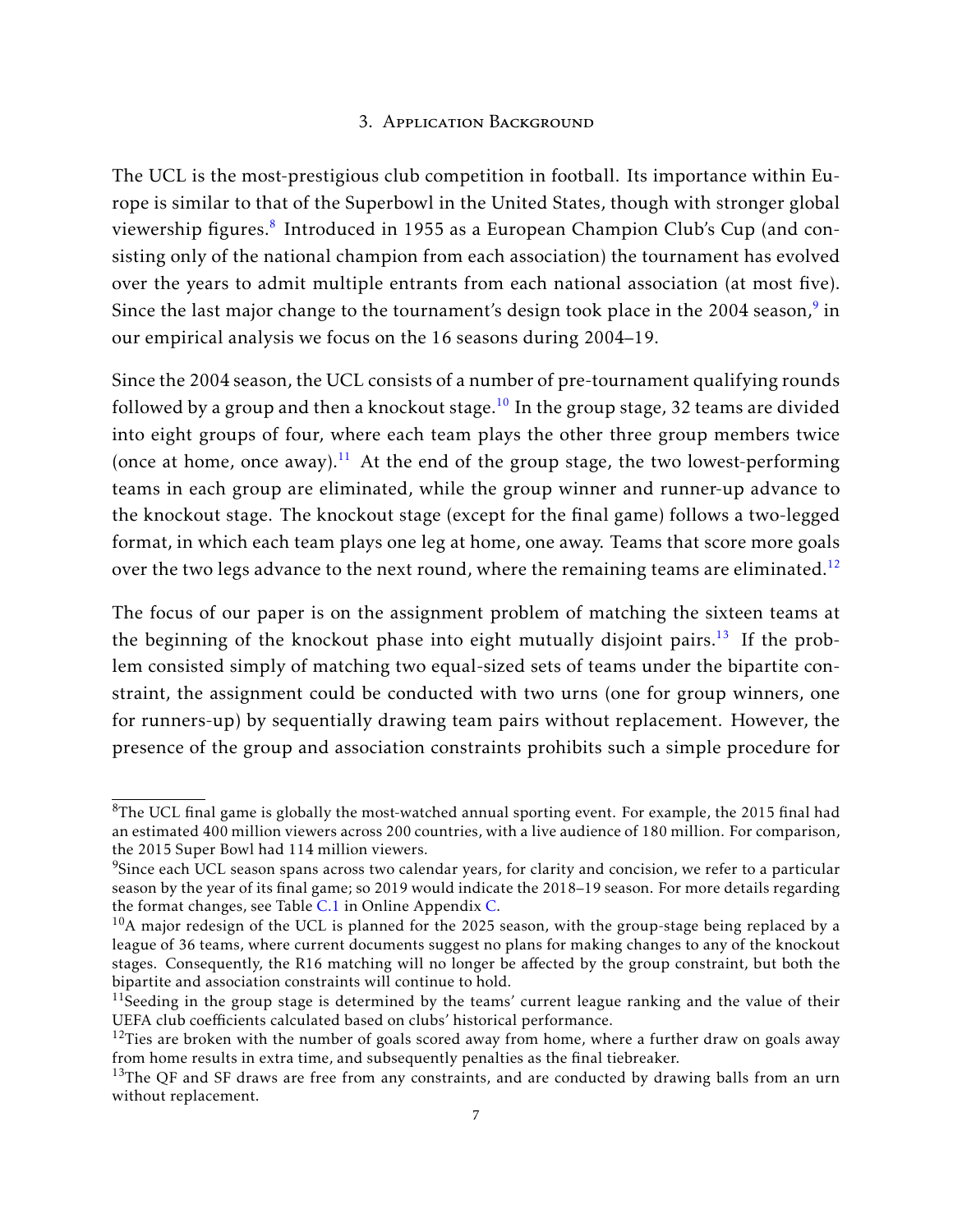<span id="page-7-0"></span>

Figure 1. Perfect one-to-one constrained draw from two urns

two reasons. First, after drawing a team, the urn containing eligible partners cannot contain any directly excluded teams. Second, a match to a non-excluded partner cannot force an excluded match at a later point in the draw. While the first concern is easy to address, the second one requires more-complicated combinatoric inference.

For illustration, consider the example in Figure [1.](#page-7-0) Suppose that we want to randomly construct a perfect one-to-one matching between teams *A*, *B*, and *C* on one side, to teams *d*, *e*, and *f* on the other. Moreover, assume that match-ups *Ad* and *Be* are directly excluded, so there are seven feasible match-ups, as illustrated in Figure  $1(A)$  $1(A)$ . In a first random draw we select *A* on the left-hand side. Since *d* is directly excluded from a match with *A*, we then randomly choose between *e* and *f* on the right-hand side. Suppose *f* is drawn and the match *Af* is formed, as shown in bold in Figure [1\(](#page-7-0)B), making the three matches shown with the dotted lines infeasible. At the next stage, suppose we randomly select *C* on the right-hand side. Team *C* has no *directly* excluded partners—both *Cd* and *Ce* were initially feasible. However, a perfect matching requires that *Cd* is inhibited from forming, as doing so would leave *B* with no feasible partner (only *e* would remain on the right, and *Be* is directly excluded). Therefore, in the second round, *C* must be *indirectly* excluded from matching to *d*. In fact, as soon as *Af* is selected the only feasible final matching is {*Af ,Bd,Ce*}, as we illustrate in Figure [1\(](#page-7-0)C).

Although the above example is easy to follow, with eight teams on each side and many more constraints, the combinatorics become involved. While matchings could be formed via fully computerized draws, UEFA has instead opted to use a physical random draw aided by a deterministic computer algorithm to make sure the constraints are satisfied. Specifically, the UEFA draw procedure randomizes the tournament's R16 matching as follows: (i) balls representing the unmatched runners-up (eight to begin with) are placed in the first urn, and one runner-up is drawn uniformly without replacement; (ii) the computer determines the maximal feasible set of group winners that can match with the drawn runner-up, given the constraints and any previous draws; (iii) balls representing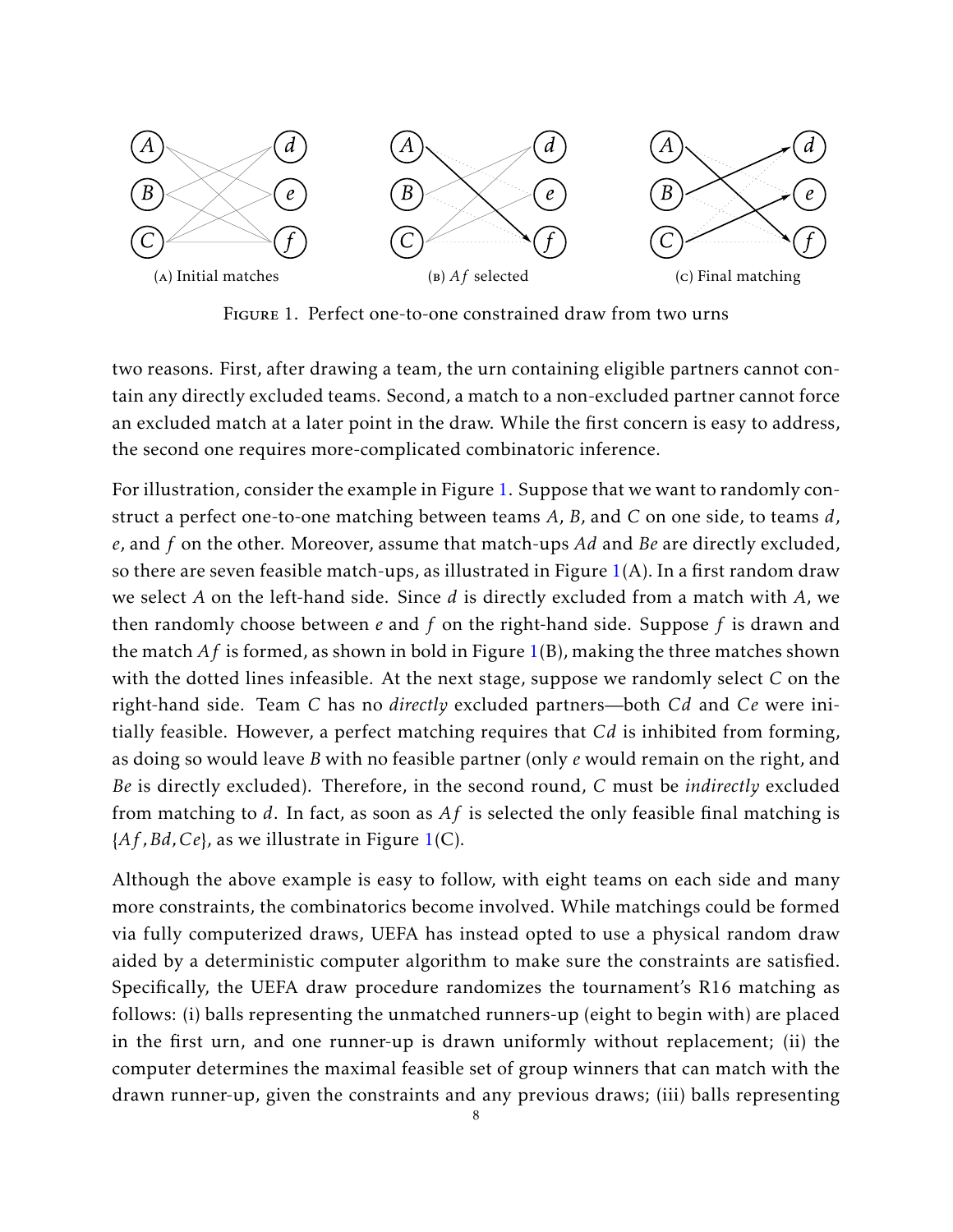the feasible group winners are placed in the second urn, with one drawn uniformly; (iv) a pairing of the two drawn teams (one winner and one runner-up) is added to the aggregate R16 matching. The procedure repeats until all eight matches are formed.

This procedure has three useful design features. First, all randomizations are conducted using a physical draw, and thus are credible.<sup>[14](#page-0-0)</sup> Second, the draw emphasizes the identity of the match, rather than the aggregate matching. This choice not only simplifies the scale of the draw (no more than eight possible realizations), but also highlights that the chances of each element being drawn are perfectly equal. Hence, given the urn composition, it is much easier for the viewer to appreciate their team's fair treatment (though here at the conditional step, rather than overall). Finally, even though the urn compositions are determined in an opaque manner (using a computer to check the maximal set of valid partners), all calculations are entirely deterministic. As such, the calculations can always be checked and explained by more-sophisticated viewers.

These design features transform what could be otherwise a highly esoteric randomization to an easy-to-follow procedure for public consumption. Indeed, the R16 draw ceremony is streamed live by UEFA over the Internet, broadcast by many national media companies, and live blogged by almost every sports page. A rerun of the 2020 UCL R16 draw ceremony currently shows over 1.3 million views on [UEFA's YouTube channel,](https://www.youtube.com/watch?v=iSR4PaAiHn4) where to the best of our knowledge this (along with the prior group-stage) is likely the most-ardently followed constrained randomization in existence.

## 4. Constraint Effects in the UEFA Draw

<span id="page-8-0"></span>This section highlights the effects of the matching constraints on teams' tournament outcomes. Section [4.1](#page-8-1) theoretically characterizes a generalized version of the UEFA draw. Section [4.2](#page-11-0) discusses the nature of the distortions generated by the tournament's matching constraints. Finally, Section [4.3](#page-12-0) defines two measures of the effects from the constraints and quantifies them across the 16 UCL seasons under consideration.

<span id="page-8-1"></span>4.1. **Theory for the Draw.** Let  $W = \{w_1, ..., w_K\}$  and  $\mathcal{R} = \{r_1, ..., r_K\}$  denote the sets of group winners and runners-up, respectively, and V the set of all *possible* perfect (exhaustive oneto-one) matchings between W and R. We examine a random assignment  $\psi : 2^{\mathcal{V}} \to \Delta \mathcal{V}$ 

 $14$ Unlike many state lotteries that use mechanical randomization devices to draw outcomes, the UEFA draw is conducted by human third parties (typically famous footballers). While in some sense this might increase the draw's credibility, pointing to football fans' distrust in the process, the human element has led to allegations of UEFA cherry-picking outcomes for favored teams with hot/cold balls (here made by a former FIFA president Sepp Blatter in an interview with Argentine newspaper *La Nacion* on June 13th , 2016).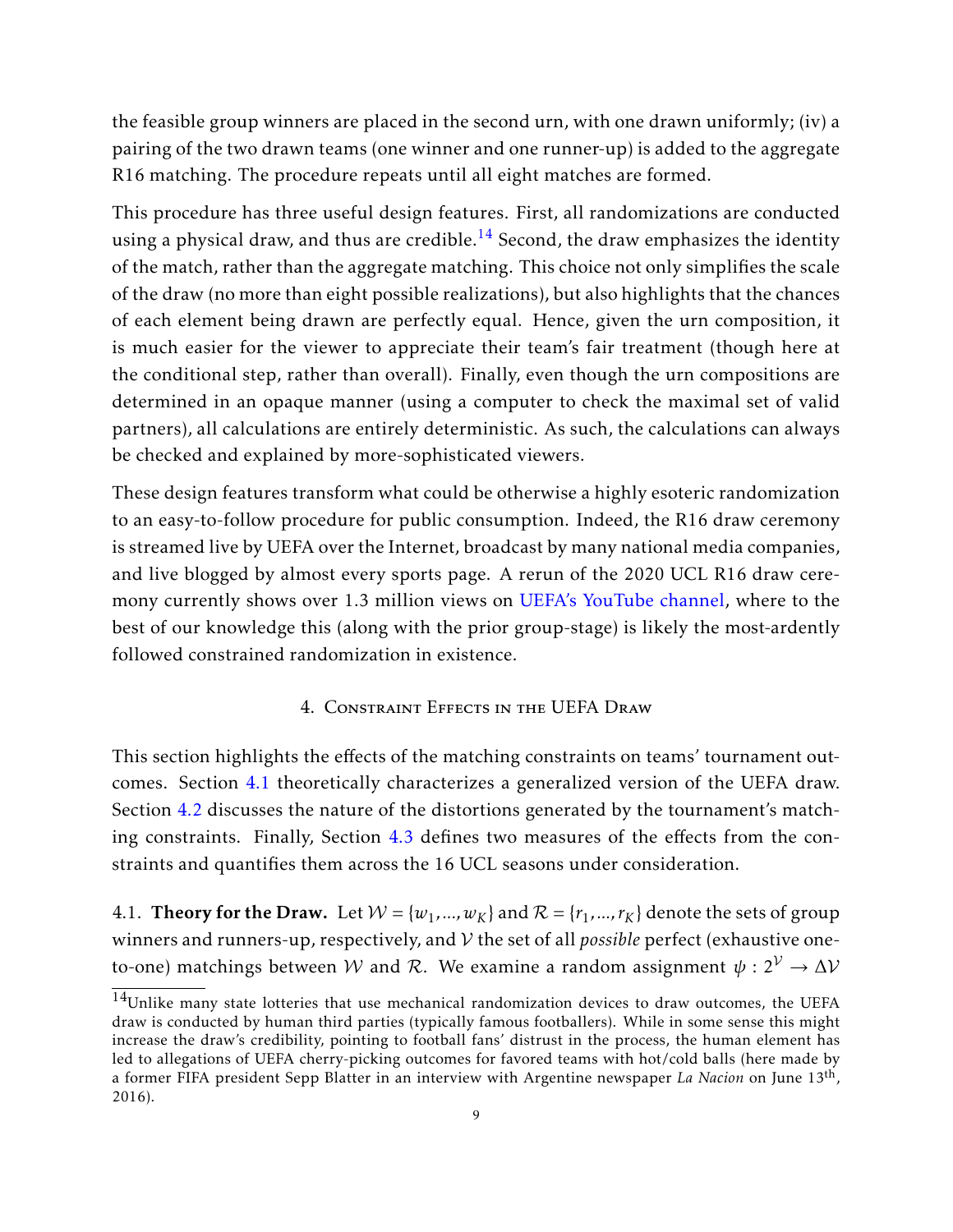that takes as input Γ ⊆ V (a set of *feasible* matchings) and provides as output a probability distribution over the elements in Γ.

Algorithm (Γ-Constrained R-first element-uniform draw). *Given an input set of admissible matchings* Γ ⊆ V*, the algorithm selects a matching ψ*(Γ) *in K steps, where at each step a team pair in* R × W *is formed via two sequential uniform draws.*

*Initialization: Set*  $\mathcal{R}_0 = \mathcal{R}$  *and*  $\Gamma_0 = \Gamma$ *. Step-k* (*for*  $k = 1$  *to*  $K$ *)*:

- *(i) Choose R<sup>k</sup> through a uniform draw over* R*k*−<sup>1</sup> *;*
- *(ii) Choose*  $W_k$  *through a uniform draw over*  $W_k := \{w \in \mathcal{W} | \exists V \in \Gamma_{k-1} \text{ s.t. } R_k w \in V \}$  *(the feasible partners for*  $R_k$  *at step*  $k$ *)*;
- *(iii)* Define a set of the currently unmatched runners-up  $\mathcal{R}_k := \mathcal{R}_{k-1} \setminus \{R_k\}$  and a set of valid *assignments given the current draw,*  $\Gamma_k := \{ V \in \Gamma_{k-1} | R_k W_k \in V \}$ *.*

*Finalization: After K steps the algorithm assembles a vector of K runner-up–winner pairs,*  $\mathbf{v} = (R_1 W_1, \dots, R_K W_K)$ , where the realization of  $\psi(\Gamma)$  is given by  $\{R_1 W_1, R_2 W_2, \dots, R_K W_K\} \in \Gamma$ .

In order to characterize the probability of a specific matching  $V \in \Gamma$  we define: (i)  $\mathcal{P}(V)$ , the set of possible sequence permutations for matching  $V$ ; and (ii)  $\mathcal{W}_k(\mathbf{v})$ , the set of admissible match partners for runner-up  $R_k$  selected at Step- $k(i)$  in the permutation  $\mathbf{v}.\mathbf{^{15}}$  $\mathbf{v}.\mathbf{^{15}}$  $\mathbf{v}.\mathbf{^{15}}$ 

<span id="page-9-0"></span>Proposition 1. *Under the* Γ*-constrained* R*-first element-uniform draw the probability of any perfect matching V* ∈ Γ *is given by*

$$
\Pr\{\psi(\Gamma) = V\} = \frac{1}{K!} \sum_{\mathbf{v} \in \mathcal{P}(V)} \prod_{k=1}^{K} \frac{1}{|\mathcal{W}_k(\mathbf{v})|}.
$$

*Proof.* See Section [A.1](#page-30-0) in Online Appendix [A.](#page-30-1) □

Proposition [1](#page-9-0) indicates that more than *K*!×|Γ| calculations are required to understand the chosen lottery over  $\Delta \Gamma$ . Therefore, even though the cardinality of  $\Gamma$  can be substantially lower than *K*! due to constraints, the exact computation of Pr {*V* } involves between *K*! and  $(K!)^2$  steps.<sup>[16](#page-0-0)</sup>

<sup>&</sup>lt;sup>15</sup>That is, for the permutation  $\mathbf{v} = (R_1 W_1, ..., R_K W_K)$  the set of partners at step *k* is  $W_k(\mathbf{v})$  :  $\left\{ w \in \mathcal{W} \middle| \exists V \in \Gamma \text{ s.t. } R_k w \in V \text{ and } \wedge_{j=1}^{k-1} \left( R_j W_j \in V \right) \right\}.$ 

 $\frac{16}{16}$ This can be computationally taxing even for our application with *K* = 8. The main takeaway from the result is that Monte Carlo simulations are best suited for our applied section.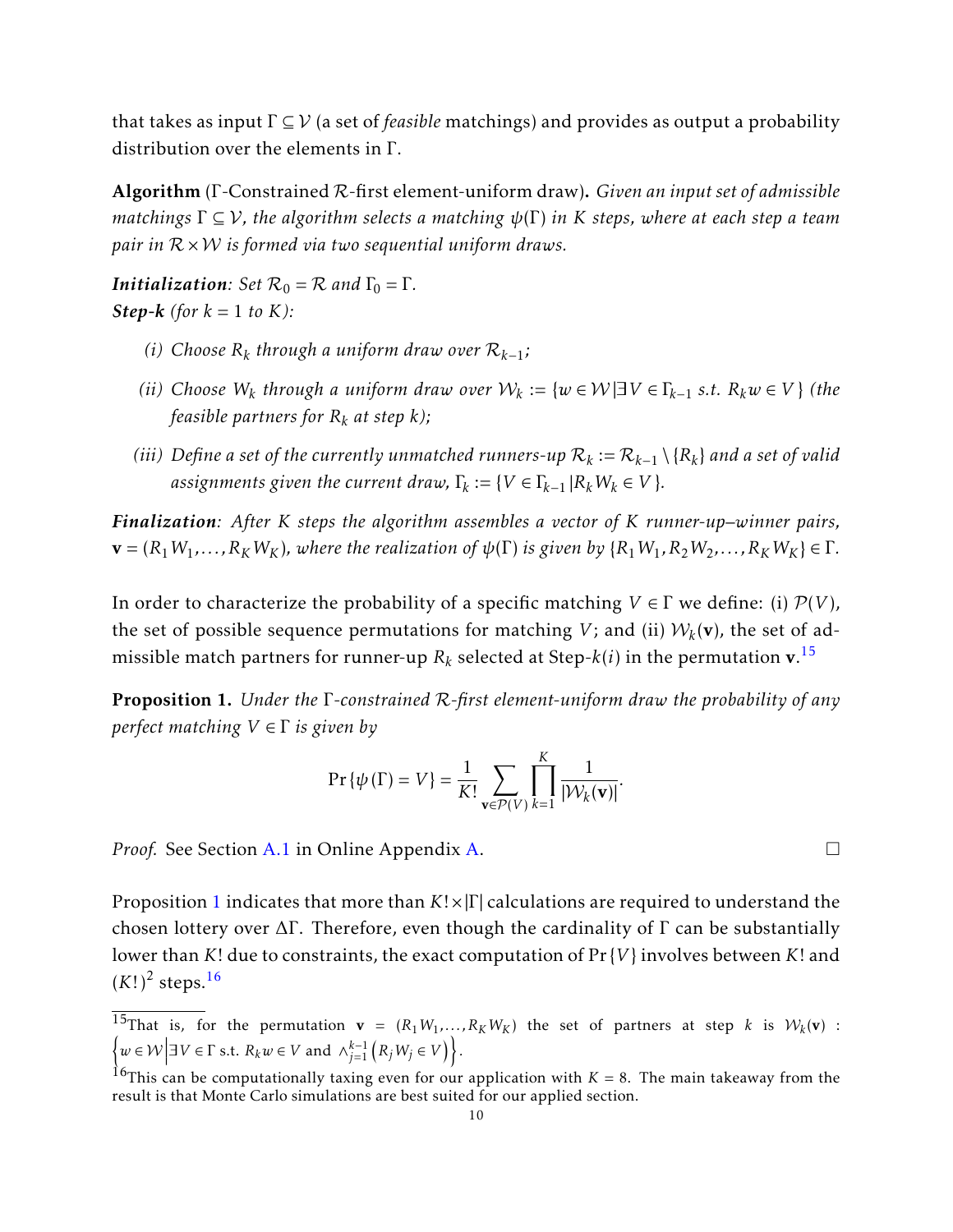Given the characterization, a remaining question is the extent to which the above calculation can be simplified. Defining two randomization procedures as *distinct* if they induce different probabilities over the matchings in  $V$  we find that:

<span id="page-10-0"></span>Proposition 2. *The* Γ*-constrained* R*-first element-uniform draw is distinct from:*

- *(i) A uniform draw over* Γ*;*
- *(ii) A sequential uniform draw of* Γ*-feasible team pairs;*[17](#page-0-0)
- *(iii) The same draw where we switch the labeling of* R *and* W *(the* Γ*-constrained elementuniform draw where we draw from* W *first).*

*Proof.* See Section [A.2](#page-30-2) in Online [A](#page-30-1)ppendix A for counter-examples.

The first two parts of Proposition [2](#page-10-0) indicate that the environment is not equivalent to two computationally simpler uniform draws, while the third part shows that the procedure is asymmetric, in the sense that it does matter which side you draw from first.<sup>[18](#page-0-0)</sup>

The above characterizes a generalized version of the procedure developed by UEFA to assemble the R16 matching at  $K = 8$ , where the procedure imposes the bipartite constraint by construction. We now provide more detail on how UEFA selects the feasible set Γ from a set of match exclusions  $H = H_A \cup H_G \subset \mathbb{R} \times \mathcal{W}$ , where the match exclusions are the union of the association-level exclusions  $H_A$  and group-level exclusions  $H_G$ .  $^{19}$  $^{19}$  $^{19}$ 

The feasible matching set for the UEFA implementation of the Γ-constrained R-first element-uniform draw is given by

$$
\Gamma_H := \Big\{ V \in \mathcal{V} \Big| V \cap H = \emptyset \Big\}.
$$

In the absence of the association constraint, the tournament has 14,833 possible R16 matchings, where each same-nation exclusion significantly reduces the number of valid assignments in Γ*H*. [20](#page-0-0) Across the 16 seasons under consideration, the number of valid assignments ranged from 2,988 in the 2009 season to 6,304 in 2011 to 9,200 in 2006.

 $17$ That is, we consider a sequential uniform draw of feasible match pairs, where if the draw has already selected pairs in the set  $V_t$  the draw is a uniform over:  $\mathcal{M}(V_t) := \{rw \in \mathcal{R} \times \mathcal{W} | \exists V \in \Gamma \text{ with } rw \in V \wedge V_t \subset V \}.$  $18$ While distinct, in our particular setting the three draw procedures lead to only marginally different outcomes. Consequently, expected assignments under the UEFA procedure can be approximated fairly well by a uniform draw over Γ, which generates assignment probabilities in fractions of second.

<sup>&</sup>lt;sup>19</sup>The precise set *H* therefore varies across seasons depending on the group-level assignment and the composition of teams in the R16.

 $^{20}$ A political constraint also excludes Russian teams from being drawn against Ukrainian teams. In what follows, we re-interpret this restriction as a part of the association constraint.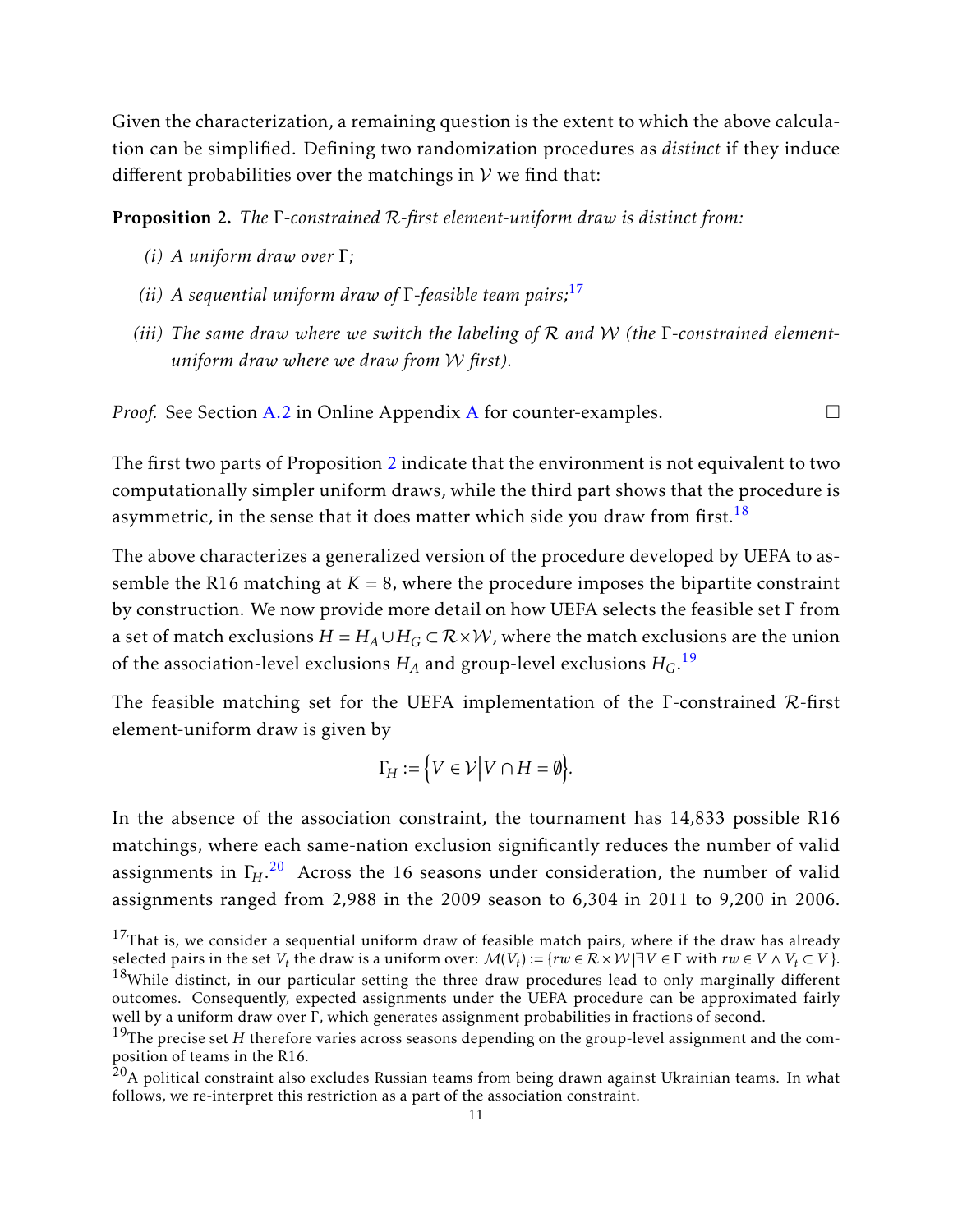<span id="page-11-1"></span>

Figure 2. Possible assignments against same-nation exclusions *Figure details:* Red dashed line indicates a fitted linear relationship; intercept constrained to 14,833.

We graph the relationship between the number of possible matchings and the number of same-nation exclusions within the association constraint *H<sup>A</sup>* in Figure [2.](#page-11-1) While the number of feasible assignments is not purely a function of the number of exclusions (it depends on their arrangement too) the relationship in question can be approximated by a linear function that decreases by  $1,400$  matchings for each same-nation exclusion.<sup>[21](#page-0-0)</sup>

<span id="page-11-0"></span>4.2. Example Expected Assignment in the R16. In Table [1](#page-12-1) we provide an example of the expected assignment matrix under the UEFA procedure for the R16 in the 2018 season. Each row represents a group winner, and each column a runner-up, so the row-*i*–column*j* cell indicates the probability that the  $(ij)$ -pair is selected within the R16 matching.<sup>[22](#page-0-0)</sup>

The constraints in the 2018 draw are as follows: First, along the diagonal, the probability for each match is zero, reflecting the eight exclusions implied by the group constraint

<sup>&</sup>lt;sup>21</sup>See Table [C.4](#page-37-0) in Online Appendix [C](#page-36-1) for the constraints in the remaining seasons between 2004 and 2019. <sup>22</sup>We calculate all probabilities with a Monte Carlo simulation of size  $N = 10^6$ . At this size, 95 percent confidence intervals for each probability are within ±0*.*001 of the given coefficient (see Proposition [4](#page-32-0) in Online Appendix [A\)](#page-30-1).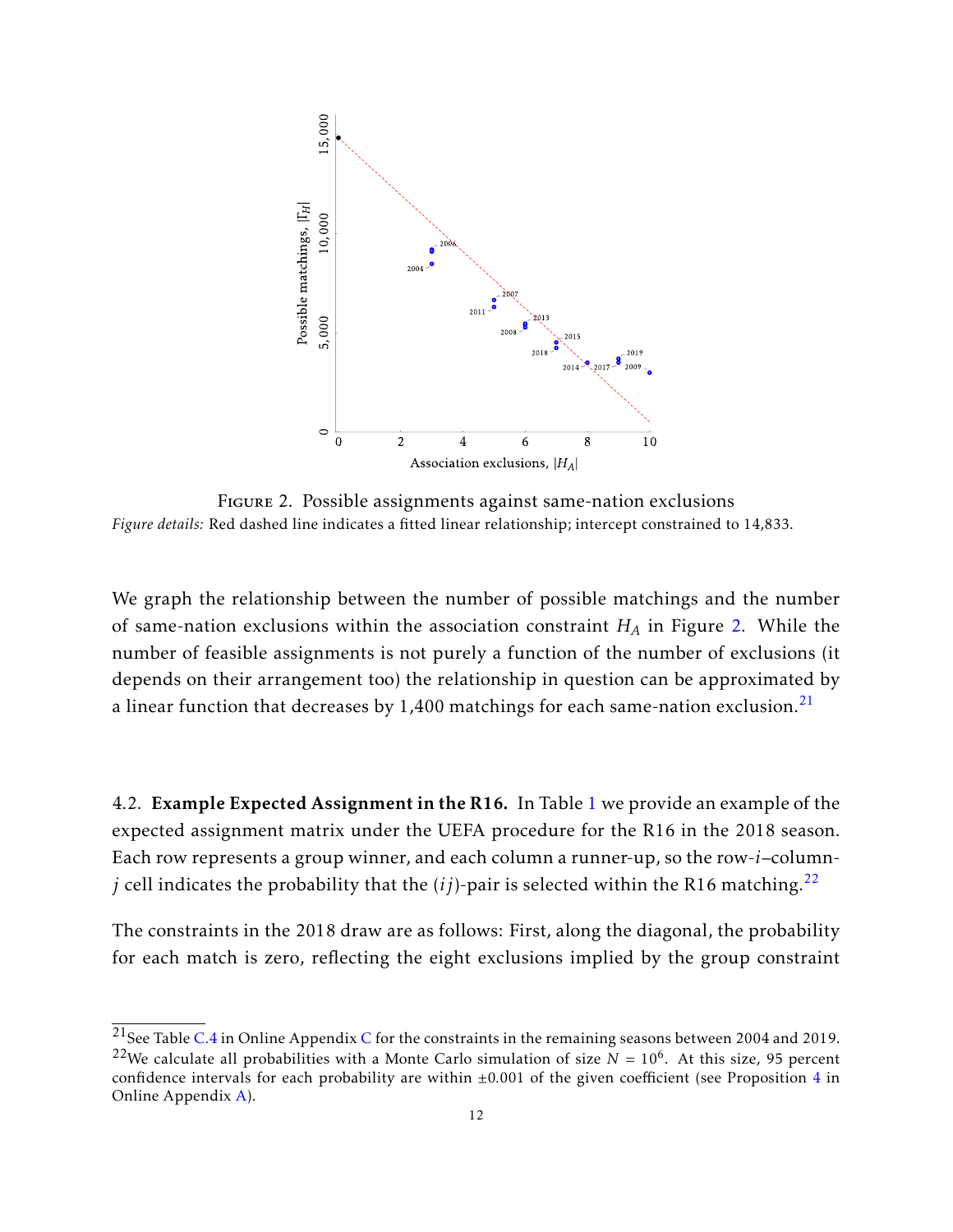<span id="page-12-1"></span>

|                     | <b>Basel</b> | Bayern<br>Munchen | Chelsea  | Iuventus | Sevilla  | Shakhtar<br>Donetsk | Porto    | Real<br>Madrid |
|---------------------|--------------|-------------------|----------|----------|----------|---------------------|----------|----------------|
|                     |              |                   |          |          |          |                     |          |                |
| Manchester United   | $0(H_G)$     | 0.148             | $0(H_A)$ | 0.183    | 0.183    | 0.155               | 0.148    | 0.182          |
| Paris Saint-Germain | 0.109        | $0(H_G)$          | 0.294    | 0.128    | 0.128    | 0.108               | 0.105    | 0.128          |
| Roma                | 0.159        | 0.151             | $0(H_G)$ | $0(H_A)$ | 0.189    | 0.160               | 0.152    | 0.189          |
| Barcelona           | 0.149        | 0.144             | 0.413    | $0(H_G)$ | $0(H_A)$ | 0.150               | 0.144    | $0(H_A)$       |
| Liverpool           | 0.159        | 0.151             | $0(H_A)$ | 0.189    | $0(H_G)$ | 0.160               | 0.152    | 0.189          |
| Manchester City     | 0.156        | 0.148             | $0(H_A)$ | 0.183    | 0.184    | $0(H_G)$            | 0.148    | 0.183          |
| <b>Besiktas</b>     | 0.109        | 0.105             | 0.293    | 0.128    | 0.128    | 0.108               | $0(H_G)$ | 0.129          |
| Tottenham Hotspur   | 0.160        | 0.152             | $0(H_A)$ | 0.189    | 0.189    | 0.159               | 0.151    | $0(H_G)$       |

TABLE 1. Expected assignment matrix for the 2018 R16 draw

 $H_G$ .<sup>[23](#page-0-0)</sup> Second, seven same-nation matches are excluded reflecting the 2018-specific association constraint *HA*. Finally, all rows and columns sum to exactly one, as each represents the marginal match distribution for the respective team through the bipartite constraint.[24](#page-0-0)

Despite having uniform selections at each point in the draw, the match likelihoods are far from equal, due to asymmetries generated by the association constraint. For illustration, consider Paris Saint-Germain in the 2018 season, the second row of Table [1.](#page-12-1) As the only French team in the 2018 knockout stage they have no same-nation exclusions, and thus seven feasible match partners. However, the likelihoods of the seven match-ups vary substantially, where the probability that Paris Saint-Germain plays Chelsea is almost three times larger than the probability that they play either Basel, Shaktar Donetsk, or Porto (columns 1, 6, and 7).

<span id="page-12-0"></span>4.3. Quantifying the Association Constraint's Effect. Below, we quantify the distortions generated by the association constraint that drives the unequal match chances illustrated in Table [1.](#page-12-1) We first quantify the monetary effect of imposing the association constraint in terms of expected prize money—though the monetary distortions are not easily interpretable as fairness distortions, since the size of the effect vary with the teams' underlying ability. We then measure the distortive effect of the constraints by focusing on the difference in match chances for teams with a common partner, providing a better proxy for the inequality caused by the constraints as it is agnostic as to the team's identity.

We find that:

<sup>&</sup>lt;sup>23</sup>The bipartite and group constraints impose symmetric restrictions, leading to an equal probability of matching with every non-excluded partner. Consequently, without the association constraint, the expected assignment would have a one-in-seven chance (0.143) for each off-diagonal entry.

 $^{24}$ The expected assignment matrices for the R16 draw in the remaining seasons can be found in the Online Supplementary Material.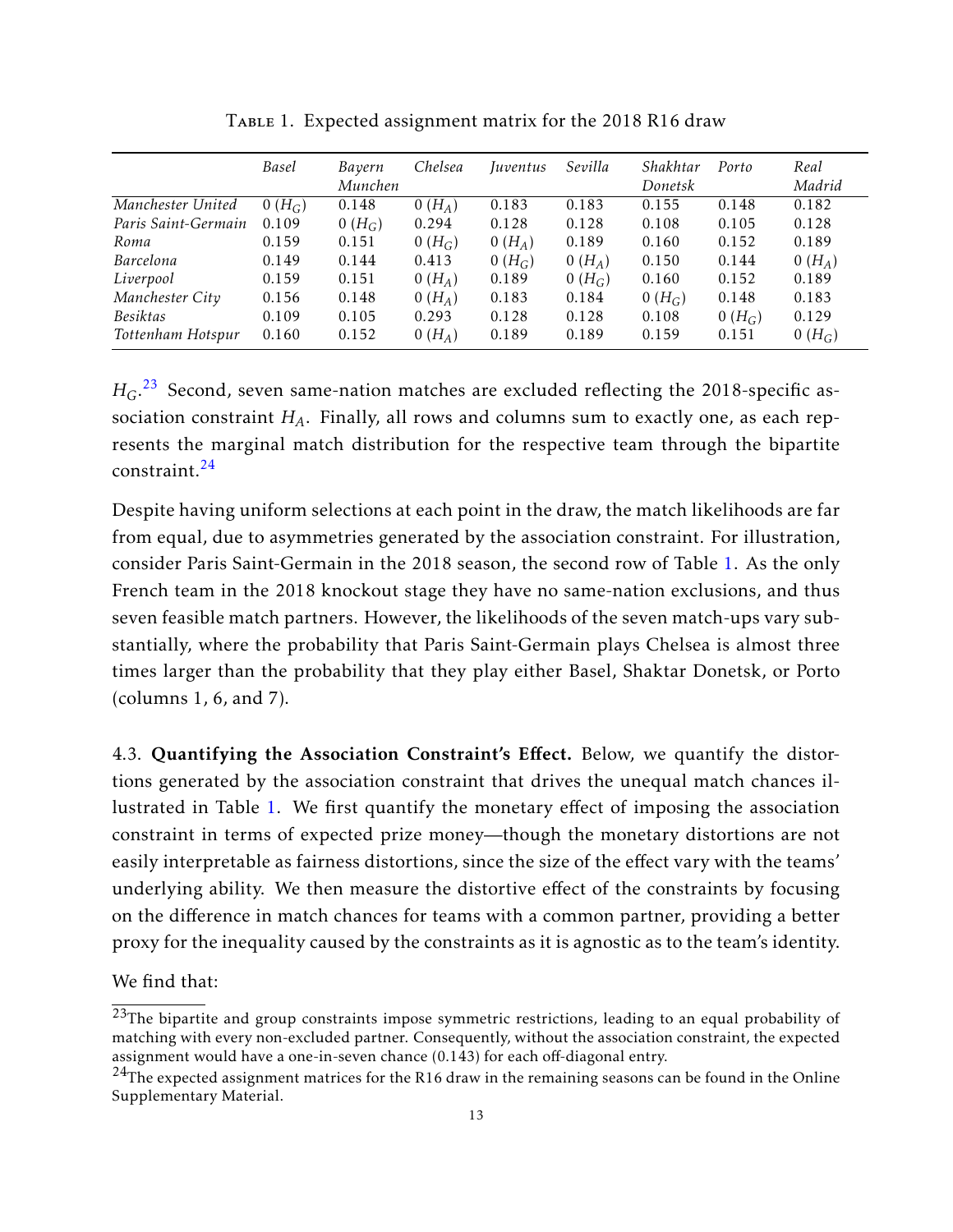<span id="page-13-0"></span>Result 1. The association constraint imposed on the R16 matching generates substantial effects *by: (i) altering expected tournament prizes by up to a million euro; and (ii) creating large inequalities in the match chances for otherwise comparable teams.*

*Evidence for Result [1:](#page-13-0)* In order to measure the association constraint's effect on expected tournament prizes we first estimate a commonly used structural model for football-game outcomes (the bivariate Poisson, see [Maher,](#page-28-18) [1982;](#page-28-18) [Dixon and Coles,](#page-28-19) [1997\)](#page-28-19). The model produces season-specific estimates of attacking and defensive performance of each R16 team in each season in 2004–19. Armed with these estimates and knowledge of the team prizes awarded for reaching each stage of the competition, $25$  we can simulate the later stages of the tournament and calculate the *expected* prize for each team *i* in each season *t*, under any specified randomization over the R16. As the parameter estimation is standard we relegate the details to Online Appendix [B.](#page-33-0)

To estimate the total effect of the association constraint we calculate differences in the expected prize money under the current UEFA draw procedure (input set  $\Gamma_{\!H_{\!A}\cup H_{\!G}}$ ) and a counterfactual procedure that drops the association constraint (input set  $\Gamma_{\!H_G}$ ). $^{26}$  $^{26}$  $^{26}$ 

Teams with a positive association-constraint effect are those benefiting from the association constraint, whereas those with a negative value are being disadvantaged. Across all 16 UCL seasons, the association-constraint effect has a standard deviation of 0.3 million euro (it is mean-zero within each season by construction) and a range of 2 million euro: a cost of 0.8 million euro to Arsenal in the 2014 season (eliminated that year in the R16) and a subsidy of 1.2 million euro to Real Madrid in the 2017 season (where they won the tournament that year). The expected effect from enforcing the association constraint is substantial. In Figure  $3(A)$  $3(A)$  we illustrate the range in the association-constraint (the difference between the maximal and minimal effect across the sixteen teams) for each season on the vertical axis, against the number of same-nation exclusions on the horizontal.

We next quantify the constraint effects on the chances of each match pair, on the inequality over team's treatment in an ex-ante sense. In particular, our fairness objective

 $25$ We use tournament prize amounts from the 2019 season. Prizes range from approximately 19 million euro for a team exiting at the R16, to just over 48 million euro for the team winning the tournament. Actual earnings are substantially larger as they also include media payments, so our figures underplay the size of the effects.

<sup>&</sup>lt;sup>26</sup>In detail, we first draw *J* = 1,000 R16 matchings,  $\{V_j\}_{j=1}^J$  $\int_{j=1}^{\infty}$ , under each of the two draw procedures. Then,

for each realized R16 matching  $V_j$  we simulate the remaining tournament outcomes  $S = 1,000$  times (the R16 home/away games, QF and SF home/away games, and the final game on neutral soil) using the estimated bivariate Poisson model.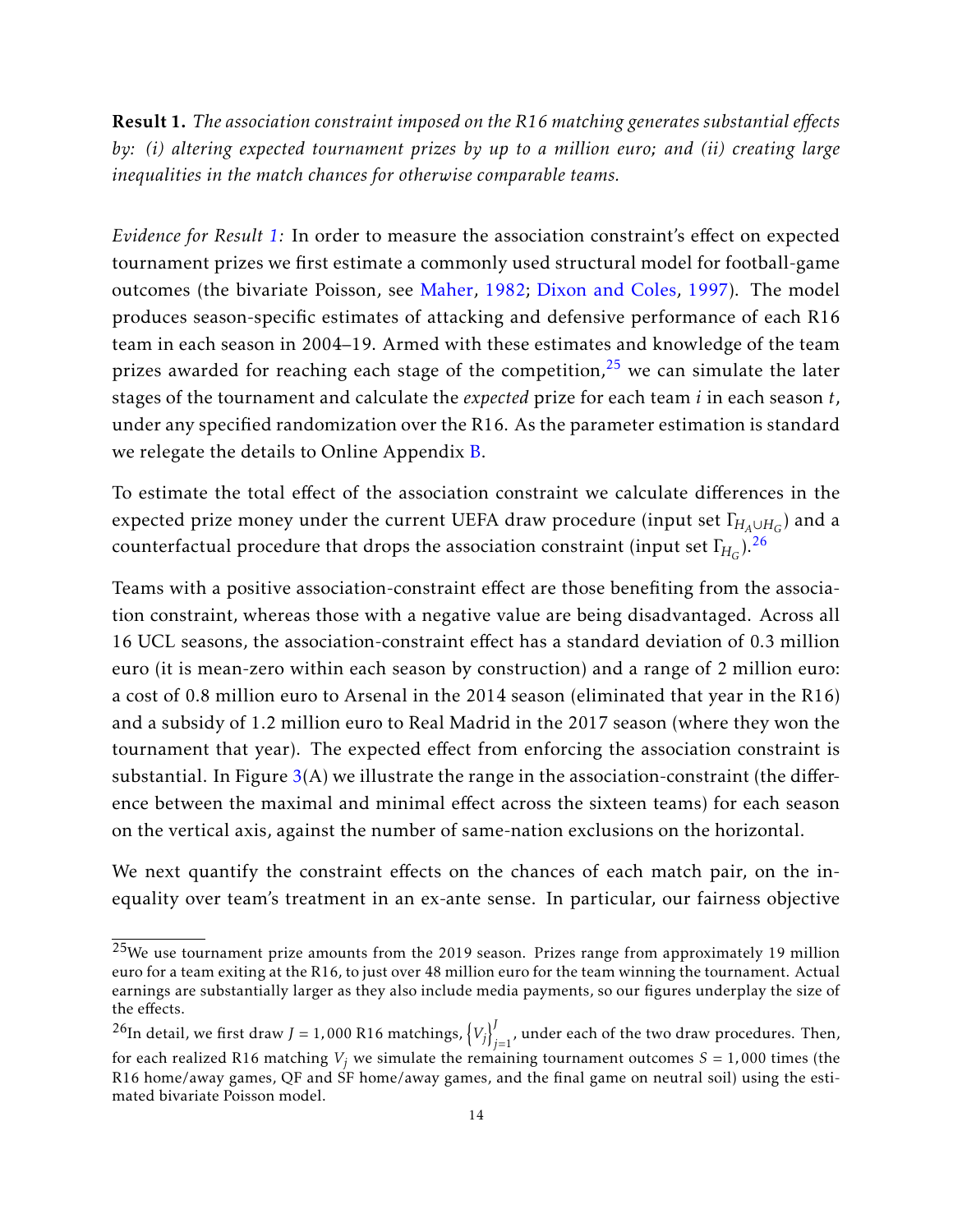<span id="page-14-0"></span>

Figure 3. Effects from imposing the association constraint *Figure details:* Red dashed line indicates fitted linear relationship.

measures the average absolute difference in match likelihoods across all pairwise comparisons that are not directly excluded by the constraints. That is, teams *i* and *j* can be compared on their chance of matching with another team *k* if neither *ik* nor *jk* are directly excluded. For any expected assignment matrix A like Table [1,](#page-12-1) where *aik* indicates the probability that *ik* is selected, we can measure the distortion between these two teams using  $|a_{ik} - a_{ij}|$ . Taking averages across all possible comparisons our fairness distortion measure is defined by:

$$
Q(\mathbf{A};H) = \frac{1}{|\Upsilon_{H}|} \sum_{(ik,jk)\in\Upsilon_{H}} |a_{ik} - a_{jk}|
$$

where the set of pairwise comparisons that are not directly excluded is given by:

$$
\Upsilon_H := \{ (ik, jk) | i, j \in \mathcal{W}, k \in \mathcal{R}, ik, jk \notin H \} \bigcup \{ (ki, kj) | k \in \mathcal{W}, i, j \in \mathcal{R}, ki, kj \notin H \}.
$$

The distortion measure *Q* therefore has a minimum at zero when all comparable matches have the same exact chances (for example, if there were no constraints at all each match has a 1*/*8 chance) and achieves a maximum with a degenerate assignment (for example, with no constraints, and every pair comparable and the average difference is  $\overline{Q}_{\emptyset} = \frac{1}{4}$ .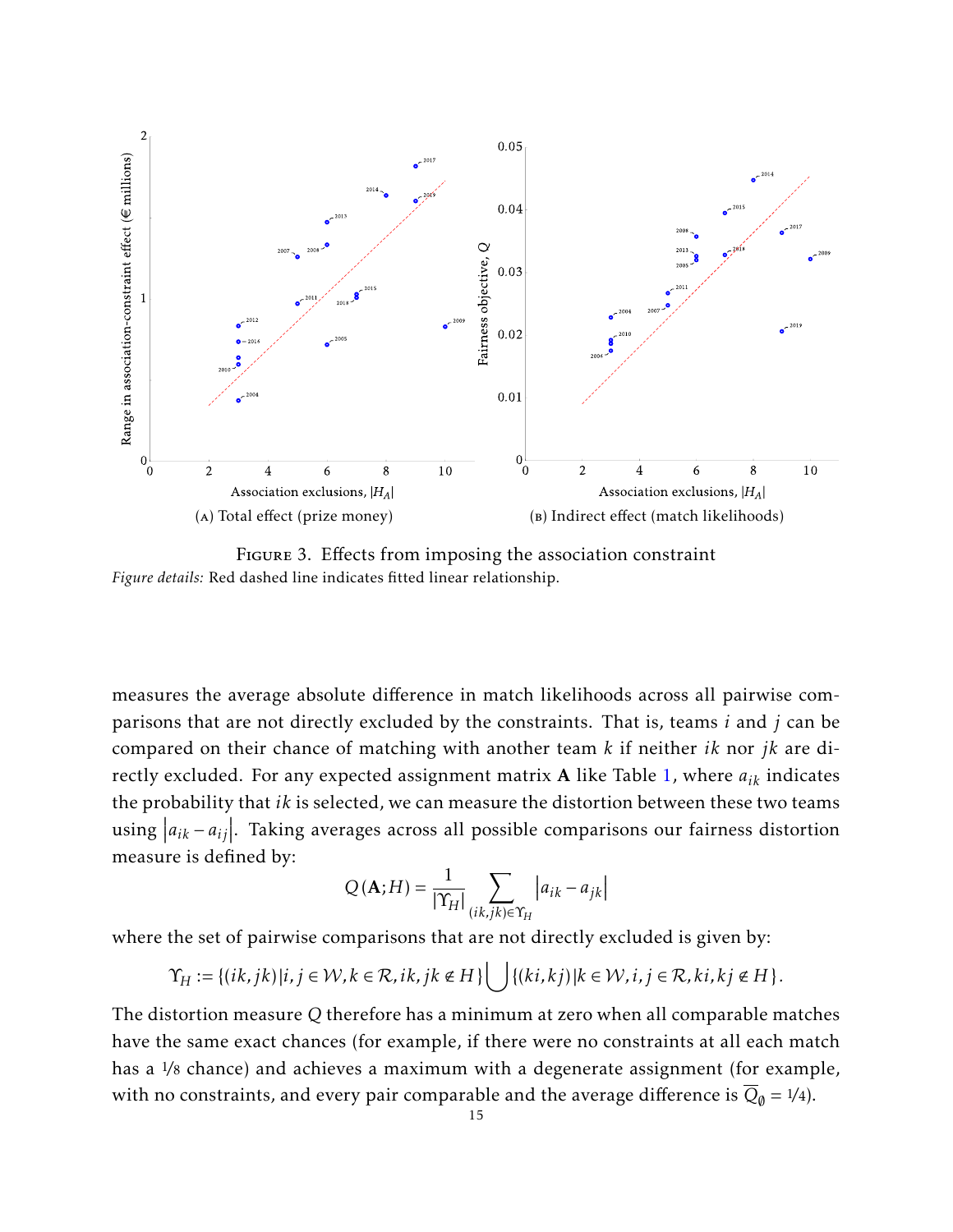In Figure [3\(](#page-14-0)B), we graph the fairness measure *Q* for the UEFA randomization's expected assignment matrix in each season in 2014–19 against the number of same-nation exclusions. The illustrated relationship indicates that the association constraint substantially distorts the fairness in the ensuing draw. In particular, we find that ten association exclusions cause an expected difference in the match chances for two comparable teams of approximately 5 percentage points. This represents a large relative swing of approximately one-third, when we consider that the common match chance were we to drop the association constraints is 14 percent (a uniform draw over the seven non-group partners).

While the results point to quantitatively large spillovers from the association constraint, we next show that there is only limited scope to ameliorate these effects through better randomization.

### 5. Near-Optimality of the UEFA Procedure

<span id="page-15-0"></span>A natural question raised by the fairness distortions in Result [1](#page-13-0) is whether there exists a *better* randomization, one that can reduce the inequality in match chances. However, optimizing over assignment lotteries is computationally complex, as ∆Γ*<sup>H</sup>* is high dimensional. To address this we turn to the core result in [Budish et al.](#page-27-0) [\(2013\)](#page-27-0) to make the search for alternative randomizations computationally feasible. In particular, the main theorem in [Budish et al.](#page-27-0) states that so long as the constraint structure can be separated into a bihierarchy, then any expected assignment matrix satisfying the constraints is im-plementable as a lottery over constrained assignments.<sup>[27](#page-0-0)</sup>

<span id="page-15-1"></span>Proposition 3 (Implementability). *For any bi-stochastic expected assignment matrix* A *satisfying a series of match exclusions H there exists an equivalent lottery over the perfect matchings in*  $ΔΓ$ *H.* 

*Proof.* Per Theorem 1 in [Budish et al.,](#page-27-0) providing any bihierarchy construction over the constraints is sufficient here. Our matching constraints can be decomposed into a bihierarchy over: (i)  $\mathcal{H}_1$ , the bi-stochastic constraint that each group runner-up is matched to exactly one winner; and (ii)  $\mathcal{H}_2$ , the bi-stochastic constraint that each group winner is matched to exactly one runner-up, as well each of the singleton exclusions in *H*. (For a formal construction see Section [A.3](#page-31-0) in Online Appendix [A.](#page-30-1))  $\Box$ 

<sup>&</sup>lt;sup>27</sup>A constraint structure  $H$  is termed a *hierarchy* if all of the component constraints are either nested (for example, the sum to one constraint across a team *i*, and the singleton exclusion *ij*) or disjoint (for example, the sum to one constraint for team *k* and the exclusion *ij* for  $k \neq, i, j$ ). A constraint structure H is termed a bihierarchy if it can be expressed as the union of two disjoint hierarchies. See Definition 3 in [Budish et al.](#page-27-0) for a precise statement.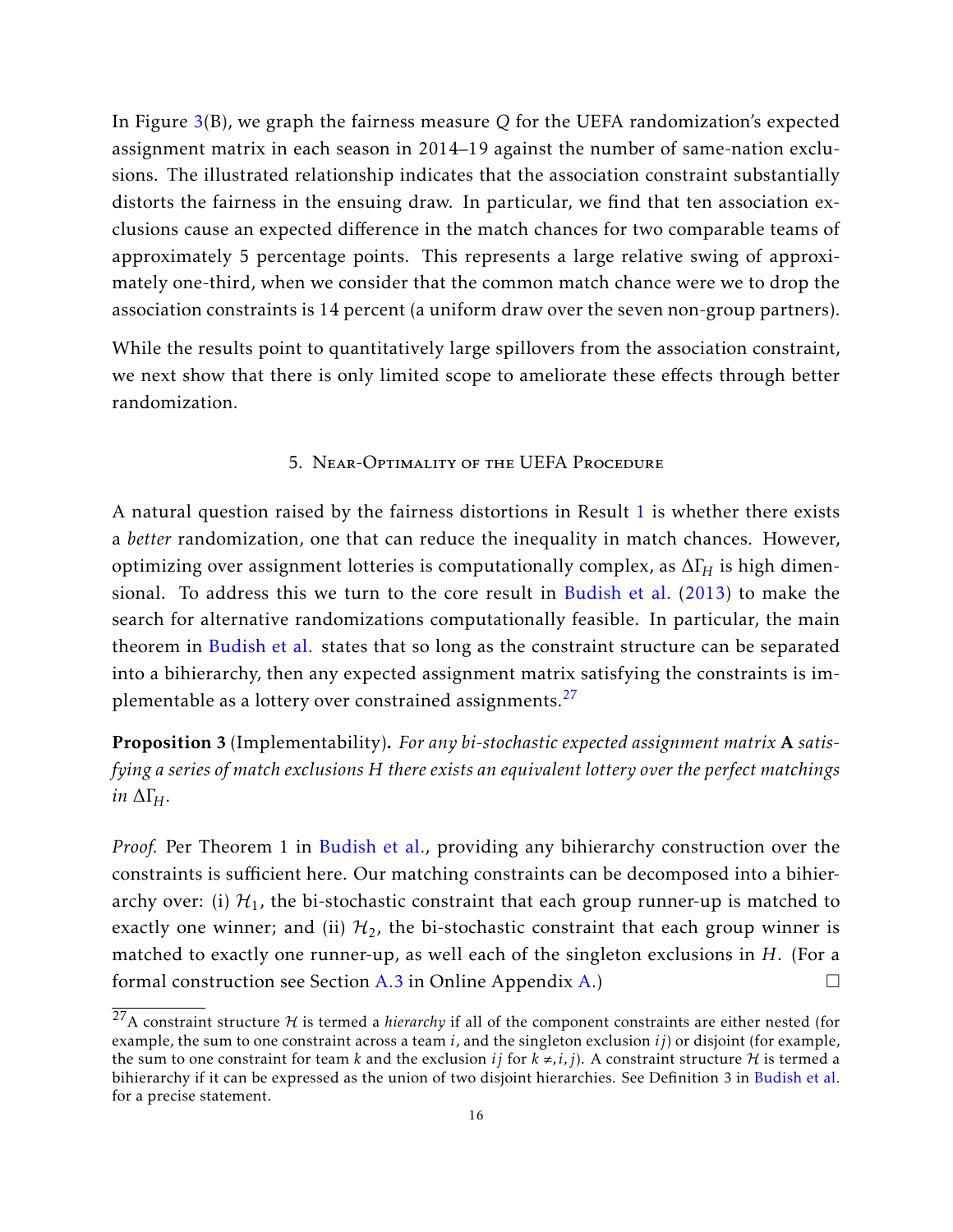This result implies that as long as one can define the optimization objective over expected assignments, any optimization problem over  $\Gamma$ <sup>*H*</sup> (a space with  $O(K!)$  degrees of freedom) can be relaxed without loss of generality to an optimization problem over expected assignment matrices satisfying the constraints ( $O(K^2)$  degrees of freedom). For our specific UEFA application with  $K = 8$ , the result reduces the degrees of freedom by two orders of magnitude. That is, across the 16 UCL seasons between 2004–19 the degrees of freedom in the optimization problem are reduced from 2,000–10,000, when searching over  $\Delta\Gamma_H$ , to 30–40, when optimizing over expected assignment matrices.

<span id="page-16-1"></span>5.1. Examining the 2004–19 UCL Seasons. In order to investigate whether the UEFA procedure is close to a constrained-best we use Proposition [3](#page-15-1) to conduct a computationally tractable optimization, with the fairness distortion measure *Q* as an objective. Specifically, we define an optimal expected assignment as one that solves the following:

$$
\mathbf{A}^{\star} := \arg\min_{\mathbf{A}} Q(\mathbf{A}; H),
$$

subject to the matching constraints: (i)  $\forall ij \in H^t : a_{ij} = 0$ ; (ii)  $\forall ij : 0 \le a_{ij} \le 1$ ; (iii)  $\forall i$ :  $\sum_{k} a_{ik} = \sum_{k} a_{ki} = 1.$ 

By comparing the optimal expected assignment  $A_t^{\star}$  in each season *t* with the expected assignment under the current UEFA draw  $\hat{\textbf{A}}_{t}$  we arrive at the following result:

<span id="page-16-0"></span>Result 2. *While the UEFA randomization is not optimal with respect to the fairness measure Q, it comes quantitatively very close to a constrained-best.*

*Evidence for Result [2:](#page-16-0)* In Figure [4](#page-17-0) we graph the fairness-distortion measure *Q* for the fairness-optimized expected assignment  $\mathbf{A}_t^{\star}$  on the vertical axis, against the value under the current draw procedure  $\hat{\textbf{A}}_{t}$  for each season  $t$  between 2004–19. While some improvements are possible across the realized constraints in each season, the gain from a fairnessoptimal randomization is marginal. On average, we find that optimization can reduce the fairness distortions by approximately a tenth.<sup>[28](#page-0-0)</sup> One potential objection here is that we should be using an alternative fairness measure. However, similar results hold when we repeat the analysis over the following: minimizing the square differences in match probabilities; minimizing the differences between the maximal and minimal positiveprobability matches for each team; minimizing the average Kullback-Leibler divergence for each team. Given the similar results across these different measures, we have instead focused on our distortion measure *Q*, which has the benefit of a simple interpretation.

<sup>&</sup>lt;sup>28</sup>The size of the reduction is given by the estimated slope coefficient from a regression of  $Q(A^{\star})$  on  $Q(\hat{A})$ for the UCL seasons between 2004 and 2019.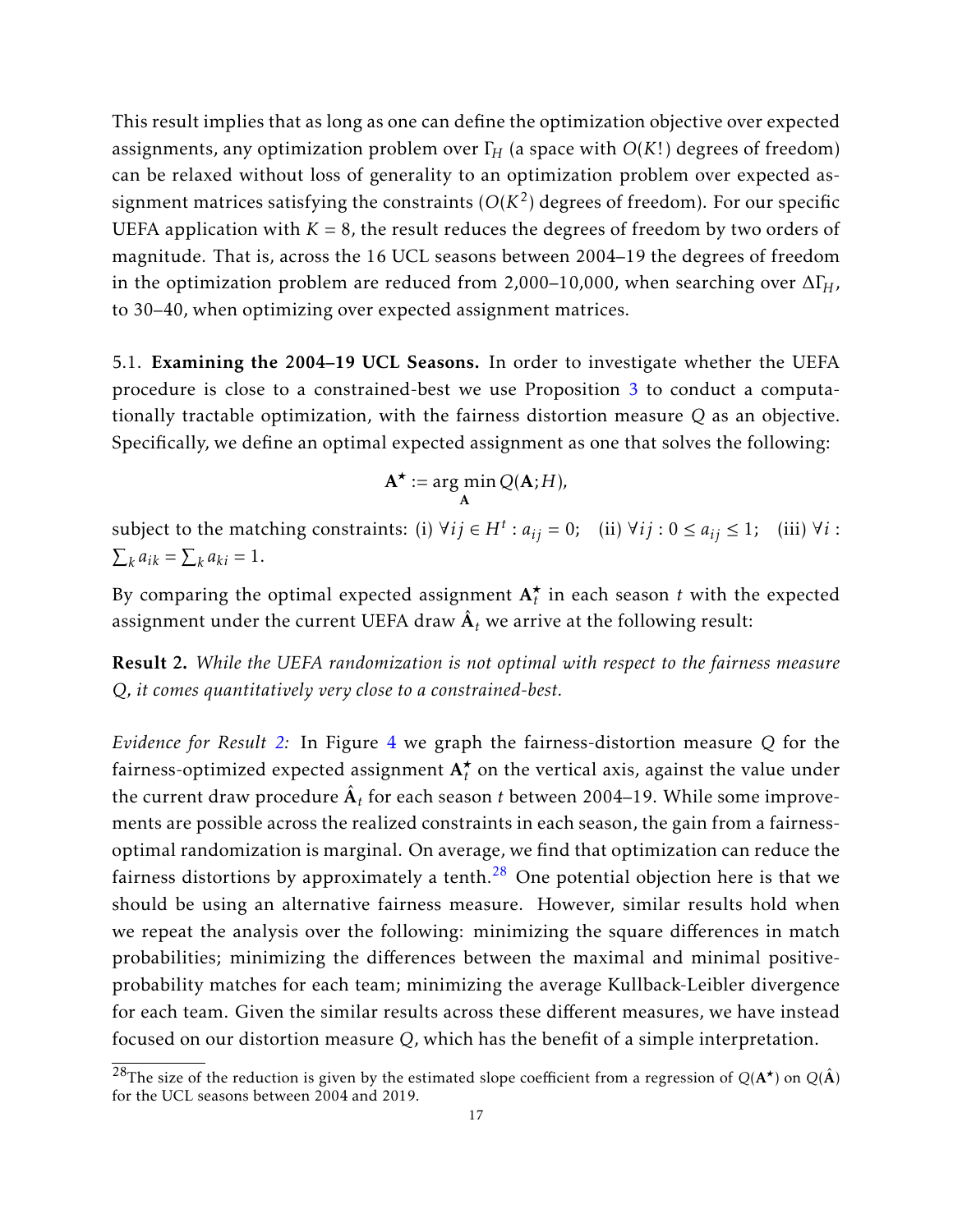<span id="page-17-0"></span>

Figure 4. Comparison of fairness distortion measure *Q*: optimal vs. current UEFA procedure

*Figure details:* Red dashed line indicates fitted linear relationship.

Against the small potential benefits from a fairness-optimized randomization there are large prospective costs in giving up the simple implementation. Procedures yielding the optimal expected assignment A*?* as a lottery over Γ*<sup>H</sup>* are potentially complex in comparison to the current draw, and are assembled as draws over complete matchings, rather than over the component parts.<sup>[29](#page-0-0)</sup> Put against the implementation cost of reduced transparency, a reduction in the average match-chance difference from 5 percent points to 4.5 percentage points seems marginal.[30](#page-0-0)*,*[31](#page-0-0)

5.2. Examining Simulated Draws. Above we show that the UEFA procedure is close to a constrained-best for all UCL seasons across 2004–19. We now augment that result by demonstrating that the same property holds under a number of simulated alternatives:

<span id="page-17-1"></span>Result 3. *The* Γ*-constrained* R*-first element-uniform randomization for a perfect one-to-one matching continues to be close to a constrained-best under a direct exclusion set H as we shift:*

<sup>&</sup>lt;sup>29</sup>See Online Appendix B to [Budish et al.](#page-27-0) [\(2013\)](#page-27-0) for a construction.

 $30$ Note that while there may exist a simple modification of the current assignment rule that would result in fairer match-ups, none of the distinct procedures detailed in Proposition [2](#page-10-0) achieve such an end (see Figures [C.1-](#page-39-0)[C.3](#page-40-0) in Online Appendix [C\)](#page-36-1).

 $31$ The inability to improve upon the expected assignments generated under the UEFA procedure is not driven by a limited scope in moving the expected assignments under the constraints. Taking the 2018 season as an example, we can obtain any value for our spillover measure from a minimum of 0.03 up to a maximum of 0.32.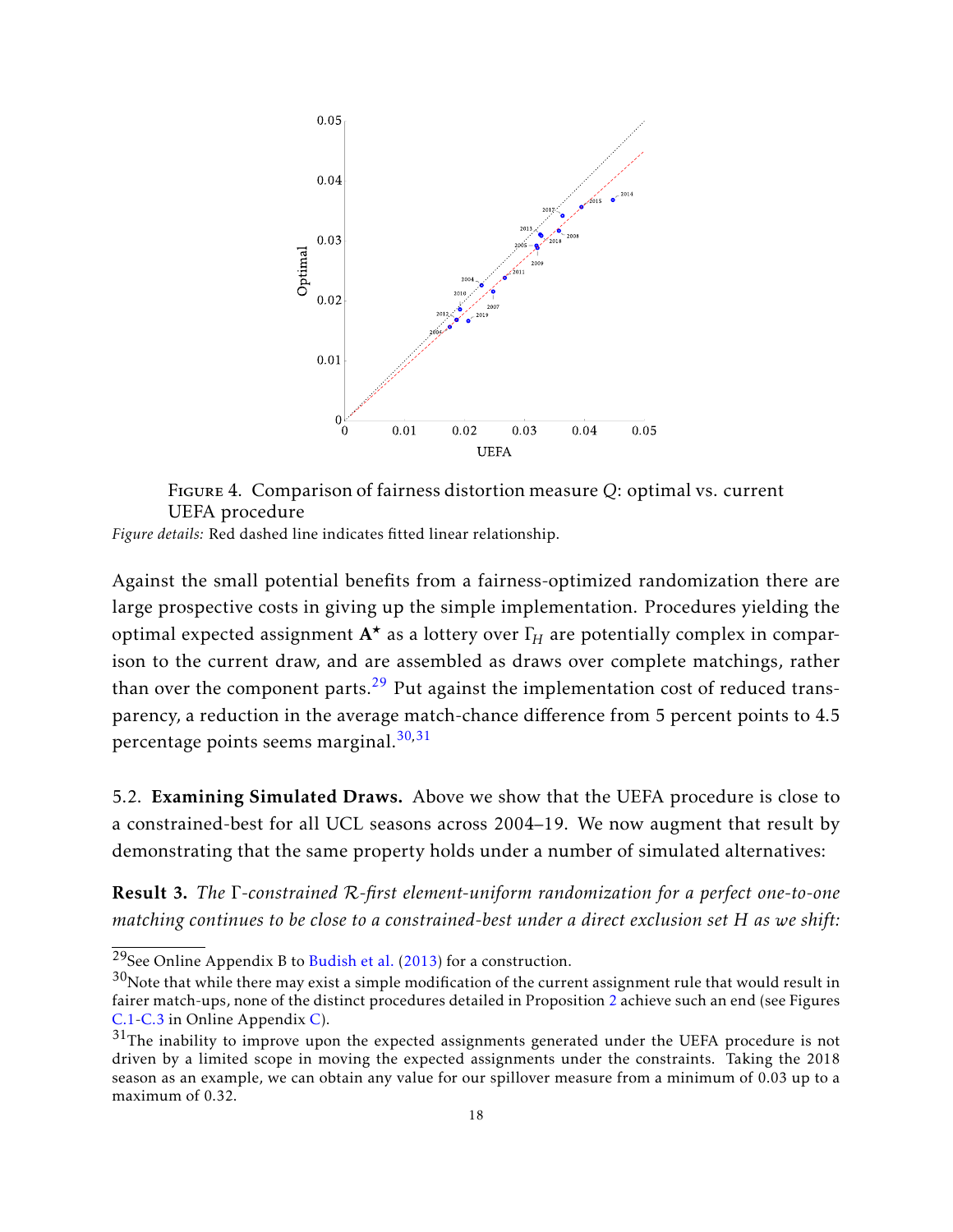<span id="page-18-0"></span>

Figure 5. Efficiency loss CDFs across simulations

*(i) the number of constraints* |*H*|*, (ii) the location of the constraints within the matrix, and (iii) the underlying dimension of the assignment problem K.*

*Evidence for Result [3:](#page-17-1)* We use an array of Monte-Carlo simulations, covering hundreds of thousands of constraint structures. For ease of interpretation, for each simulated constraint structure we measure the efficiency loss associated with choosing the UEFA element-uniform draw over a fairness-optimized randomization via:

$$
\Phi = \frac{Q(\mathbf{A};H) - Q(\mathbf{A}^{\star};H)}{\bar{Q}_{\emptyset} - Q(\mathbf{A}^{\star};H)},
$$

where  $\bar{Q}_\emptyset = \frac{1}{4}$  denotes the maximum value of our fairness measure for an arbitrary assignment under no constraints at  $K = 8^{32}$  $K = 8^{32}$  $K = 8^{32}$ 

In our simulations we consider constraint structures where we fix the bipartite and group constraints and randomly vary the number and arrangement of the association exclusions. In particular, we vary: (i) the number of exclusions, from  $|H_A| = 5$  to  $|H_A| = 20$ ; and (ii) the distribution of the exclusions across the assignment matrix.<sup>[33](#page-0-0)</sup>

<sup>&</sup>lt;sup>32</sup>Since both  $Q(A^{\star})$  and  $Q(\hat{A})$  can be zero, expressing  $\Phi$  in terms of  $\bar{Q}_\emptyset - Q(A^{\star};H)$  prevents  $\Phi$  from being undefined, where overall level differences are comparable to those in Result [2.](#page-16-0)

 $33$ For each chosen value of  $|H_A|$  we generate 30,000 constraint structures: one-third using conditional independence across each sequentially drawn exclusion; another third under a positive correlation in placement, making sequentially drawn exclusions in the same row or column more likely; and the final third under negative correlation in placement, with subsequently drawn exclusions in the same row or column less likely. For full details of the simulations see the Online Supplementary Material.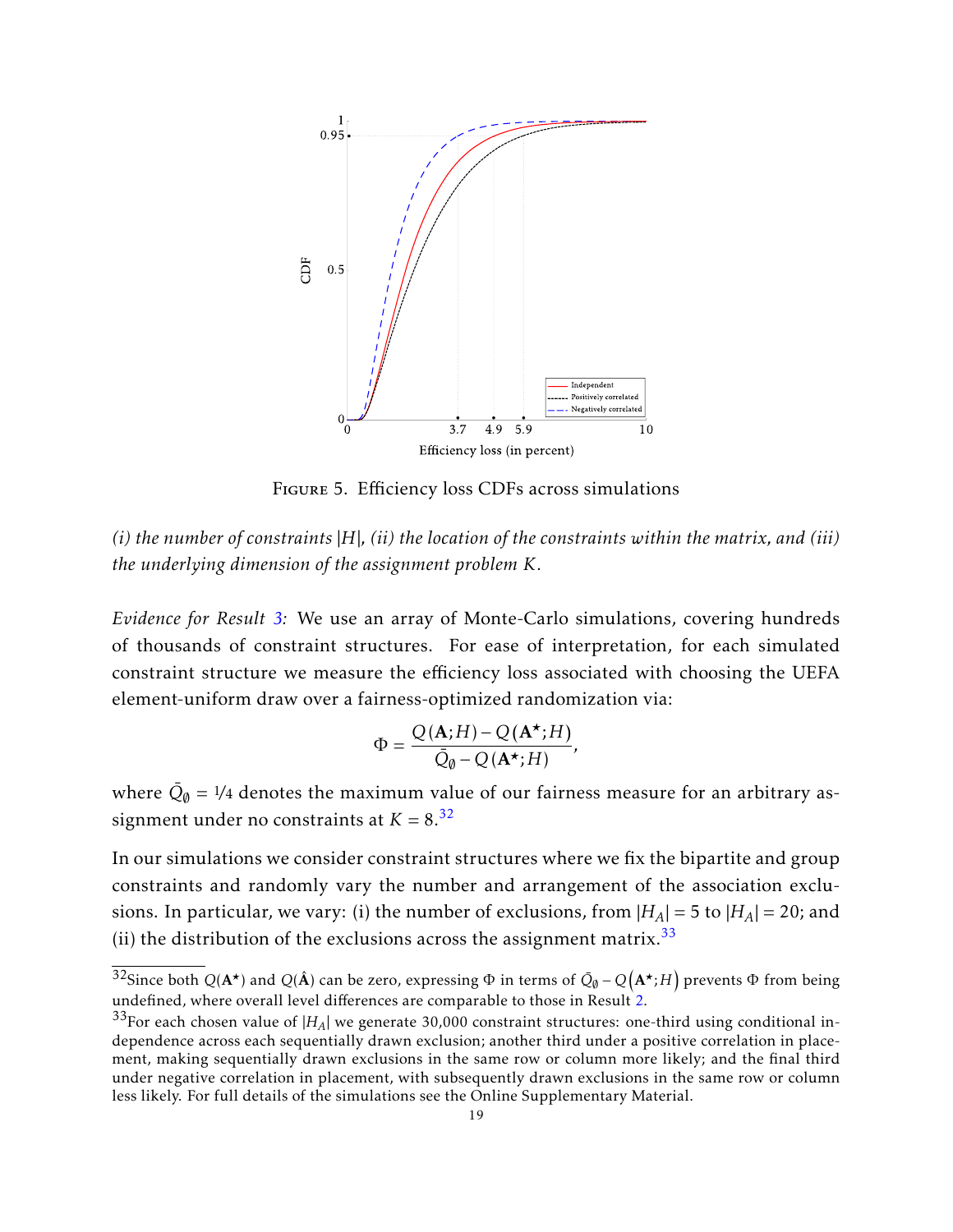Figure [5](#page-18-0) illustrates the empirical CDF for the efficiency loss  $\phi$  at  $K = 8$  pooled across values of  $|H_A|$ , as we do not observe any relative differences in the efficiency-loss measure across  $|H_A|$  (per Figure [4](#page-17-0) the effect is instead proportional). We do differentiate the results by the process we use to locate the constraints within the matrix, where the figure indicates a clear stochastic dominance relationship. The simulations therefore indicate that the estimated efficiency loss of element-uniform draw is largest when exclusions are likely to fall in the same row or column—the case for the UCL R16 assignment problem rather than spread across different rows and columns. However, while the inefficiency of the element-uniform randomization does increase when the constraint locations are interrelated, the quantitative level of the effect is still small. Superimposed on Figure [5](#page-18-0) we indicate that even when constraint locations are positively correlated the 95 percent of the simulated constraint structures have relative efficiency losses of less than 5.9 percent (compare to the ten percent loss in Figure [4\)](#page-17-0).

In addition to checking for near-optimality of the UEFA procedure at  $K = 8$ , we also conduct simulations for  $K = 6$  and  $K = 7$ . Again, using randomly generated constraint structures where |*HA*| is varying (where exclusion locations are sequentially independent draws) we find that the UEFA assignment rule continues to be close to a constrainedbest.[34](#page-0-0) Using a linear regression model to examine how the efficiency loss *φ* responds to changes in *K* we find that the efficiency loss decreases by approximately 3 percentage points for every unit increase in the problem size. The simulation results therefore point to the efficiency loss for the element-uniform draw declining as the dimension of the problem increases.[35](#page-0-0)

### 6. Weakening the constraints

<span id="page-19-0"></span>Thus far we have shown that while the fairness distortions generated by the association constraint are substantial, the scope for reducing them through better randomization design is limited. For one-to-one perfect matchings under exclusion constraints the UEFA procedure that draws each element of the matching uniformly is close to a constrainedbest. The conclusion then is that the inequality here is an unavoidable consequence of the imposed constraints.

<sup>34</sup>See Online Supplementary Material for most details and comparisons at differing *K* under the independently drawn same-nation exclusions.

 $35$ See Table [C.7](#page-39-1) in Online Appendix [C](#page-36-1) for the estimation results.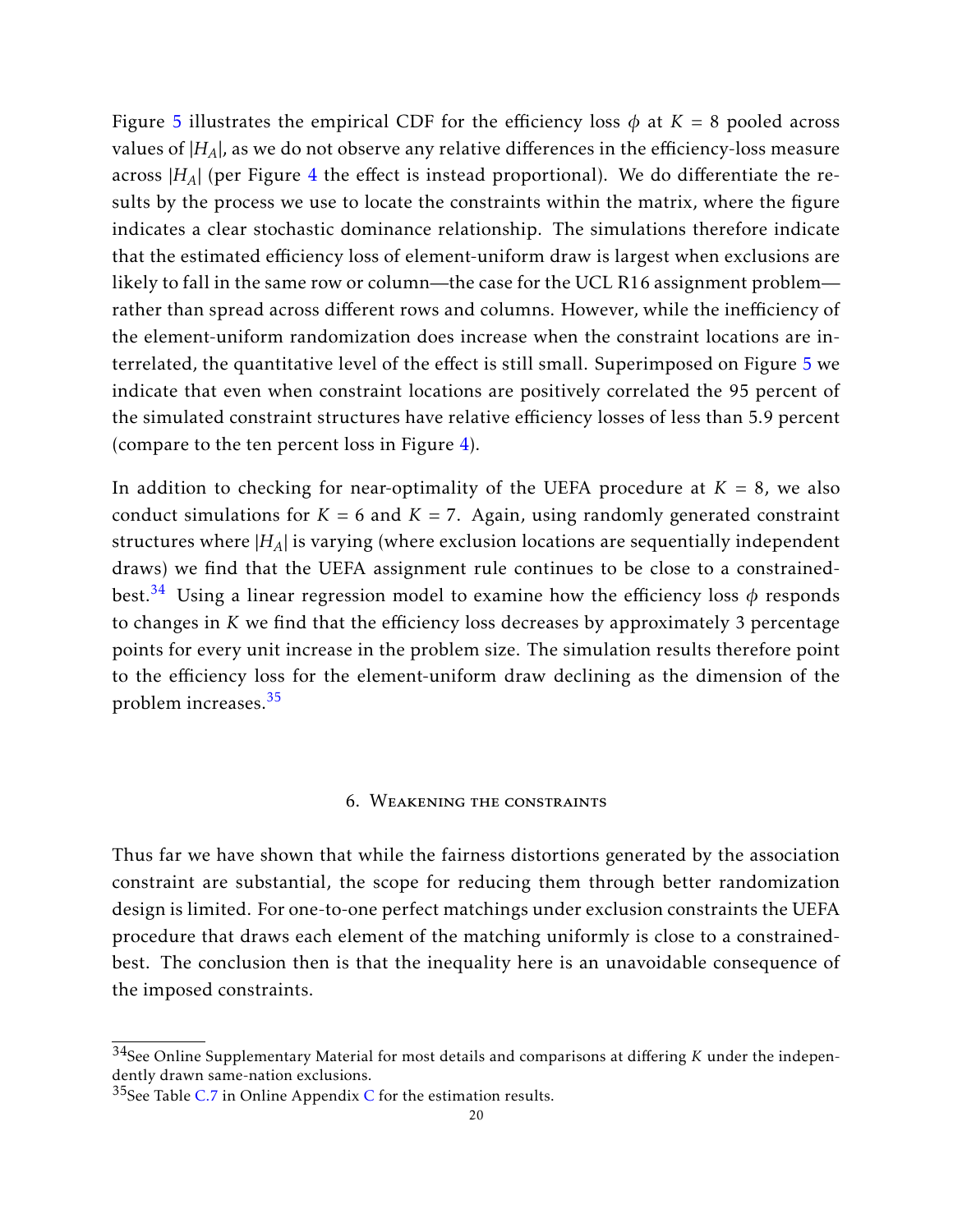A natural question for the designer—particularly if we consider the constraints a design channel to impose efficiency—is to understand and quantify the fairness costs from enforcing the constraints. In our first extension, we therefore quantify what improvements are possible from weakening the association constraint. Given that the constraints are imposed on discrete assignments, we relax the association constraint marginally by allowing for *at most one* same-nation pair in the R16 matching. The relaxed constraint therefore protects the tournament from *excessive* same-nation match-ups.[36](#page-0-0)

The current UEFA draw procedure is defined over a valid set of matchings, Γ. One way of weakening the constraint is to do so by holding constant the current draw procedure (the constrained element-uniform draw) but expanding the set of matchings to:

$$
\tilde{\Gamma}_{H_A,H_G} := \Big\{ V \in \mathcal{V} \Big| V \cap H_G = \emptyset \text{ and } |V \cap H_A| \leq 1, \Big\}.
$$

The modified draw therefore retains its transparent design features, but admits more feasible matchings.

The other option to assess the effect of weakening the constraint is to search for an optimal randomization in the expanded space  $\Delta\tilde{\Gamma}_{H_A,H_G}$ . Finding an expected-assignment matrix satisfying the relaxed constraints is again computationally simple.<sup>[37](#page-0-0)</sup> However, a major downside of this approach is that the bihierarchy requirement on the constraint structure is no longer satisfied. Indeed, from Theorem 2 in [Budish et al.](#page-27-0) [\(2013\)](#page-27-0) we know that a feasible expected assignment exists for this problem that is *not* implementable as a lottery over constrained assignments. As such, when optimizing the expected assignment over *Q*, the results only provide a bound on what is possible to achieve with a lottery over  $\Delta \tilde{\Gamma}_{H_A,H_G}$ . Fortunately, as we discuss below, the process is still informative, as for some of the most-interesting cases we can constructively show that the bound is attained with a constructive implementation. Nevertheless, while we are able to provide some insight in this particular setting, the exercise illustrates the problems that may arise when universal implementability is not guaranteed.

Analyzing the weakened constraints we find that:

<span id="page-20-0"></span>Result 4. *Weakening the association constraint generates a quantitatively large reduction in fairness distortions within the UEFA draw procedure. However, the element-uniform procedure is no longer close to a constrained-best in relative terms. In particular, in cases with*

 $36$ One indirect benefit of weakening the constraint at the R16 is that it also reduces the likelihood of samenation games at later stages of the tournament. See Figure [C.4](#page-41-0) in Online Appendix [C.](#page-36-1)

 $37$ The optimal expected assignment under the relaxed set of constraints satisfies the following conditions: (i)  $\forall ij \in H_G : a_{ij} = 0;$  (ii)  $0 \le \sum_{H_A} a_{ij} \le 1;$  (iii)  $\forall ij : 0 \le a_{ij} \le 1;$  (iv)  $\forall i : \sum_k a_{ik} = \sum_k a_{ki} = 1.$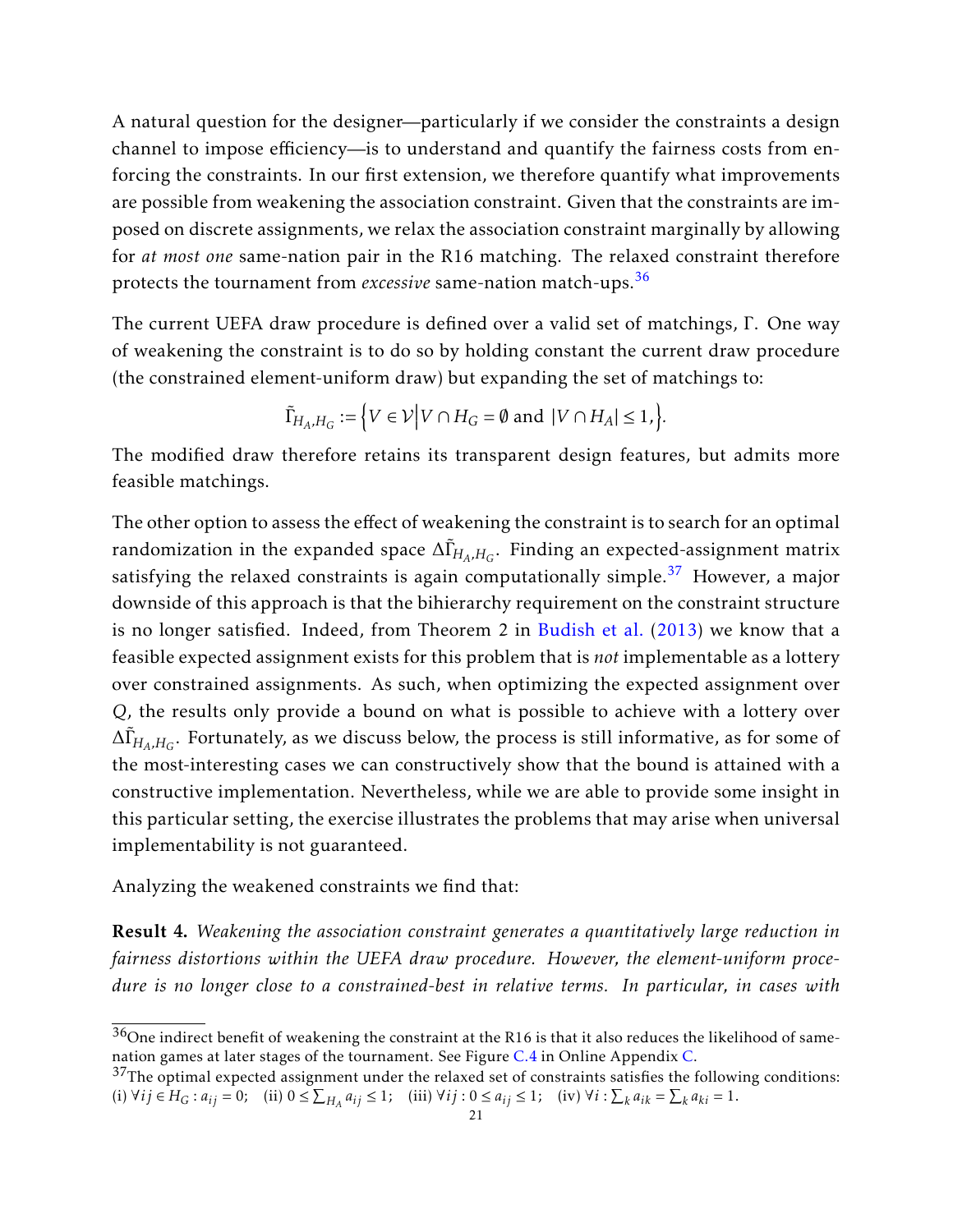<span id="page-21-0"></span>

Figure 6. Fairness comparisons with the weakened constraint *Figure details:* Red dashed lines indicate fitted linear relationship, where Panel-B relationship allows for boundary solution in years where  $|H_A| \leq 7$ .

*seven or fewer association exclusions, a perfectly fair randomization exists under the weakened constraint.*

*Evidence for Result [4.](#page-20-0)* We start our analysis by constructing analogs to the results pre-sented in Section [5.1.](#page-16-1) In Figure  $6(A)$  $6(A)$  we illustrate the fairness distortion measure for the current UEFA draw under the expanded feasible set  $\tilde{\Gamma}_{\!H_{\!A},H_{\!G}}$  (the weakened constraint) on the vertical axis, where the horizontal axis indicates the same UEFA procedure under the actual constraints  $\Gamma^{38}$  $\Gamma^{38}$  $\Gamma^{38}$  The illustrated results indicate that weakening the association constraint to allow a single same-nation match in the R16 decreases the relative size of the fairness distortions by more than 70 percent. This is obviously a sizable reduction, especially when compared to the 10 percent reduction under an optimal randomization over ∆Γ*<sup>H</sup>* illustrated in Figure [4.](#page-17-0)

However, optimal randomizations under the weakened constraints can now achieve perfect equity in the match chances for many of the tournament seasons. In Figure  $6(B)$  $6(B)$ we illustrate the fairness distortions for a *Q*-optimal expected assignment satisfying the weakened constraint on the vertical axis, against the UEFA procedure for the weakened

<sup>38</sup>For comparability, in all comparisons we hold constant the pairs compared in the objective *Q*, excluding all comparisons that include any pair in  $H = H_A \cup H_G$ .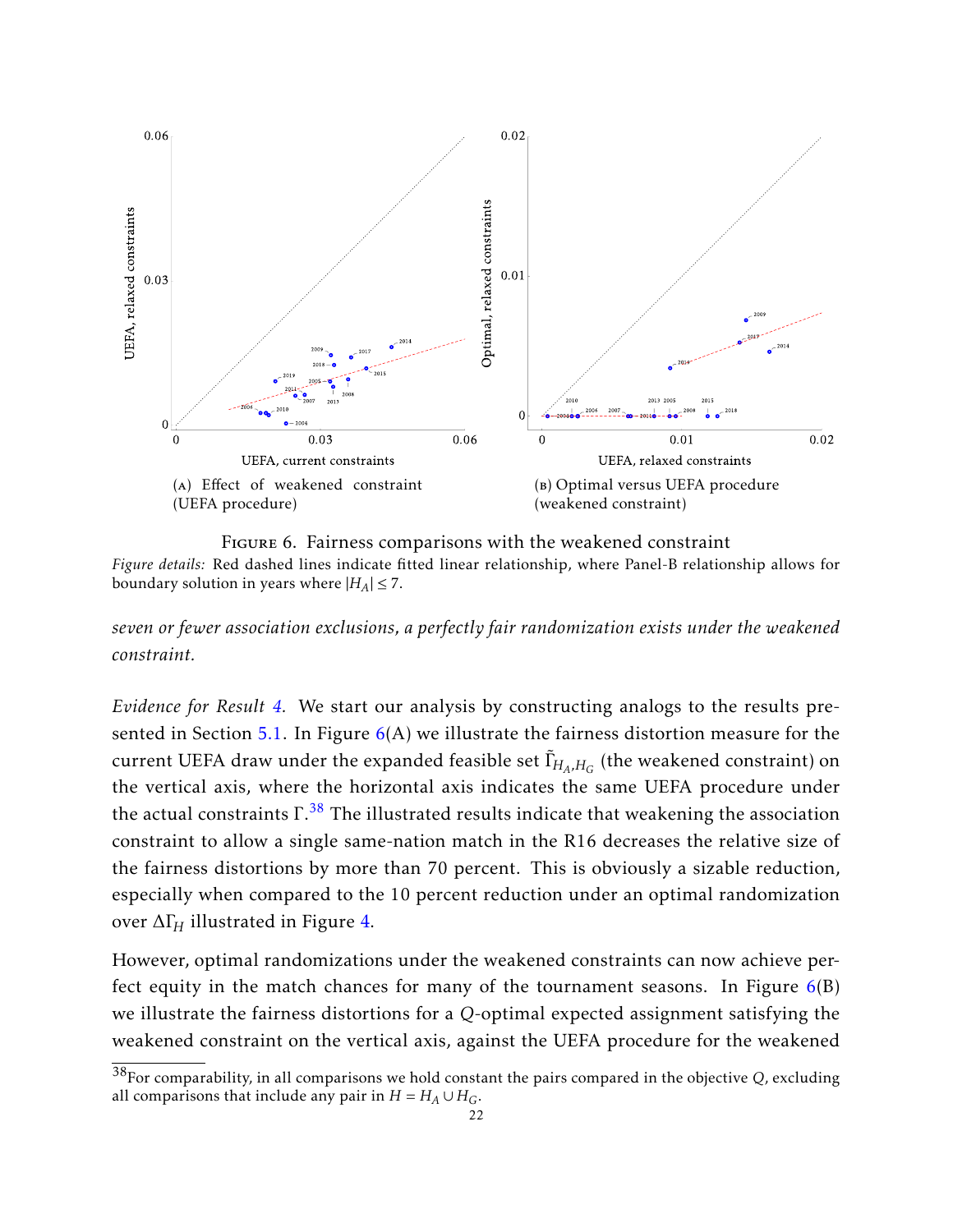constraint on the horizontal. Readers attention should first be drawn to the different scales for the axes in Figure  $6(A)$  $6(A)$  and (B). Both plots indicate substantially greater fairness when the constraint is weakened. However, the optimal expected assignments here often obtain the first-best outcome. Figure  $6(B)$  $6(B)$  suggests that a fairness-optimizing expected assignment can achieve perfect equity under the relaxed constraint in twelve out of the sixteen seasons (where in the remaining four, it reduces the distortions in the UEFA procedure by approximately 50 percent).<sup>[39](#page-0-0)</sup>

A concern with jumping to conclusions on the optimal expected assignment result here is that the weakened constraint structure violates the bihierarchy condition, and universal implementation is not possible. $40$  Without the equivalence in the spaces, the optimization results in Figure [6\(](#page-21-0)B) can only be viewed as a lower bound on the value of *Q* possible in a lottery over <sup>∆</sup>˜Γ*HA,H<sup>G</sup>* . As bounds go, those coinciding with a hard boundary on the range are of questionable content. However, violation of the bihierarchy condition does not imply that a particular expected assignment is not implementable. In fact, each of the boundary solutions are in seasons with seven or fewer association exclusions. In each case it is possible to create a partition of the 56 feasible matched pairs into seven disjoint matchings in  $\tilde{\Gamma}_{\!H_{\!A},H_{\!G}}.$  A uniform randomization over these seven matchings then leads to a perfectly fair expected assignment.

The analysis of the weakened constraint suggests that our result that the UEFA procedure is close to a constrained-best in fairness terms for this matching environment is related to the fact that the constraints are direct exclusions. However, the analysis also indicates the complications that can arise for the analyst when the constraint structure does not satisfy the bihierarchy restriction.

### 7. Beyond the UEFA Application

<span id="page-22-0"></span>While our tournament application is of standalone interest, the draw procedure and methodology map to other constrained assignment problems. To illustrate this, in a final exercise we briefly outline its use in an example many-to-many constrained assignment here framed as matching faculty members to committees.

 $39$ We illustrate the pattern using a piecewise linear fit, where we allow for a different slope coefficient in seasons with more than seven same-nation exclusions.

 $^{40}$ This is true for all seasons except for 2004, where all same-nation restrictions are imposed on a single team.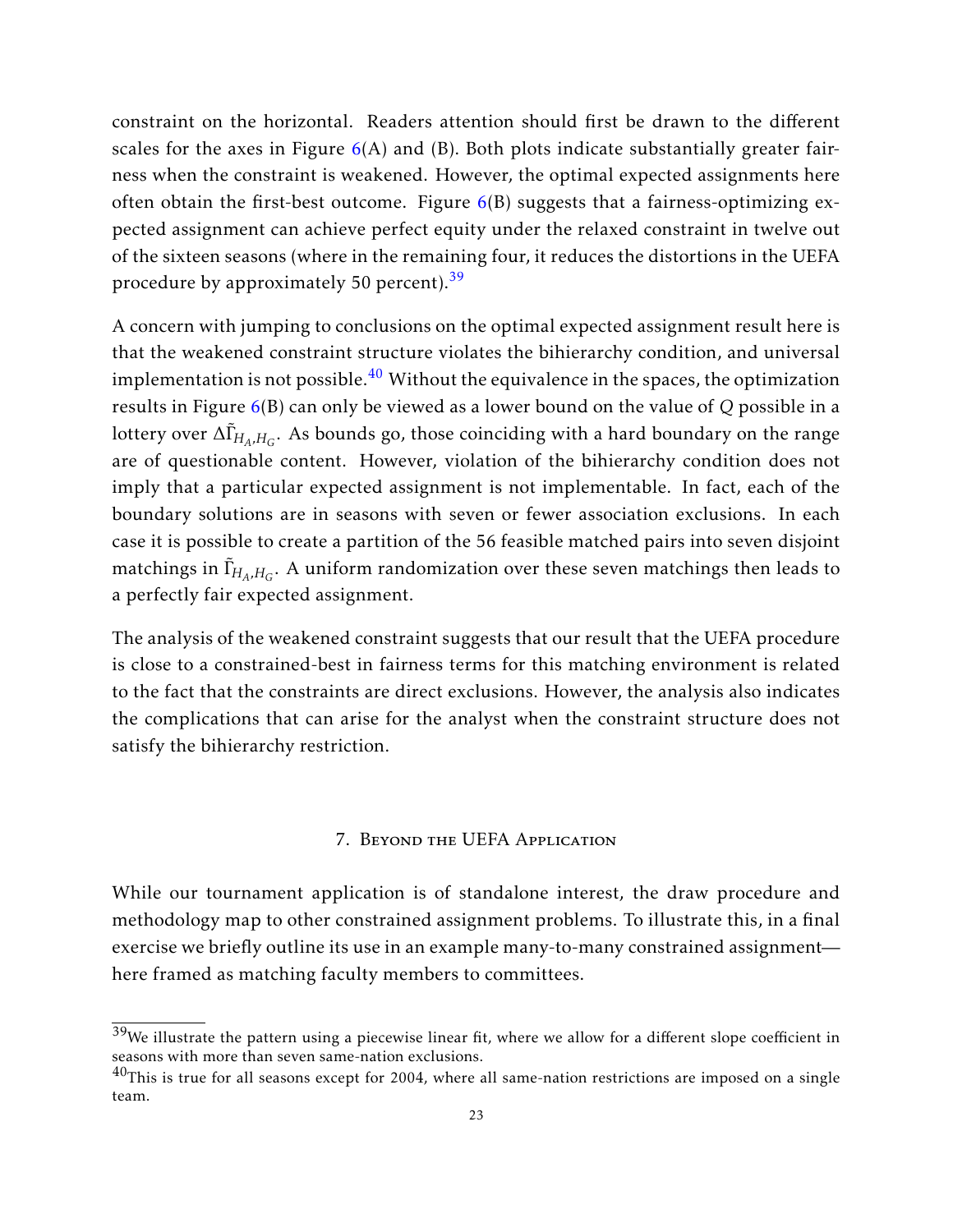Consider the problem of matching eight faculty members—five seniors (S<sub>1</sub> through S<sub>5</sub>, where  $S_1$  is the department's chair) and three juniors ( $J_1$  through  $J_3$ )—to three committees (*A*, *B*, and *C*). Each committee needs to be composed of three faculty, where we assume the department's objectives for the randomization are to have: (a) a fair expected division of workload across faculty ranks and (b) equitable chances of assignment to each committee within the randomization.

Complicating the assignment, the department wishes to impose a series of constraints: (i) Steering committee *A* requires exactly two seniors and one junior, and cannot include the department chair *S*<sup>1</sup> . (ii) Hiring committee *B* requires one senior to chair it, but is otherwise unrestricted. (iii) Tenure committee *C* requires all three members to be seniors. Beyond the composition constraints, the department imposes a series of constraints aimed at minimizing ex-post differences in workload: (iv) each junior can serve on at most one committee, and each senior must serve on at least one and at most two committees (where we further restrict the department chair  $S_1$  to serve on exactly one). Finally, an idiosyncratic constraint imposed to minimize acrimony requires that:  $(v)$  seniors  $S_2$  and *S*<sup>3</sup> cannot serve together on the same committee.

We illustrate the problem's expected assignment matrix in Figure  $7(A)$  $7(A)$ , where each entry *p j i* denotes the probability of faculty *i* being assigned to committee *j*, and each block of entries represents a constraint.<sup>[41](#page-0-0)</sup>

Even though the considered problem is many-to-many—and with more-complicated constraints than the direct exclusions in the UCL—a randomized assignment can still be constructed with an element-uniform draw. In Figure [7\(](#page-24-0)B) we illustrate the expected assignment matrix resulting from such a constrained draw, where the assignment is assembled sequentially, selecting a committee uniformly from those with faculty slots left to fill, and then choosing uniformly among the feasible faculty for that committee slot (given the prior selections and constraints).<sup>[42](#page-0-0)</sup> As in our field application, this randomization

 $^{41}$ Vertical blocks indicate the individual workload restrictions, and horizontal blocks the committee's composition restrictions, where the idiosyncratic restriction on  $S_2$  and  $S_3$  is marked in red. Beyond the restriction that each singleton satisfies  $0 \ge p_i^j$ *i*≤ 1 the constraints are: (i) Committee *A*:  $\sum_{i=2}^{5} p_{S_i}^A = 2$ ,  $\sum_{i=1}^{3} p_{J_i}^A = 1$ and  $p_{S_1}^A = 0$ ; (ii) Committee B:  $\sum_{i=1}^5 p_{S_i}^B + \sum_{i=1}^3 p_{J_i}^B = 3$ ,  $3 \ge \sum_{i=1}^4 p_{S_i}^B \ge 1$  and  $0 \le p_{S_2}^B + p_{S_3}^B \le 1$ ; (iii) Committee C:  $\sum_{i=1}^{5} p_{S_i}^C = 3$ ,  $0 \le p_{S_2}^C + p_{S_3}^C \le 1$  and  $\forall i$   $p_{J_i}^C = 0$ ; (iv) Workload:  $p_{S_1}^B + p_{S_1}^C = 1$ ,  $\forall i > 1$   $1 \le p_{S_i}^A + p_{S_i}^B + p_{S_i}^C \le 2$ and ∀*i* 0 ≤  $p_{J_i}^A + p_{J_i}^B + p_{J_i}^C$  ≤ 1.; (v) Idiosyncratic: ∀*j* 0 ≤  $p_{g_i}^j$  $\frac{j}{S_2} + p_s^j$  $\frac{1}{S_3} \leq 1$ 

 $42$ The only structural change to the constrained element-uniform draw algorithm is that we only remove committees from consideration in step (iii) once their capacities are exhausted (the three slots).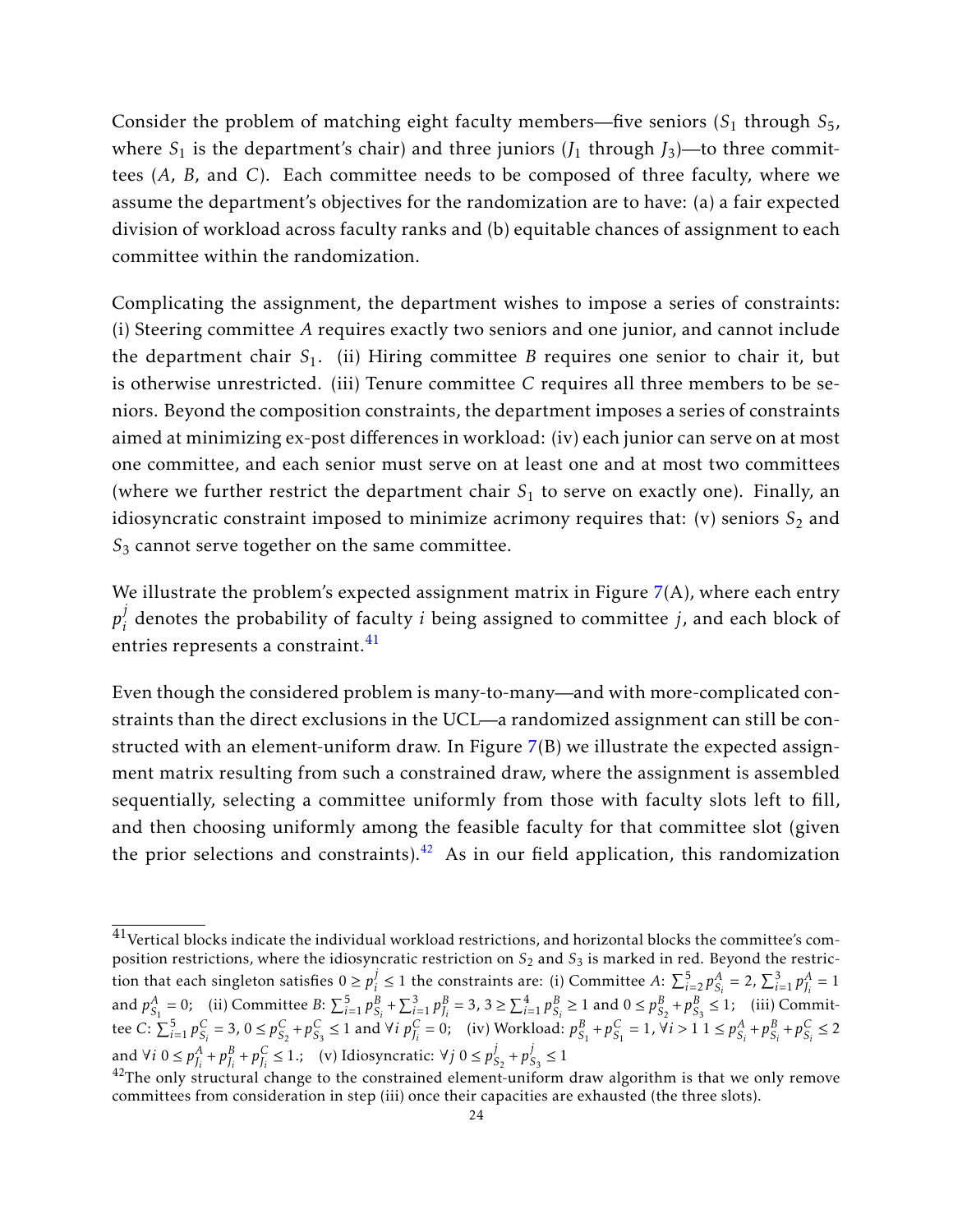<span id="page-24-0"></span>

(a) Generic form of the expected assignment

|                                                                  |  |  | $S_1$ $S_2$ $S_3$ $S_4$ $S_5$ $J_1$ $J_2$ $J_3$ |  |  |
|------------------------------------------------------------------|--|--|-------------------------------------------------|--|--|
| Cmte. A 0 0.45 0.45 0.55 0.55 0.33 0.34 0.33                     |  |  |                                                 |  |  |
| Cmte. $B$   0.35   0.41   0.4   0.39   0.39   0.35   0.35   0.36 |  |  |                                                 |  |  |
| Cmte. C 0.65 0.47 0.47 0.70 0.70 0 0 0                           |  |  |                                                 |  |  |
| Total: 1 1.33 1.33 1.64 1.64 0.69 0.69 0.69                      |  |  |                                                 |  |  |

(b) Expected assignment under element-uniform randomization

|                                                                 |                                                                                                                           | $S_1$ $S_2$ $S_3$ $S_4$ $S_5$ $J_1$ $J_2$ $J_3$ |  |  |  |  |
|-----------------------------------------------------------------|---------------------------------------------------------------------------------------------------------------------------|-------------------------------------------------|--|--|--|--|
| Cmte. A 0 $1/2$ $1/2$ $1/2$ $1/2$ $1/3$ $1/3$ $1/3$             |                                                                                                                           |                                                 |  |  |  |  |
| Cmte. B 0 $1/2$ $1/2$ $1/2$ $1/2$ $1/3$ $1/3$ $1/3$             |                                                                                                                           |                                                 |  |  |  |  |
| Cmte. C 1 $1/\frac{1}{2}$ $1/\frac{1}{2}$ $1/\frac{1}{2}$ 0 0 0 |                                                                                                                           |                                                 |  |  |  |  |
| Total:                                                          | 1 $1\frac{1}{2}$ $1\frac{1}{2}$ $1\frac{1}{2}$ $1\frac{1}{2}$ $1\frac{1}{2}$ $2\frac{2}{3}$ $2\frac{3}{3}$ $2\frac{2}{3}$ |                                                 |  |  |  |  |

(c) Expected assignment under alternative randomization

Figure 7. Committee Examples

can be conducted with a physical draw in front of an audience, in a transparent manner. A computerized aid would still be required to quickly sift through the 576 feasible assignments, though again this component is deterministic.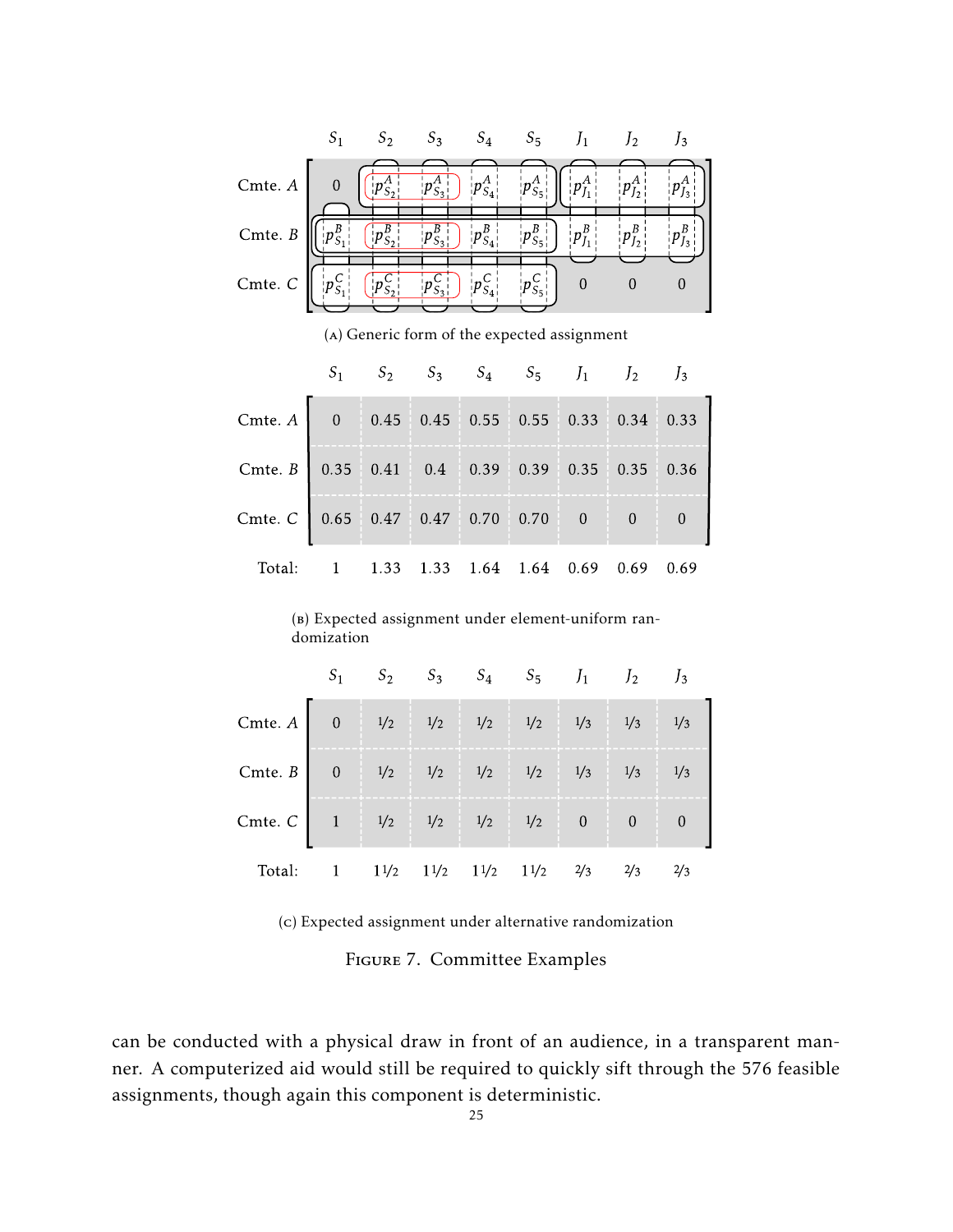Inspecting the expected assignment in Figure [7\(](#page-24-0)B) suggests that the department's fairness objectives are largely met with this randomization. However, one legitimate complaint from seniors  $S_4$  and  $S_5$  is that they are negatively affected by the inability of  $S_2$  and  $S_3$ to work together. The two senior faculty with the least constraints are twice as likely to have two assignments than either  $S_2$  or  $S_3$ . Does a fairer randomization exist?

The example's constraints satisfy the bihierarchy condition in [Budish et al.,](#page-27-0) so the search for fairer randomizations can be conducted entirely over feasible expected assignments.  $43$ While we could mirror the analysis for the UEFA problem by forming an objective to optimize over, we instead simply point to the feasible expected assignment given in Figure [7\(](#page-24-0)C) that equates expected workloads as well as the chances of each particular assignment (among the comparable faculty).

The developed methodology therefore can come to a distinct conclusion in alternative settings than our field study, where a substantially fairer randomization does exist in this case.<sup>[44](#page-0-0)</sup> However, with the different conclusion, also come different options, where assignment problems have many degrees of freedom. In particular, we note that the designer can also achieve the expected assignment in Figure [7\(](#page-24-0)C) by strengthening the constraint in the element-uniform approach. That is, consider imposing the additional constraints that  $S_1$  serves on committee  $C$  with certainty, and that the faculty pairs  $(S_2,S_3)$ and (S<sub>4</sub>, S<sub>5</sub>) are both given exactly three assignments in total. The draw that builds the committee assignment sequentially, uniformly drawing each feasible element in turn has exactly the expected assignment illustrated in Figure [7\(](#page-24-0)C).

Going beyond the specifics of the example, our second extension demonstrates that the simple-to-follow element-wise uniform draw offers a constructive solution in a much wider set of problems. In situations where equity concerns are paramount, such a draw can offer a credible and transparent randomization, providing the various interested parties with a better understanding of their equal treatment. Moreover, when substantially fairer lotteries over the assignments exist, paring down the (typically large) feasible set of assignment with *more* constraints offers a constructive design channel.

 $^{43}$ From Figure [7\(](#page-24-0)A), the vertical and horizontal blocks can be separated into two distinct hierarchies, where we can put the singleton restrictions for each  $p_i^j$  $\mathbf{F}_i$  in either. However, plausible examples violating the bihierarchy condition are also easy to conjure. For example, if the faculty subscripts 1 through 4 represent research fields and we imposed a constraint requiring field diversity on the steering committee *A*.

<sup>&</sup>lt;sup>44</sup>Moreover, after arriving at this expected assignment, it is also clear that it has a simple implementation, with a randomization over six feasible assignments. A draw could be conducted by rolling a single die here.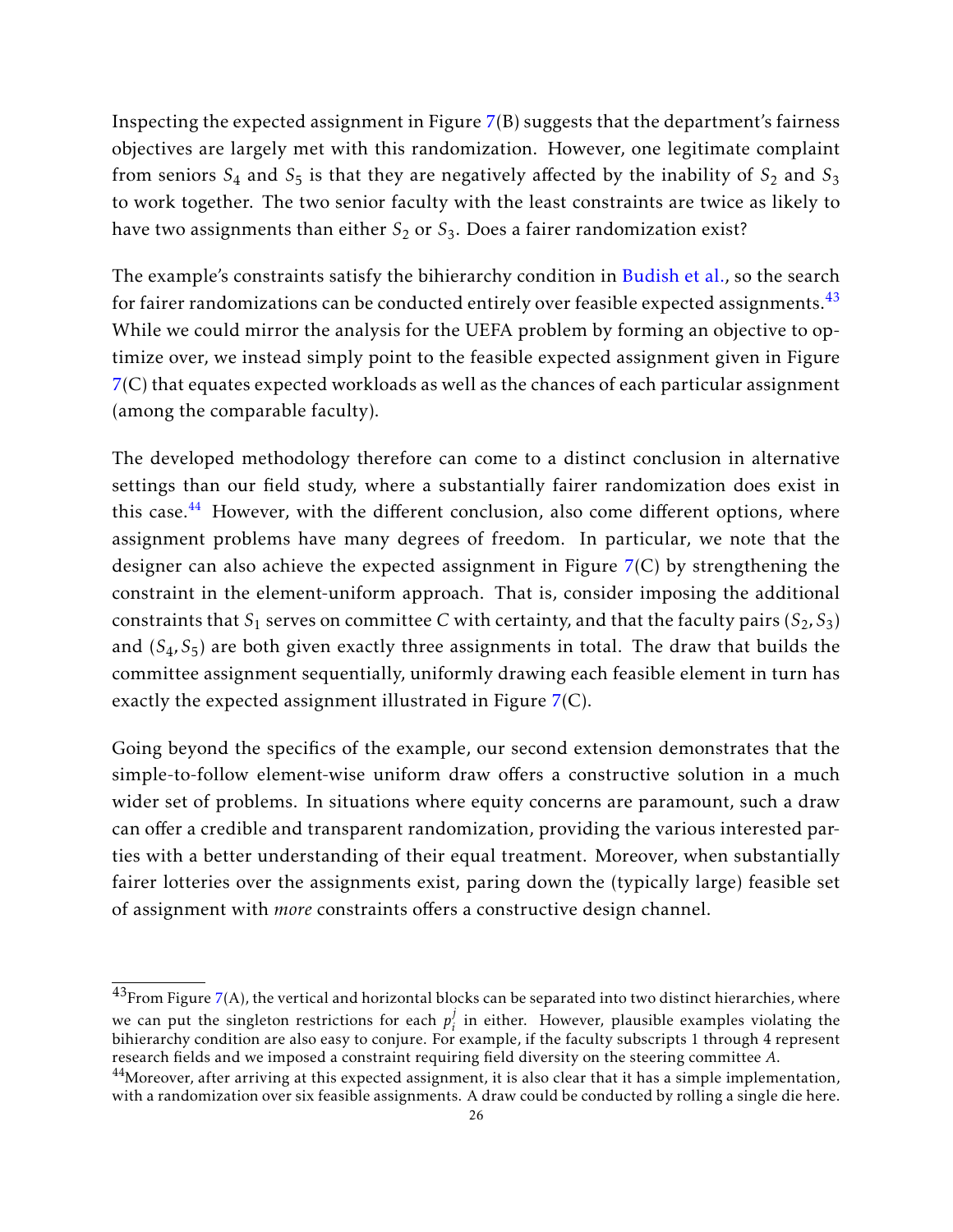### 8. Conclusion

<span id="page-26-0"></span>In many circumstances—particularly those where direct compensation is not possible managers must create solutions built around fair and equitable treatment. Where outcomes are highly discrete and equity is not possible over a particular realization, designs must necessarily focus on fairness in an expected sense. But this relies on participants' ability to recognize and put faith in their fair treatment by the randomization. For simple settings such as assigning a single task, this can be as achieved with similarly simple means: a physical random draw of names from a hat, conducted in front of the workers being assigned. However, as the complexity of the underlying assignment increases (many tasks, many workers, constraints on the outcomes, etc.) the problem of designing lotteries where participants can perceive their equal treatment becomes much harder.

In this paper, we outline a field solution developed for a random constrained assignment under huge public scrutiny: the draw of competing teams in a sports tournament. The developed randomization is both transparent (in terms of being publicly conducted with a series of simple step) and credible (in the sense of being truly random, where the designer cannot be accused of cherry-picking the realization). At each step, simple uniform draws are used to generate each element of the aggregate assignment, where a computer is used to deterministically enforce the imposed constraints. Our paper demonstrates that the imposed constraints have a substantial effect, both monetarily over expected prizes, and in distorting the fair treatment of otherwise comparable teams. Normatively though, looking across all possible lotteries for the constrained assignments, we show that the chosen procedure comes very close to achieving the fairest possible outcome. Not only is the randomization transparent to the various stakeholders, at least for the one-to-one matching case in the application, it is close to optimal.

The field-proven procedure we document is a dynamic variant of the random-priority mechanism [\(Bogomolnaia and Moulin,](#page-27-8) [2001\)](#page-27-8), though here without strategic choice by the selected teams. The randomization provides a positive construction with the potential for application across a number of alternative settings, where satisfaction of any constraints is built directly into the procedure. Moreover, our analysis of the tournament across the past sixteen seasons (as well as across a large number of simulations) suggests that the transparent randomization is close to optimal in this field setting.

In two extension, we show that this near-optimality can fail in alternative settings, where better designed solutions are possible. However, the developed methodology makes possible both the detection of these alternatives and the potential for constructive alternatives. While the documented procedure offers a simple construction, if the constraints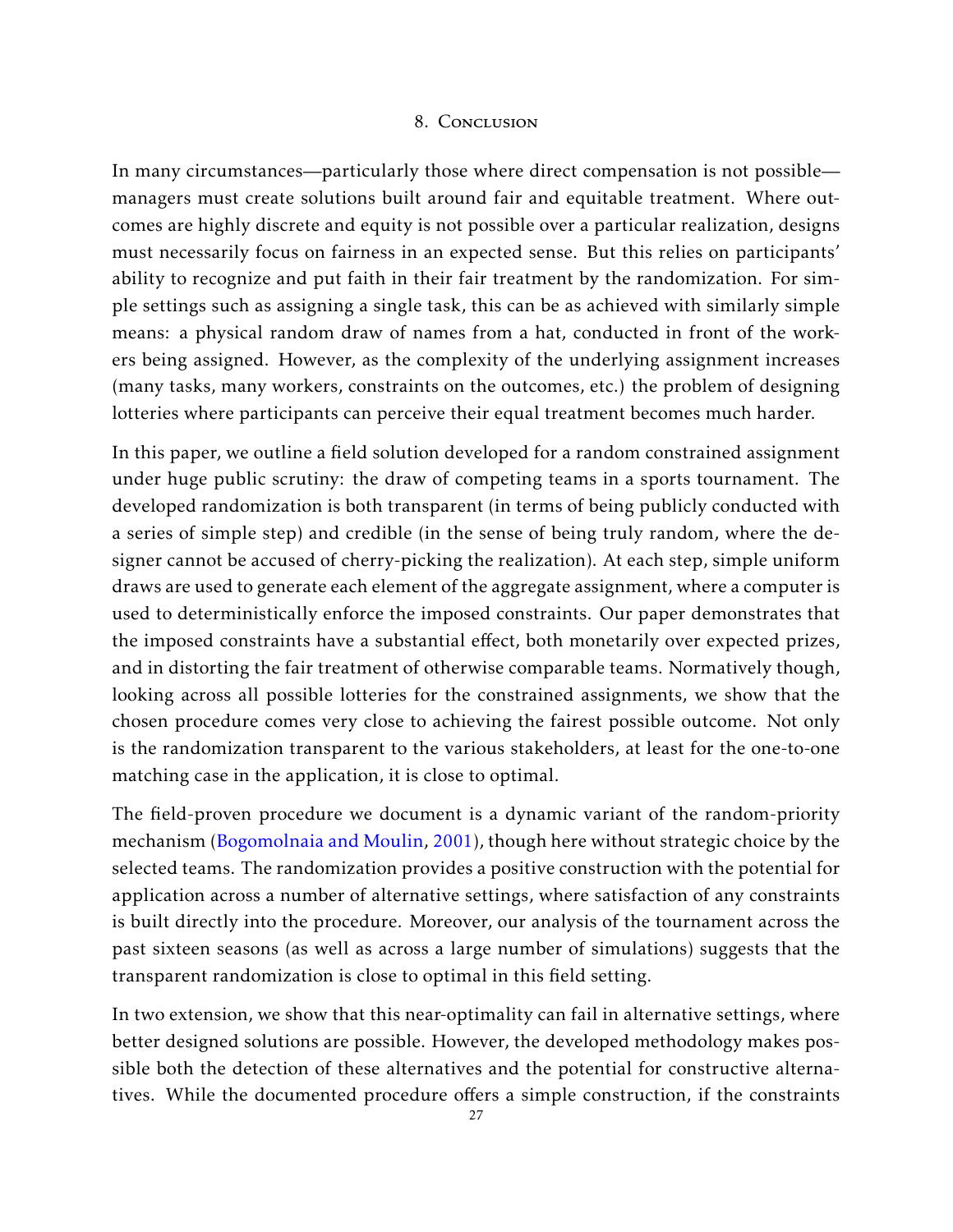can be decomposed á la [Budish et al.](#page-27-0) [\(2013\)](#page-27-0) a computationally-tractable channel exists for normative assessment. Even within the simple dynamic draw, the large number of degrees of freedom that can make the problem intractable also offers an out when designing alternative randomizations, where imposing *further* constraints on the process can be used as a tool to enhance fairness.

#### **REFERENCES**

<span id="page-27-14"></span>Akbarpour, Mohammad and Afshin Nikzad, "Approximate random allocation mechanisms," *Review of Economic Studies*, 2020, *87* (6), 2473–2510.

and Shengwu Li, "Credible Auctions: A Trilemma," *Econometrica*, forthcoming.

- <span id="page-27-13"></span><span id="page-27-1"></span>Anbarci, Nejat, Ching-Jen Sun, and M Utku Ünver, "Designing fair tiebreak mechanisms: The case of FIFA penalty shootouts," January 2015. Boston College working paper.
- <span id="page-27-10"></span>Apesteguia, Jose and Ignacio Palacios-Huerta, "Psychological pressure in competitive environments: Evidence from a randomized natural experiment," *American Economic Review*, 2010, *100* (5), 2548–64.
- <span id="page-27-2"></span>Baccara, Mariagiovanna, Ayşe İmrohoroğlu, Alistair J Wilson, and Leeat Yariv, "A field study on matching with network externalities," *American Economic Review*, 2012, *102* (5), 1773–804.
- <span id="page-27-11"></span>Bertsimas, Dimitris and Shubham Gupta, "Fairness and collaboration in network air traffic flow management: an optimization approach," *Transportation Science*, 2016, *50* (1), 57–76.

<span id="page-27-5"></span>, Vivek F Farias, and Nikolaos Trichakis, "The price of fairness," *Operations research*, 2011, *59* (1), 17–31.

<span id="page-27-6"></span>, \_\_\_, and \_\_\_, "On the efficiency-fairness trade-off," Management Science, 2012, 58 (12), 2234–2250.

- <span id="page-27-12"></span><sub>-</sub>, \_\_\_\_\_\_\_, and \_\_\_\_\_\_, "Fairness, efficiency, and flexibility in organ allocation for kidney transplantation," *Operations Research*, 2013, *61* (1), 73–87.
- <span id="page-27-9"></span>Bhaskar, V, "Rational adversaries? evidence from randomised trials in one day cricket," *Economic Journal*, 2008, *119* (534), 1–23.
- <span id="page-27-15"></span>Bó, Inácio and Li Chen, "Designing heaven's will: Lessons in market design from the Chinese Imperial Civil Servants Match," *Working Paper*, 2019.
- <span id="page-27-8"></span>Bogomolnaia, Anna and Hervé Moulin, "A new solution to the random assignment problem," *Journal of Economic theory*, 2001, *100* (2), 295–328.
- <span id="page-27-7"></span><span id="page-27-3"></span>Budish, Eric, "The combinatorial assignment problem: Approximate competitive equilibrium from equal incomes," *Journal of Political Economy*, 2011, *119* (6), 1061–1103.
	- and Estelle Cantillon, "The multi-unit assignment problem: Theory and evidence from course allocation at Harvard," *American Economic Review*, 2012, *102* (5), 2237–71.
- <span id="page-27-0"></span>, Yeon-Koo Che, Fuhito Kojima, and Paul Milgrom, "Designing Random Allocation Mechanisms: Theory and Applications," *American Economic Review*, April 2013, *103* (2), 585–623.
- <span id="page-27-4"></span>Burkard, Rainer, Mauro Dell'Amico, and Silvano Martello, *Assignment problems: revised reprint*, SIAM, 2012.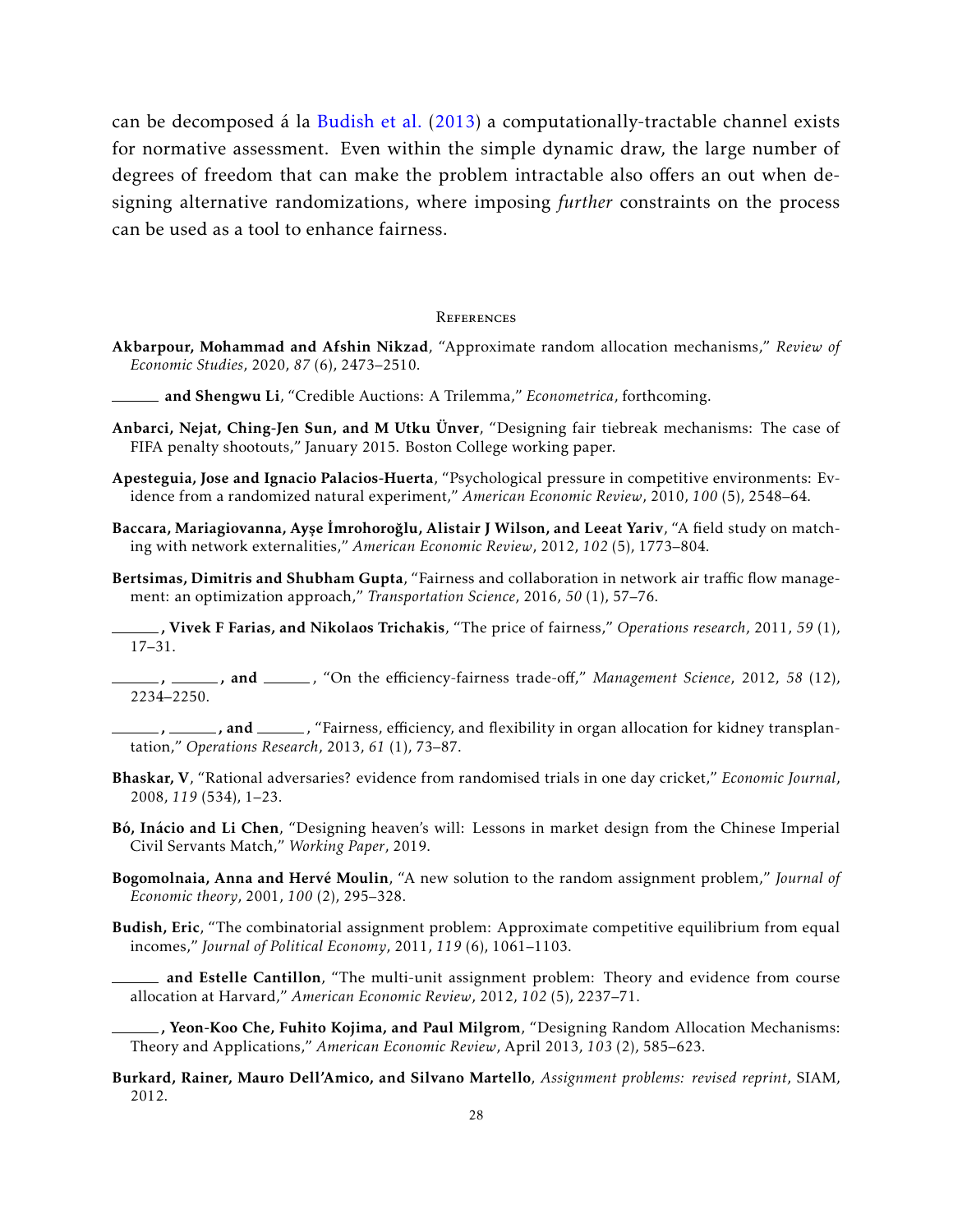- <span id="page-28-8"></span>Chiappori, Pierre-André, Steven Levitt, and Timothy Groseclose, "Testing mixed-strategy equilibria when players are heterogeneous: The case of penalty kicks in soccer," *American Economic Review*, 2002, *92* (4), 1138–51.
- <span id="page-28-13"></span>Dagaev, Dmitry and Konstantin Sonin, "Winning by losing: Incentive incompatibility in multiple qualifiers," *Journal of Sports Economics*, 2018, *19* (8), 1122–46.
- <span id="page-28-19"></span>Dixon, Mark J and Stuart G Coles, "Modelling association football scores and inefficiencies in the football betting market," *Journal of the Royal Statistical Society: Series C (Applied Statistics)*, 1997, *46* (2), 265–80.
- <span id="page-28-11"></span>Foellmi, Reto, Stefan Legge, and Lukas Schmid, "Do Professionals Get It Right? Limited Attention and Risk-taking Behaviour," *Economic Journal*, 2016, *126* (592), 724–55.
- <span id="page-28-2"></span>Fréchette, Guillaume R, Alvin E Roth, and M Utku Ünver, "Unraveling yields inefficient matchings: evidence from post-season college football bowls," *RAND Journal of Economics*, 2007, *38* (4), 967–82.
- <span id="page-28-15"></span>Guyon, Julien, "Rethinking the FIFA World Cup Final Draw," *Journal of Quantitative Analysis in Sports*, 2015, *11* (3), 169–82.
- <span id="page-28-14"></span>, "What a fairer 24 team UEFA Euro could look like," *Journal of Sports Analytics*, 2018. in press.
- <span id="page-28-7"></span>Hylland, Aanund and Richard Zeckhauser, "The efficient allocation of individuals to positions," *Journal of Political economy*, 1979, *87* (2), 293–314.
- <span id="page-28-20"></span>Karlis, Dimitris and Ioannis Ntzoufras, "Analysis of sports data by using bivariate Poisson models," *The Statistician*, 2003, *52* (3), 381–93.
- <span id="page-28-6"></span>Koopmans, Tjalling C and Martin Beckmann, "Assignment problems and the location of economic activities," *Econometrica*, 1957, pp. 53–76.
- <span id="page-28-4"></span>Kuhn, Harold W, "The Hungarian method for the assignment problem," *Naval research logistics quarterly*, 1955, *2* (1-2), 83–97.
- <span id="page-28-18"></span>Maher, Michael J, "Modelling association football scores," *Statistica Neerlandica*, 1982, *36* (3), 109–18.
- <span id="page-28-3"></span>Neumann, John Von, "A Certain Zero-sum Two-person Game Equivalent to the Optimal Assignment Problem," in H.W. Kuhn and A.W Tucker, eds., *Contributions to the Theory of Games*, Vol. II of *Annals of Mathematics Studies*, Princeton University Press, 1953, pp. 5–12.
- <span id="page-28-5"></span>Orden, Alex, "The transhipment problem," *Management Science*, 1956, *2* (3), 276–285.
- <span id="page-28-9"></span>Palacios-Huerta, Ignacio, "Professionals play minimax," *Review of Economic Studies*, 2003, *70* (2), 395–415.
- <span id="page-28-10"></span>Pope, Devin G and Maurice E Schweitzer, "Is Tiger Woods loss averse? Persistent bias in the face of experience, competition, and high stakes," *American Economic Review*, 2011, *101* (1), 129–57.
- <span id="page-28-1"></span>Prendergast, Candice, "The Provision of Incentives in Firms," *Journal of Economic Literature*, 1999, *37* (1), 7–63.
- <span id="page-28-12"></span>Radunovic, Bozidar and Jean-Yves Le Boudec, "Rate performance objectives of multihop wireless networks," *IEEE transactions on Mobile computing*, 2004, *3* (4), 334–349.
- <span id="page-28-16"></span>Ribeiro, Celso C., "Sports scheduling: Problems and applications," *International Transactions in Operational Research*, 2013, *19* (1-2), 201–26.
- <span id="page-28-0"></span>Roth, Alvin E, "The economist as engineer: Game theory, experimentation, and computation as tools for design economics," *Econometrica*, 2002, *70* (4), 1341–78.
- <span id="page-28-17"></span>Scarf, Philip and Muhammad M. Yusof, "A numerical study of tournament structure and seeding policy for the soccer World Cup Finals," *Statistica Neerlandica*, 2011, *65* (1), 43–57.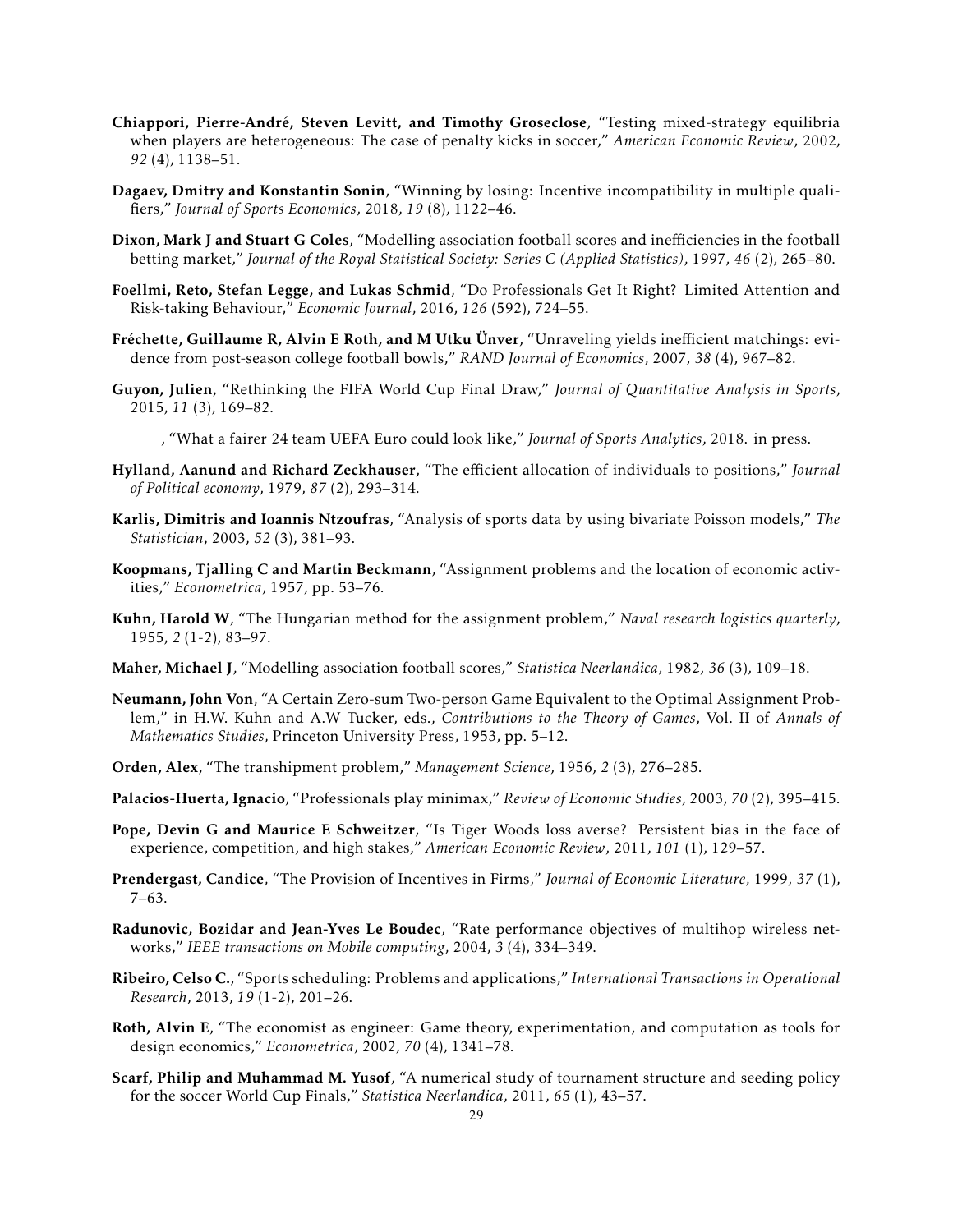<span id="page-29-3"></span>, , and Mark Bilbao, "A numerical study of designs for sporting contests," *European Journal of Operational Research*, 2009, *198* (1), 190–8.

- <span id="page-29-1"></span>Shreedhar, Madhavapeddi and George Varghese, "Efficient fair queuing using deficit round-robin," *IEEE/ACM Transactions on Networking*, 1996, *4* (3), 375–385.
- <span id="page-29-4"></span>Vong, Allen, "Strategic manipulation in tournament games," *Games and Economic Behavior*, 2017, *102*, 562–7.
- <span id="page-29-2"></span>Vossen, Thomas, Michael Ball, Robert Hoffman, and Michael Wambsganss, "A general approach to equity in traffic flow management and its application to mitigating exemption bias in ground delay programs," *Air Traffic Control Quarterly*, 2003, *11* (4), 277–292.
- <span id="page-29-0"></span>Walker, Mark and John Wooders, "Minimax play at Wimbledon," *American Economic Review*, 2001, *91* (5), 1521–538.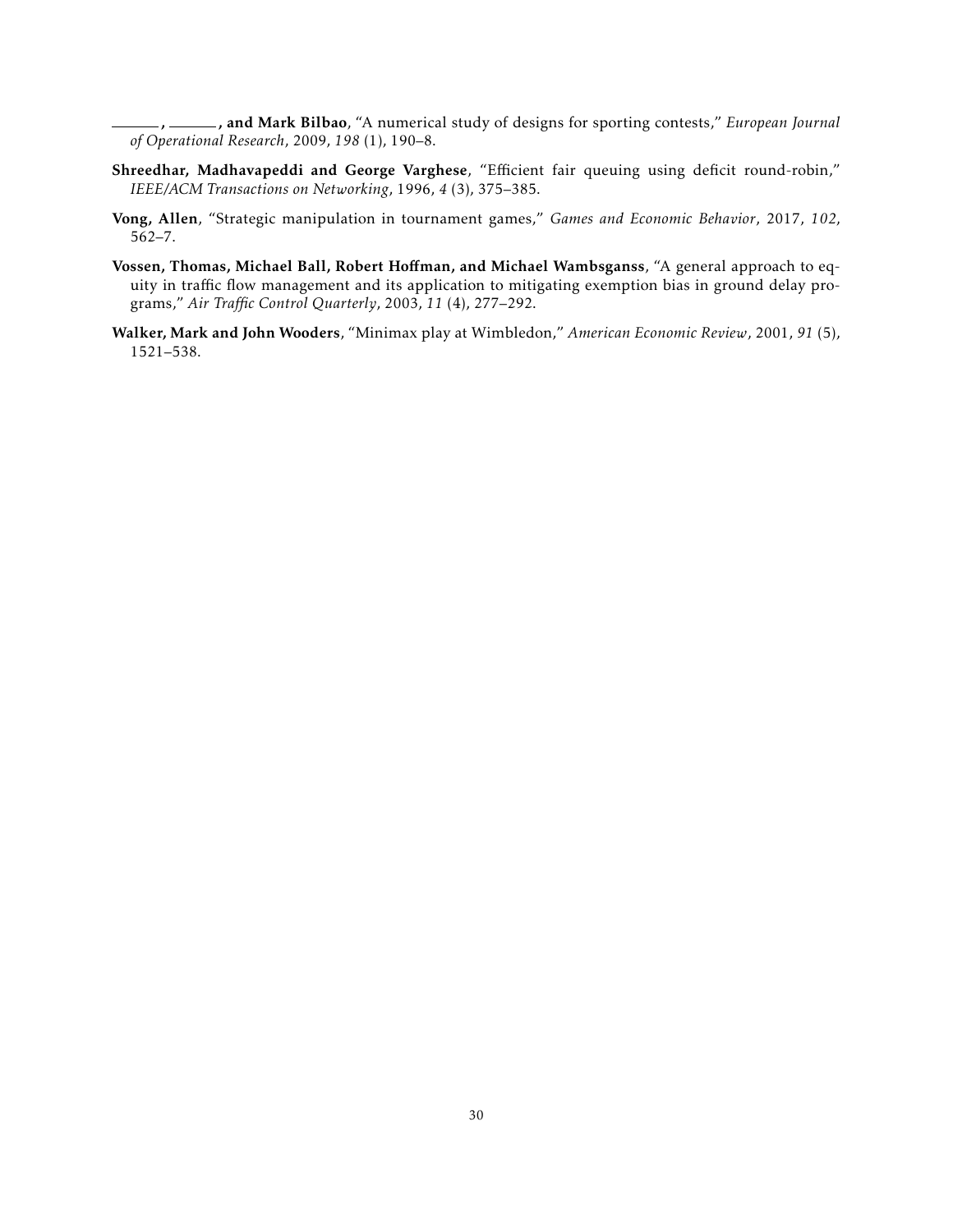<span id="page-30-1"></span><span id="page-30-0"></span>A.1. Proof of Proposition [1.](#page-9-0) For any matching *V* ∈ Γ, each of the *K*! possible permutations of *V* has strictly positive probability, so Pr {*V*} =  $\sum_{v \in \mathcal{P}(V)}$  Pr { $v$ }, which can be rewritten using the chain rule as

$$
\Pr\{V\} = \sum_{\mathbf{v}\in\mathcal{P}(V)}\prod_{k=1}^K \left(\Pr\{R_k|\mathbf{v}_{k-1}\}\cdot\Pr\{W_k|R_k,\mathbf{v}_{k-1}\}\right),\,
$$

where v*k*−<sup>1</sup> denotes the matches selected in steps 1 through *k*−1. Since the randomization is uniform at each step,  $Pr{R_k | \mathbf{v}_{k-1}}$  simplifies to  $\frac{1}{K-k+1}$  and  $Pr{W_k | R_k, \mathbf{v}_{k-1}} = \frac{1}{W_k(\mathbf{v})}$ .

<span id="page-30-2"></span>A.[2.](#page-10-0) Proof of Proposition 2. The constrained  $R$ -first element-uniform draw is distinct from: (i) a uniform draw over Γ; (ii) A sequential uniform draw of Γ-feasible team pairs; and (iii) The same draw where we switch the labeling of  $R$  and  $W$  (the  $\Gamma$ -constrained element-uniform draw where we draw from  $W$  first).

A.2.1. *Part (i).* Consider a problem of matching  $\mathcal{R} = \{a, b, c, d\}$  to  $\mathcal{W} = \{e, f, g, h\}$  under the constraints *H* = {*ae,bf , cg, dh,ah,bg, dg*}. [45](#page-0-0) The three resulting feasible matchings are given by  $V_1 = \{ag, be, ch, df\}$ ,  $V_2 = \{ag, bh, ce, df\}$ , and  $V_3 = \{ag, bh, cf, de\}$ . Under a uniform draw over  $\Gamma = \{V_1, V_2, V_3\}$ , the probability of  $V_1$  is equal to  $\frac{1}{3}$ . However, under the constrained R-first element-uniform draw, (and knowing that *a* is degenerate) the probability of *V*<sup>1</sup> is given by:

$$
\Pr\{V_1\} = \Pr\left\{be \in V^\star\right\} = \sum_{x \in \mathcal{W}} \Pr\{w_1 = x\} \cdot \Pr\left\{be \in V^\star | w_1 = x\right\} = \frac{13}{36}.
$$

Hence, the two procedures are distinct.<sup>[46](#page-0-0)</sup>

A.2.2. *Part (ii).* Consider a problem of matching  $W = \{a, b, c, d\}$  to  $\mathcal{R} = \{e, f, g, h\}$  under the constraints  $H = \{bf, cg, ch, bg, dh\}$ . Among the five resulting feasible matchings, only *V*<sup>1</sup> = {*af ,bh, ce, dg*} contains the match *af* . Under a sequential uniform draw of Γ-feasible team pairs  $Pr\{V_1\} = Pr\{af \in V^{\star}\} = \frac{59}{308}$ ; However, under the constrained R-first elementuniform draw  $Pr\{V_1\} = Pr\{af \in V^{\star}\} = \frac{55}{288}$ . Hence, the two procedures are distinct.

<sup>&</sup>lt;sup>45</sup>The proof requires at least a  $4 \times 4$  market, as a  $3 \times 3$  is degenerate with the standard symmetric group constraints and a single asymmetric same-nation exclusion. The proof can obviously be extended to any *n* × *n* market by making the remaining (*n* − 3) match partners unique through exclusions.

<sup>46</sup>The proof becomes more cumbersome but still goes through if we removed the *dg* exclusion that forces *ag* to be degenerate.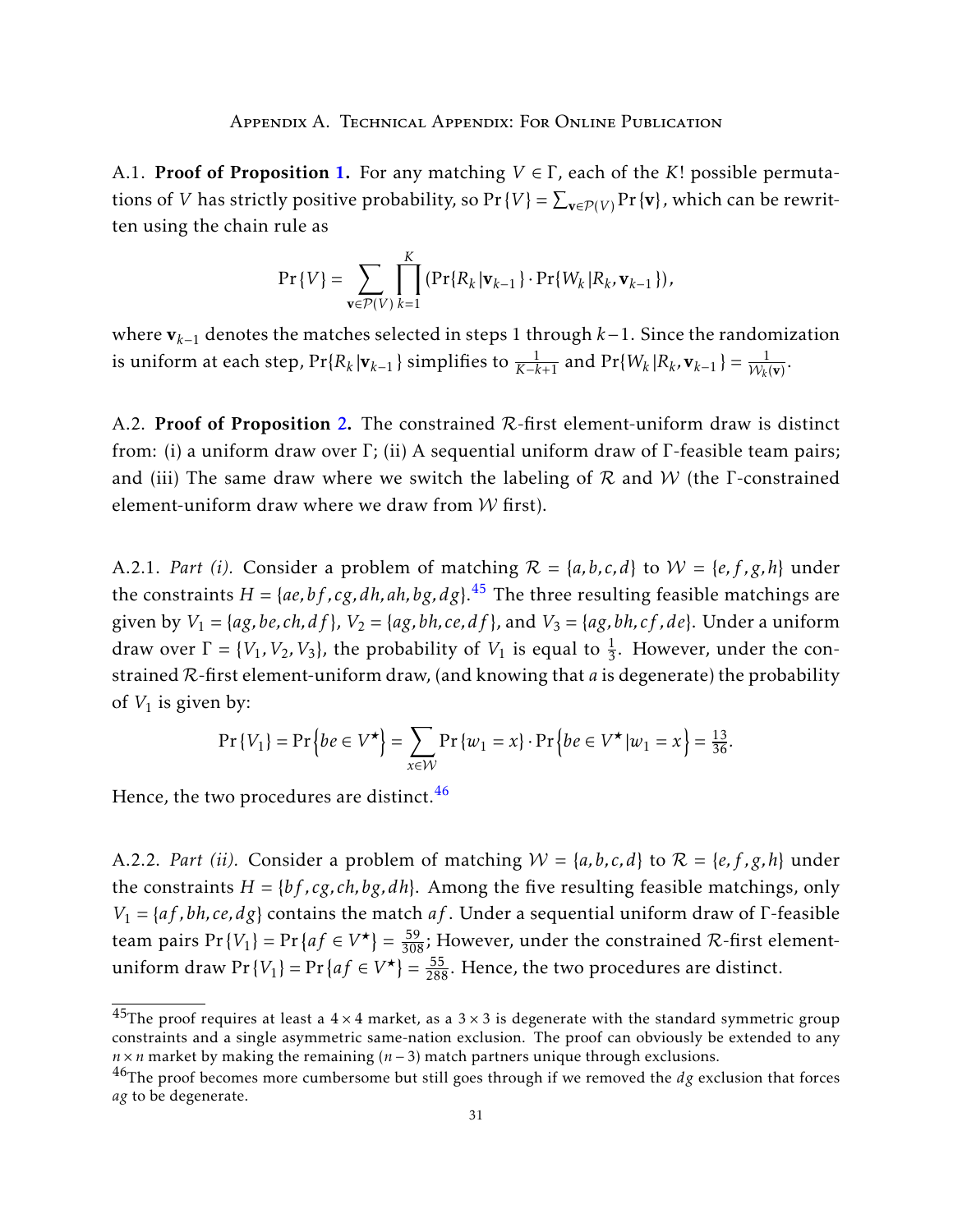A.2.3. *Part (iii).* Consider a problem of matching  $\mathcal{R} = \{a, b, c, d\}$  to  $\mathcal{W} = \{e, f, g, h\}$  under the constraints  $H = \{bf, cg, ch, bg, dh\}$ . Among the five resulting feasible matchings, only  $V_1 = \{af, bh, ce, dg\}$  contains the match  $af^{47}$  $af^{47}$  $af^{47}$  Under the constrained *W*-first elementuniform draw  $Pr\{V_1\} = Pr\{af \in V^\star\} = \frac{161}{864}$ ; However, under the constrained  $\mathcal R$ -first elementuniform draw  $Pr\{V_1\} = Pr\{af \in V^{\star}\} = \frac{55}{288}.$ <sup>[48](#page-0-0)</sup> Hence, the two procedures are distinct.

<span id="page-31-0"></span>A.3. Proof of Proposition [3.](#page-15-1) First, notice that any assignment *V* can be rewritten as a  $\text{matrix } \mathbf{X}(V) \in \{0,1\}^{K \times K} \text{ with a generic entry } x_{ij}(V) = \mathbf{1}\left\{r_iw_j \in V\right\} \text{ indicating whether or } \mathbf{X}(V) = \mathbf{1}\left\{r_iw_j \in V\right\}$ not runner-up  $r_i$  is matched to winner  $w_j.$  Since  $V$  represents a perfect matching between  $\mathcal R$  and  $\mathcal W$ ,  $X(V)$  is a rook-matrix where each row and column have exactly one unit-valued entry with all other entries equal to zero.

Second, for any random draw over  $\Gamma_H$ , the expected assignment matrix is defined as  $A :=$  $\mathbb{E}X(V) = \sum_{V \in \Gamma_H} \Pr\{V\} \cdot X(V)$ , with the generic entry  $a_{ij}$  representing the probability of the  $r_i w_j$  match.

Next, recall that an expected assignment matrix A in our setting satisfies the matching constraints if:

- (i) Each entry  $a_{ij}$  can be interpreted as the probability of  $r_iw_j$  being part of *V* ( $\forall i, j$ :  $0 \le a_{ij} \le 1$ ;
- (ii) Excluded entries have zero probability ( $\forall r_i w_j \in H : a_{ij} = 0$ );
- (iii) Each row and column can be interpreted as the marginal probability distribution for the respective team  $(\forall i, j : \sum_{k=1}^{K} a_{kj} = \sum_{k=1}^{K} a_{ik} = 1).$

As such, the matching constraints can be grouped into two distinct sets: (i) the union of the singleton constraints and the *K* row constraints; and (ii) the *K* column constraints and the result follows.<sup>[49](#page-0-0)</sup> Consequently, the matching constraints satisfy the bihierarchy condition in [Budish et al.](#page-27-0) [\(2013,](#page-27-0) Theorem 1) and the result follows.

A.[4.](#page-32-0) Proof of Proposition 4. Set  $J = |\Gamma_H| < K!$  and for each entry  $V_j \in \Gamma_H$  set  $\Gamma_j = \{V_j\}.$ By Proposition [3,](#page-15-1) there exists a probability  $p_j$  of selecting each admissible matching  $V_j$ 

 $^{47}\mathrm{A}$  similar counterexample can be constructed with the standard group restriction enforced, but would require a  $5 \times 5$  market; We omit it for tractability and instead, focus on a  $4 \times 4$  sub-market.

<sup>&</sup>lt;sup>48</sup>The four other matchings are:  $V_2 = {ae, bh, cf, dg}$ ;  $V_3 = {ag, bh, ce, df}$ ;  $V_4 = {ag, bh, cf, de}$ ;  $V_5 =$ {*ah,be, cf , dg*}.

 $^{49}$ The quotas for each element  $a_{ij}$  are a min and a max of zero for the excluded singletons; a min of zero and a max of one for the non-excluded singletons; a min and a max of one for the row sum; and a min and a max of one for the column sum.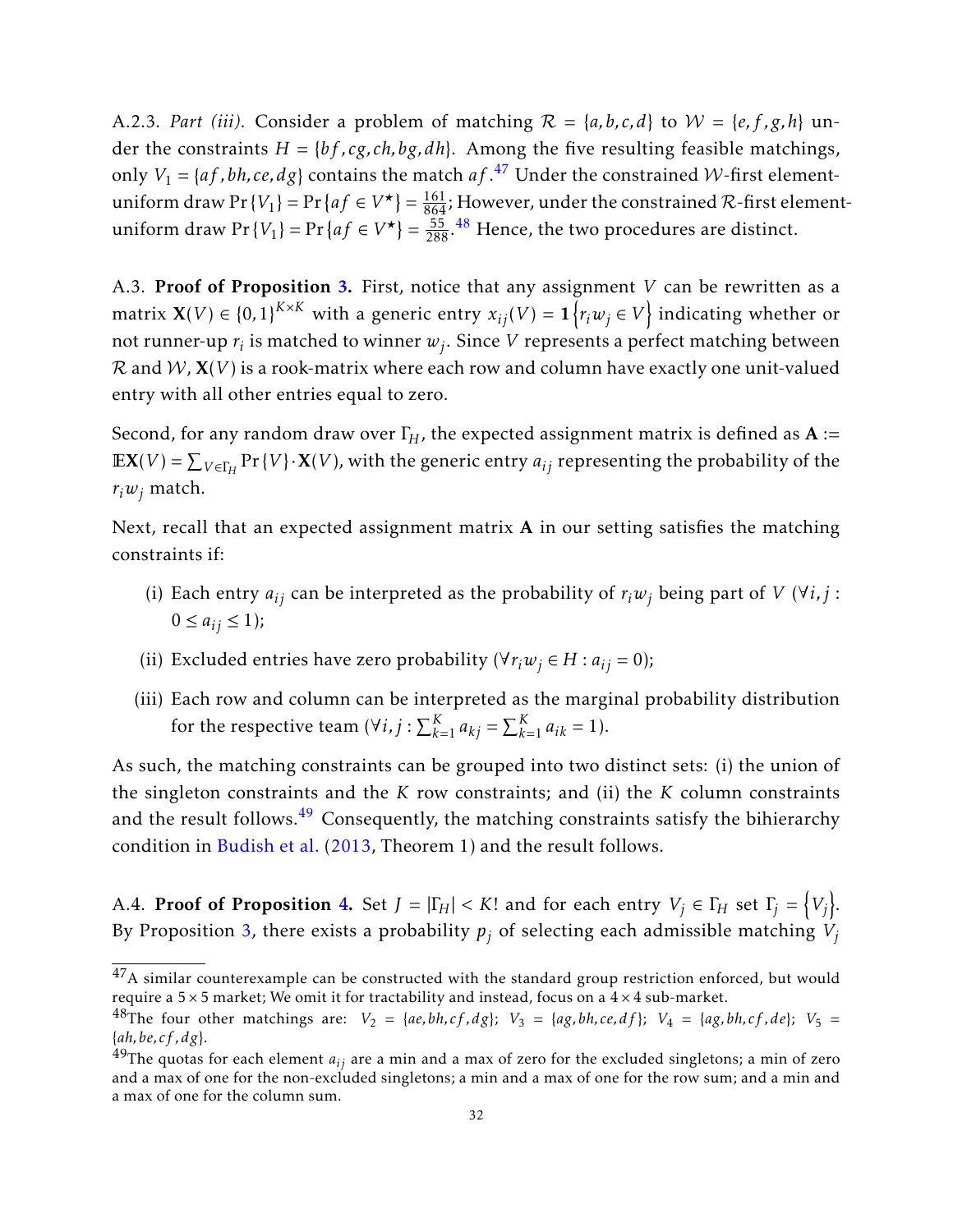that induces and expected assignment matrix satisfying the matching constraints. The existence follows trivially by setting  $Pr\left\{ \Gamma_{j} \right\} = p_{j}$ .

A.5. Draw procedure of *C* correlated constraints. Let  $\mathcal{U} = \{(ij) : i, j = 1, ..., K, i \neq j\}$ , be a set of all off-diagonal elements of *K* ×*K* matrix. Let B denote a set of sampling weights of elements in U. Let  $\mathcal{H}_A$  be the set of C drawn constraints Let  $m_i$  for all  $i = 1, ..., K$  denote the cumulative number of times element  $(i \cdot)$  has been drawn. Let  $m_j$  for all  $j = 1,...,K$ denote the cumulative number of times element (·*j*) has been drawn.

**Algorithm.** *Initialization: Set*  $H_{A,0} = \emptyset$ ,  $\mathcal{B} = \mathcal{B}_0 = 1$ ,  $m_{i,0} = m_{i,0} = 0$ .

*Step-c:* (for  $c = 1$  *to*  $C$ )

- *(i) Chose*  $(i_c j_c)$  *through a weighted draw over*  $U$  *with weights in*  $B_c$ *.*
- *(ii) Define the set of currently drawn constraints:*  $H_{A,c} = H_{A,c-1} \cup (i_c j_c)$ *.*
- *(iii) Update the values of multiplicity factors by the latest draw:*  $∀*i* = 1, ..., K : *m*<sub>*i,c*</sub> = *m*<sub>*i,c*-1</sub> + **1**<sub>*i*==*i*<sub>*c*</sub></sub>$ <sup>∀</sup>*<sup>j</sup>* = 1*,...,K* : *<sup>m</sup>j,c* <sup>=</sup> *<sup>m</sup>j,c*−<sup>1</sup> <sup>+</sup> <sup>1</sup>*j*==*j<sup>c</sup>*
- *(iv) Define the set of current sampling weights:*  $B_c = \{b_{ij,c}\}$  *where*  $∀(ij) ∈ H<sub>A,c</sub> : b<sub>ij,c</sub> = 0$  $\forall (ij) \in \mathcal{U}/H_{A,c}: b_{ij,c} = b_{ik}^*$ *max*{*mi,c,mj,c*}

For positively correlated constraints we set  $[b_1^\ast]$  $A_1^*, b_2^*, b_3^*, b_4^*, b_5^*$  = [3, 6, 9, 12, 15]*. For negatively*  $\emph{correlated constraints we set}$   $[b_1^*$  $\left[\frac{1}{2}, b^*_{2}, b^*_{3}, b^*_{4}, b^*_{5}\right] = [1/3, 1/6, 1/9, 1/12, 1/15].$ 

## A.6. Additional Results.

### A.6.1. *Simulation Errors.*

<span id="page-32-0"></span>Proposition 4. *Simulating the mechanism N* = 10<sup>6</sup> *times leads to 95 percent confidence intervals smaller than* ±*0.001.*

*Proof.* Assignments are independent draws from a fixed distribution with a probability of selecting assignment *V* given by *f* (*V* ). The probability that the particular match *ab* is selected is given by  $p_{ab} = \sum_{V \in M(ab)} f(V)$  where  $M_{ab} := \{ V \in \Gamma \mid ab \in \mu \}$  is the set of matchings which include  $ab$ . We simulate the vector  $8^2$ -vector  $\hat{\bm{p}}$  where each element in  $\hat{p}_{ab}$  is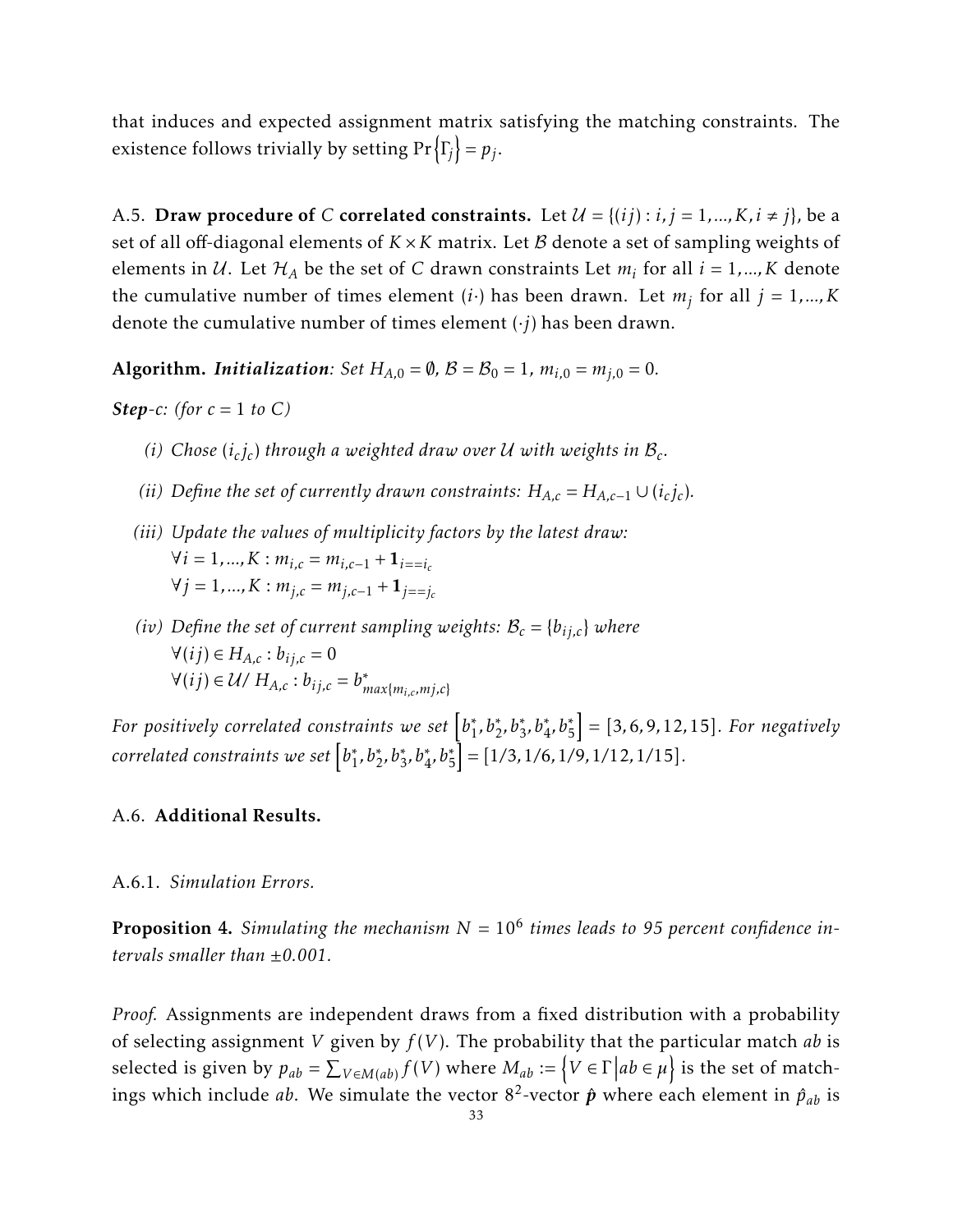calculated from the  $N$  independent simulation assignments  $\left(\hat{V}_i\right)_{i=1}^N$ *i*=1

$$
\hat{p}_{ab} := \frac{1}{N} \sum_{i=1}^{N} \mathbf{1} \{ ab \in \hat{V}_i \}.
$$

The vector  $\hat{p}$  has the obvious property that  $\mathbb{E}(\hat{p}) = p$ . We can use the central-limit theorem to show that  $\sqrt{n}(\hat{p} - p) \stackrel{D}{\rightarrow} \mathcal{N}_{64}(\mathbf{0}, \mathbf{\Omega})$  where the variance-covariance matrix  $\mathbf{\Omega}$  has a generic element given by:

$$
\omega_{ab,cd} = \Pr\{ab \wedge cd\} - \Pr\{ab\} \Pr\{cd\},\
$$

which can be estimated by

$$
\hat{\omega}_{ab,cd} = \frac{1}{N} \sum_{i=1}^{N} \mathbf{1} \{ ab, cd \in \hat{V}_i \} - \hat{p}_{ab} \hat{p}_{cd}.
$$

However, given a simulation-size of  $N=10^6$ , a conservative estimates (as  $\omega_{ab,ab}\leq \frac{1}{4}$  $\frac{1}{4})$ for the 95 percent confidence interval for each probability  $p_{ab}$  is given by  $\hat{p}_{ab} \pm \frac{1.96}{2000} \approx$  $\hat{p}_{ab} \pm 0.001.$ 

<span id="page-33-0"></span>Appendix B. Data and Estimation of Game-Outcome: For Online Publication Model

In order to account for variation in teams' ability while examining potential effects driven by the tournament's constraints, we estimate a commonly used structural model for football-game outcomes: the bivariate Poisson [\(Maher,](#page-28-18) [1982;](#page-28-18) [Dixon and Coles,](#page-28-19) [1997\)](#page-28-19).

B.1. **Model.** Let  $S_i$  and  $S_j$  be the random variables indicating the number of goals scored by home-team *i* and guest-team *j* in a given game. In a bivariate Poisson model with parameters  $(\lambda_1, \lambda_2, \lambda_3)$  the realized scoreline  $\left( s_i, s_j \right)$  has a joint probability distribution given by

$$
\Pr_{(S_i, S_j)}(s_i, s_j) = \exp\left\{-(\lambda_1 + \lambda_2 + \lambda_3)\right\} \frac{\lambda_1^{s_i}}{s_i!} \frac{\lambda_2^{s_j}}{s_j!} \sum_{k=0}^{\min(s_i, s_j)} {s_i \choose k} {s_j \choose k} k! \left(\frac{\lambda_3}{\lambda_1 \lambda_2}\right)^k
$$

*,*

where  $\mathbb{E}[S_i] = \lambda_1 + \lambda_3$ ,  $\mathbb{E}[S_j] = \lambda_2 + \lambda_3$  and  $Cov(S_i, S_j) = \lambda_3$ .

In our specification, we follow [Karlis and Ntzoufras](#page-28-20) [\(2003\)](#page-28-20) and assume that  $\ln \lambda_1$  =  $\mu^t + \eta^t + \alpha_i^t$  $i^t - \delta^t_j$  $j^t$ , ln  $\lambda_2 = \mu^t + \alpha_i^t$  $i^t - \delta^t_j$  $i_j^t$ , and  $\lambda_3 = \rho^t$ ., where  $\alpha_k^t$  $\alpha_k^t$  and  $\delta_k^t$  measure the idiosyncratic offensive and defensive abilities for team *k* in season *t* (larger values indicating greater ability),  $\mu^t$  denotes the season-specific constant, and  $\eta^t$  is the season-specific home-advantage parameter.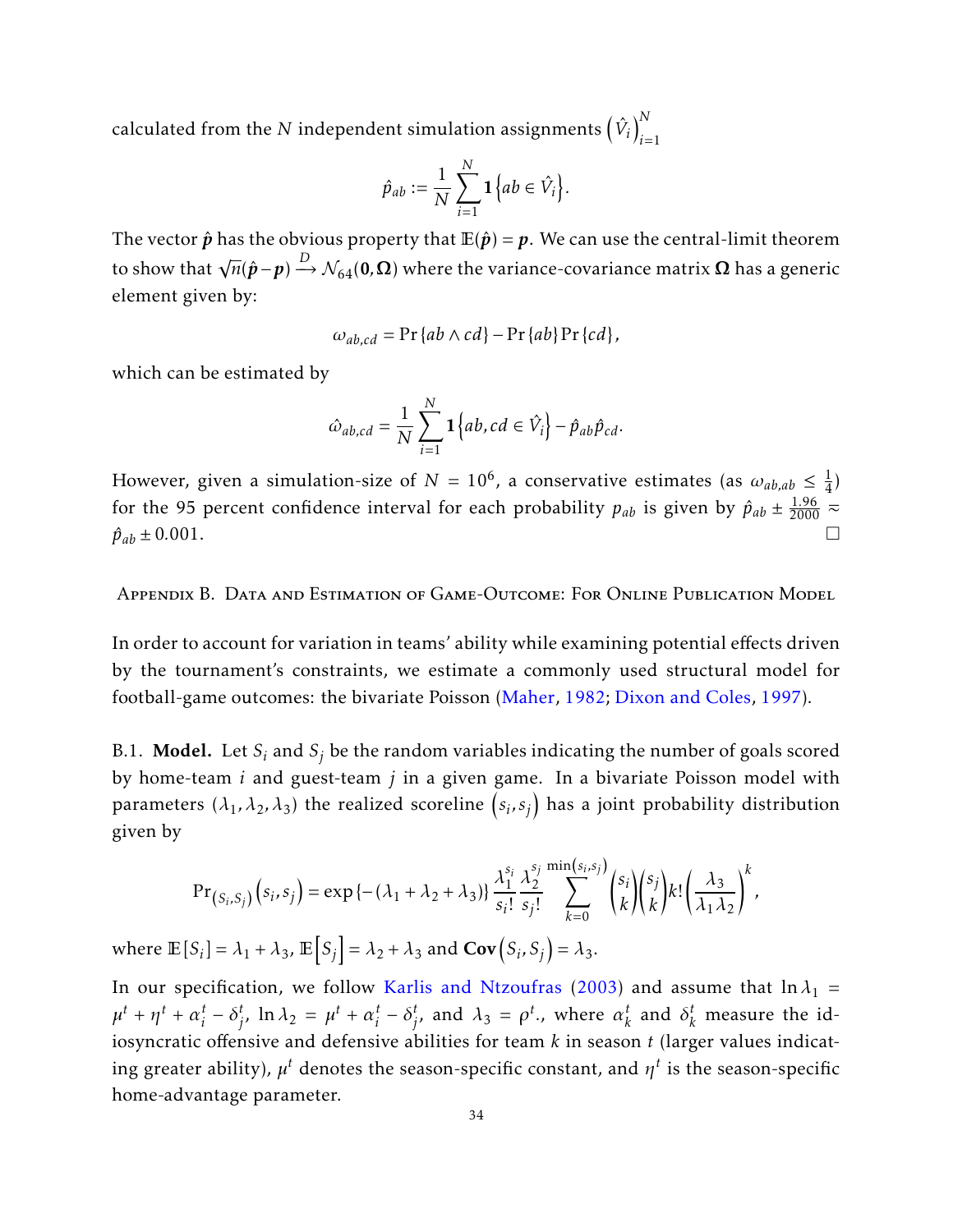<span id="page-34-0"></span>

Figure B.1. Estimated offense and defense parameters for the R16 teams *Figure details:* Figure excludes estimated parameter pairs for teams that failed to reach the R16.

B.2. Estimation. We estimate the above model via constrained maximum likelihood separately for each season *t* between 2004 and 2019. For scale identification we impose two sum-to-zero constraints in each season, forcing  $\sum_k \alpha_k^t$  $\sum_k^t = \sum_k \delta_k^t$  $k = 0$ . For estimation in season *t* we rely on game-level data from the group stage in season *t* and the group and knock-out stages (except for the final game which is played on a neutral soil) in seasons *t* − 1 and *t* − 2.<sup>[50](#page-0-0)</sup>

In Figure [B.1](#page-34-0) we graph the estimated parameters (defense on the horizontal axis, offense on the vertical) for the subset of teams reaching the R16 in the 2004–19 seasons, dropping those that fail to get past the group stage. The strongest teams have large positive values for both the offense and defense parameters; see for example Manchester United in 2010 and FC Barcelona in 2011. Conversely, low-performing teams have either a negative value for the offense parameter (AS Monaco in 2015), the defense parameter (AC Milan

 $50$ This results in a total of 408 game-level observations used in the estimation for the 2004 season, 376 observations for the 2005 season, and 348 observations for each season between 2006 and 2019. The differences in the number of observations across years result from a change to the tournament design in the 2004 season, where a second group stage feeding into the quarter-finals was replaced by the R16. Table [C.5](#page-38-0) in Online Appendix [C](#page-36-1) provides summary statistics for the UCL game-level outcomes in all seasons between 2002 and 2019.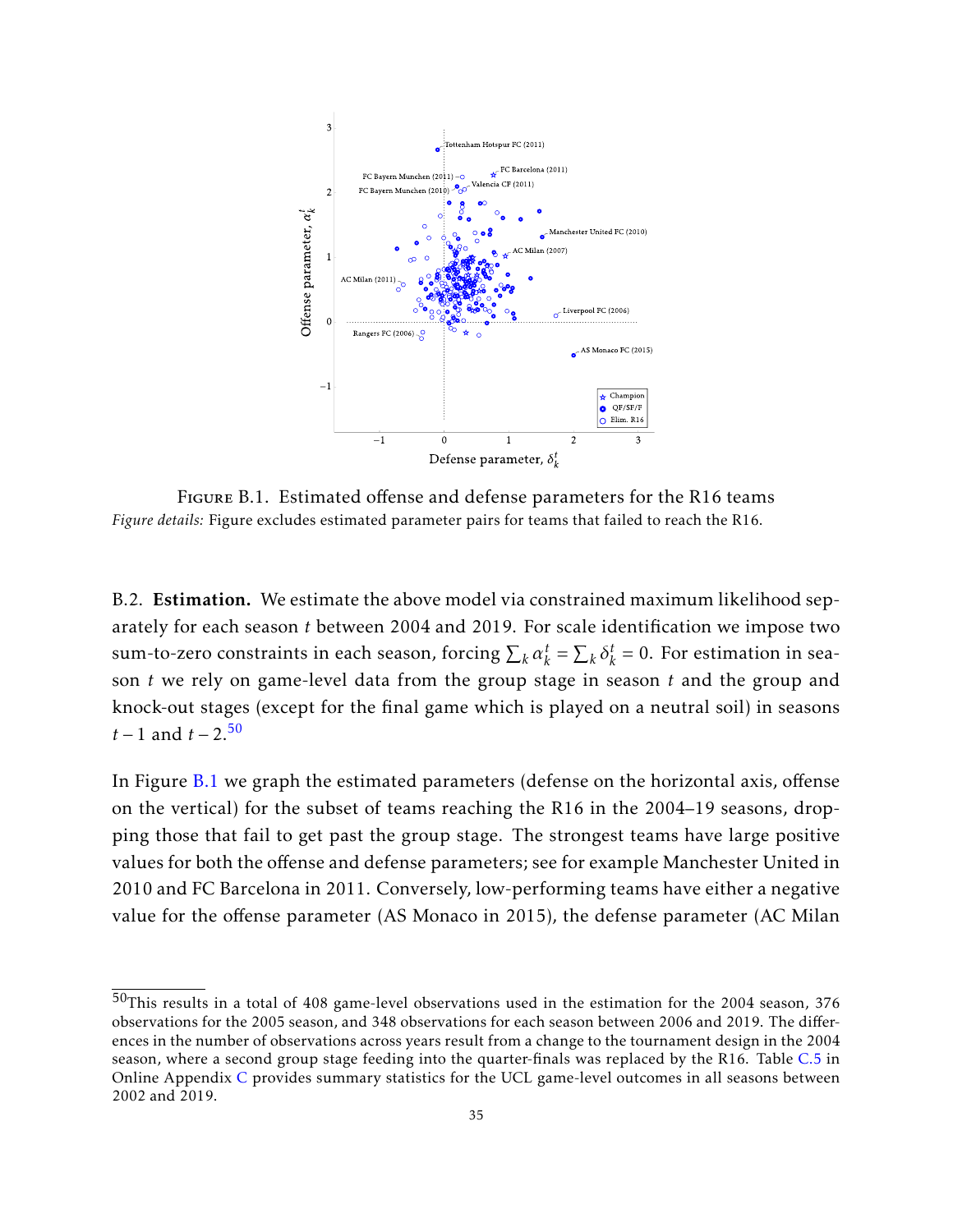| <b>Stage</b>                                                          |  | Offense parameter, $\alpha_k^t$ | Defense parameter, $\delta_k^t$                            |  |     |     |  |
|-----------------------------------------------------------------------|--|---------------------------------|------------------------------------------------------------|--|-----|-----|--|
|                                                                       |  |                                 | Mean Med. Min Max Mean Med.                                |  | Min | Max |  |
| Elim. in R16 $0.62$ $0.51$ $-0.20$ $2.25$ $0.27$ $0.17$ $-0.58$ 10.99 |  |                                 |                                                            |  |     |     |  |
| Elim. in OF $0.69$ $0.64$ $-0.51$ $2.67$ $0.31$ $0.26$ $-0.73$ $2.00$ |  |                                 |                                                            |  |     |     |  |
| Reach SF                                                              |  |                                 | $0.78$ $0.74$ $-0.43$ $2.28$ $0.66$ $0.44$ $-0.43$ $11.52$ |  |     |     |  |

<span id="page-35-0"></span>Table B.1. Summary statistics for estimated parameters (R16 teams)

in 2011), or both (Rangers in 2006). The large mass of teams are low-to-medium-strength with small but positive values over both the offense and defense parameters.<sup>[51](#page-0-0)</sup>

Complementing the figure, Table [B.1](#page-35-0) presents summary statistics for the estimated offense and defense parameters broken out by the realized stage reached within the tournament. We find that the eight teams that progress to the quarter-finals are stronger both offensively and defensively than those eliminated in the R16. Similarly, the four teams advancing to the semi-finals have better offensive and defensive performance relative to those knocked out in the quarter-finals. A two-sample Kolmogorov-Smirnov test confirms the pattern, indicating that the empirical distributions of the offense and defense parameters in the R16 and the semi-finals are statistically different ( $p = 0.004$  for defense, *p <* 0*.*001 for offense).

<sup>&</sup>lt;sup>51</sup>Table [C.6](#page-38-1) in Online Appendix [C](#page-36-1) provides estimates for the constant term  $\mu^t$ , the home-advantage parameter  $\eta^t$ , and the correlation coefficient between the number of goals scored by opposing teams  $\rho^t$  in the seasons 2004–19.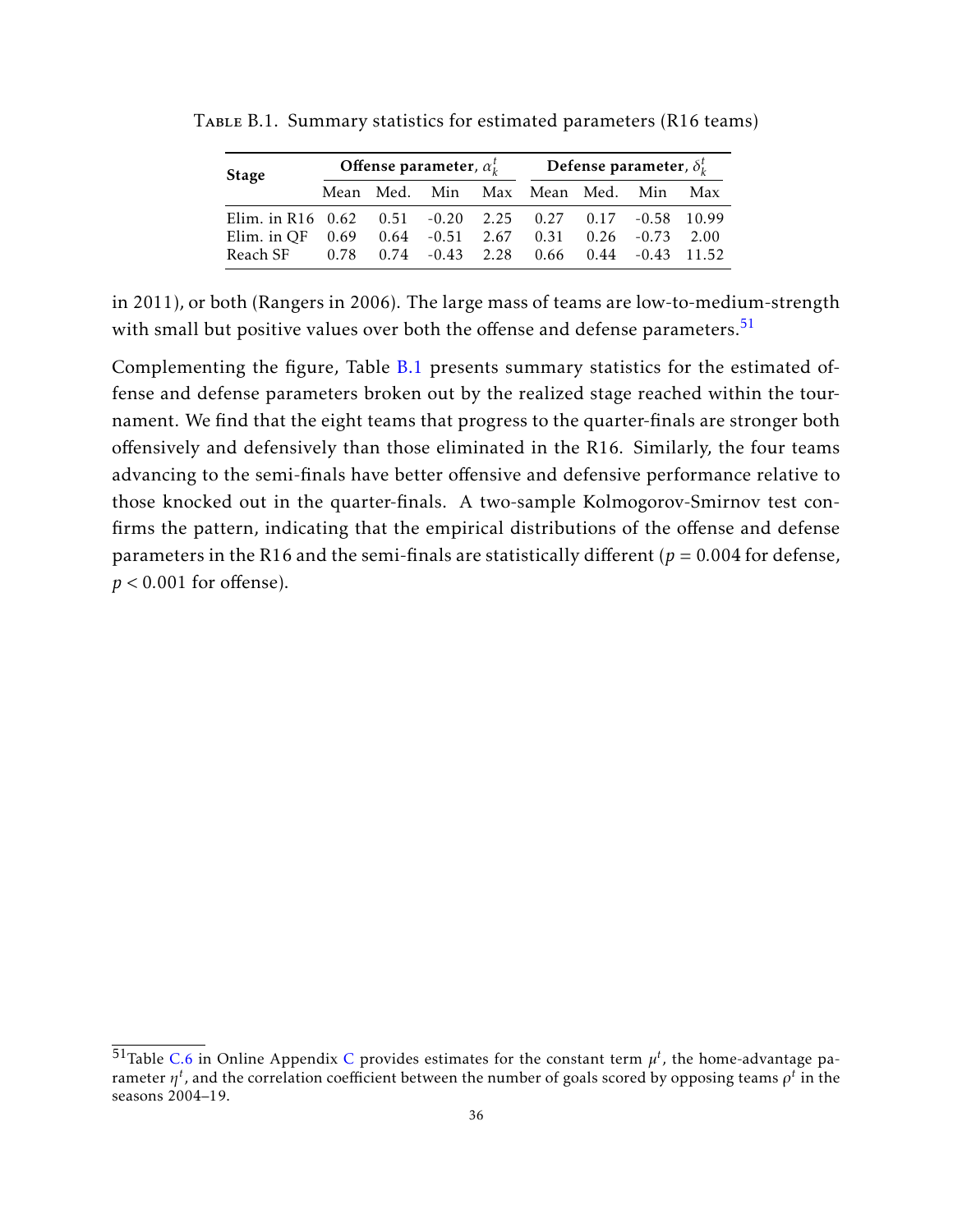| Season(s) | 1st knockout phase |                | Group stage |                | 2nd knockout phase |    |           |   |
|-----------|--------------------|----------------|-------------|----------------|--------------------|----|-----------|---|
|           | K1                 | K <sub>2</sub> | G1          | G <sub>2</sub> | R <sub>16</sub>    | QF | <b>SF</b> | F |
| 1956-1966 | 16                 |                |             |                |                    | 8  | 4         |   |
| 1967      | 30                 | 16             |             |                |                    |    | 4         |   |
| 1968-1991 | 32                 | 16             |             |                |                    | 8  | 4         |   |
| 1992-1993 | 32                 | 16             | 8           |                |                    |    |           | ◠ |
| 1994      | 32                 | 16             | 8           |                |                    |    | 4         | າ |
| 1995–1997 |                    |                | 16          |                |                    | 8  | 4         |   |
| 1998-1999 |                    |                | 24          |                |                    |    | 4         |   |
| 2000-2003 |                    |                | 32          | 16             |                    | 8  | 4         | ◠ |
| 2004-2019 |                    |                | 32          |                | 16                 |    |           |   |

<span id="page-36-1"></span><span id="page-36-0"></span>Table C.1. Format of the post-qualifying stages of the UCL between the 1956 and 2019 seasons

K1 and K2 denote the number of teams competing in the 1st and 2nd knock-out round; G1 and G2 in the 1st and the 2nd round of the group stage; R16 in the R16, QF in the quarter-final, SF in the semi-final, and F in the final game

Table C.2. Number of teams from each association participating in the UCL R16 by season

| Season |                |     |                | TOP <sub>5</sub>          |   |    |   |  |  |  |   |  | BEL CYP CZE DEN GRE NED POR RUS SCO SUI TUR UKR Total |   |    |
|--------|----------------|-----|----------------|---------------------------|---|----|---|--|--|--|---|--|-------------------------------------------------------|---|----|
|        |                |     |                | ENG ESP FRA GER ITA Total |   |    |   |  |  |  |   |  |                                                       |   |    |
| 2004   | 3              | 4   |                | 2                         |   | 13 |   |  |  |  |   |  |                                                       |   | 16 |
| 2005   | 4              |     | 2              | 3                         | 3 | 14 |   |  |  |  |   |  |                                                       |   | 16 |
| 2006   | 3              | 3   |                |                           | 3 | 11 |   |  |  |  |   |  |                                                       |   | 16 |
| 2007   | 4              | 3   | $\overline{2}$ |                           | 3 | 13 |   |  |  |  |   |  |                                                       |   | 16 |
| 2008   | 4              | 3   |                |                           | 3 | 12 |   |  |  |  |   |  |                                                       |   | 16 |
| 2009   | 4              | 4   |                |                           | 3 | 13 |   |  |  |  |   |  |                                                       |   | 16 |
| 2010   | 3              | 3   | 2              | 2                         | 3 | 13 |   |  |  |  |   |  |                                                       |   | 16 |
| 2011   | 4              | 3   | 2              | 2                         | 3 | 14 |   |  |  |  |   |  |                                                       |   | 16 |
| 2012   | $\mathcal{L}$  | 2   | 2              | 2                         | 3 | 11 |   |  |  |  | 2 |  |                                                       |   | 16 |
| 2013   | $\mathfrak{D}$ | 4   |                | 3                         | 2 | 12 |   |  |  |  |   |  |                                                       | 1 | 16 |
| 2014   | 4              | 3   |                | 4                         |   | 13 |   |  |  |  |   |  |                                                       |   | 16 |
| 2015   | 3              | 3   | 2              | 4                         |   | 13 |   |  |  |  |   |  |                                                       |   | 16 |
| 2016   | 3              | 3   |                | 2                         | 2 | 11 | 1 |  |  |  |   |  |                                                       |   | 16 |
| 2017   | 3              | 4   | 2              | 3                         | 2 | 14 |   |  |  |  |   |  |                                                       |   | 16 |
| 2018   | 5              | 3   |                |                           | 2 | 12 |   |  |  |  |   |  |                                                       |   | 16 |
| 2019   | 4              | 3   | 2              | 3                         | 2 | 14 |   |  |  |  |   |  |                                                       |   | 16 |
| Mean   | 3.4            | 3.1 | 1.6            | 2.2                       | 2 | 13 |   |  |  |  |   |  |                                                       |   |    |

BEL indicates Belgium, CYP Cyprus, CZE Czech Republic, DEN Denmark, ENG England, ESP Spain, FRA France, GER Germany, NED the Netherlands, ITA Italy, POR Portugal, RUS Russia, SCO Scotland, SUI Switzerland, TUR Turkey, UKR Ukraine. TOP5 denotes English, Spanish, French, German, and Italian associations together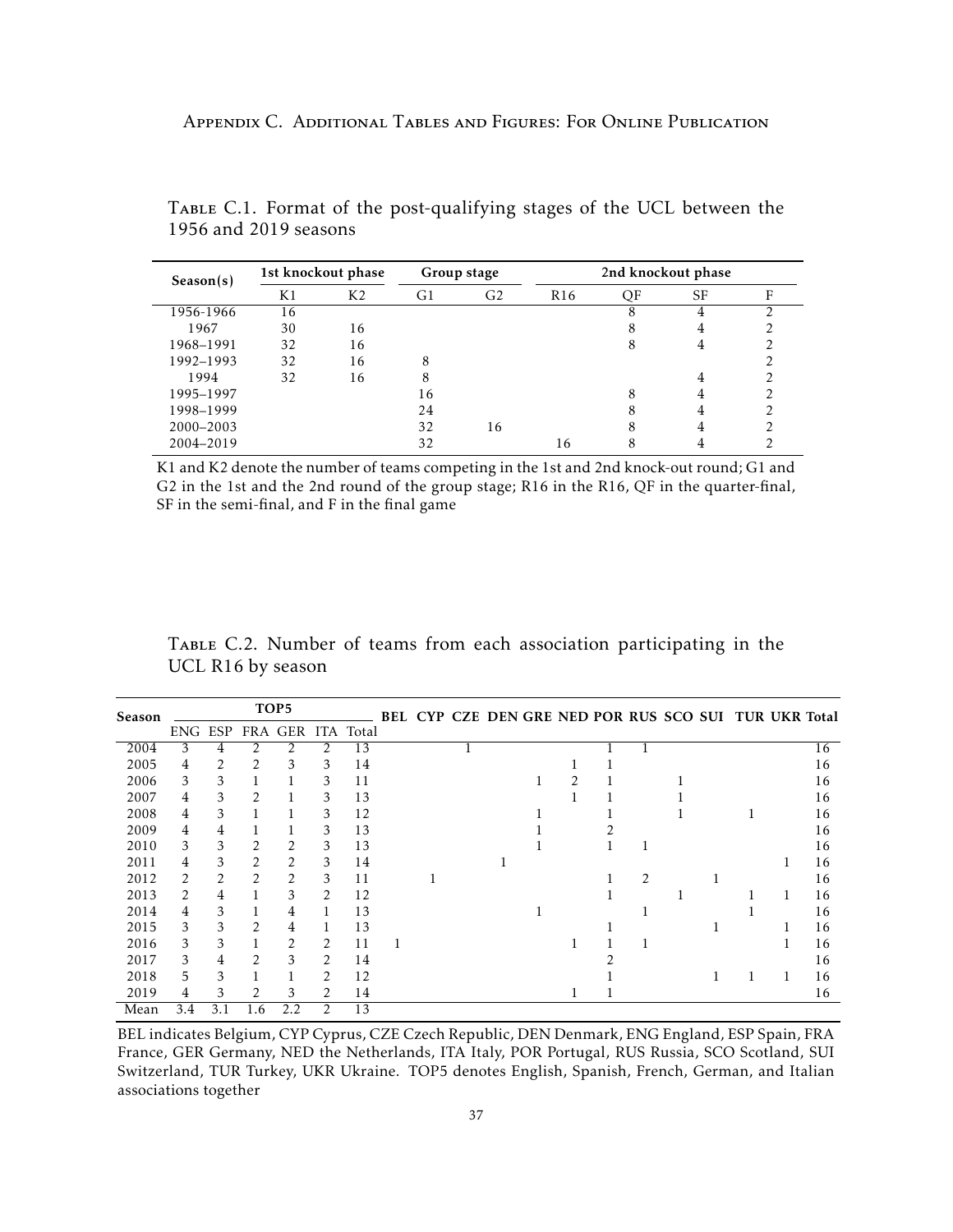| Season |                |                |            | TOP5           |                |       | POR | <b>RUS</b> | Total |
|--------|----------------|----------------|------------|----------------|----------------|-------|-----|------------|-------|
|        | <b>ENG</b>     | <b>ESP</b>     | <b>FRA</b> | <b>GER</b>     | <b>ITA</b>     | Total |     |            |       |
| 2004   |                | 3              |            |                |                | 3     |     |            | 3     |
| 2005   | 4              |                |            | 2              |                | 6     |     |            | 6     |
| 2006   | 1              | $\overline{2}$ |            |                |                | 3     |     |            | 3     |
| 2007   |                | $\mathfrak{D}$ | 1          |                | $\mathcal{P}$  | 5     |     |            | 5     |
| 2008   | 4              |                |            |                | 2              | 6     |     |            | 6     |
| 2009   | 4              | 3              |            |                | 2              | 9     | 1   |            | 10    |
| 2010   |                |                | 1          |                | 2              | 3     |     |            | 3     |
| 2011   | 3              | 2              |            |                |                | 5     |     |            | 5     |
| 2012   |                |                |            | $\mathbf{1}$   | $\overline{2}$ | 3     |     |            | 3     |
| 2013   | 1              | 4              |            |                | 1              | 6     |     |            | 6     |
| 2014   | 4              |                |            | 4              |                | 8     |     |            | 8     |
| 2015   | 2              |                | 1          | $\overline{4}$ |                | 7     |     |            | 7     |
| 2016   | 2              |                |            |                |                | 2     |     | (1)        | 3     |
| 2017   | $\overline{2}$ | 4              | 1          | 2              |                | 9     |     |            | 9     |
| 2018   | 4              | $\overline{2}$ |            |                | 1              | 7     |     |            | 7     |
| 2019   | 3              | $\overline{2}$ | 1          | 2              | 1              | 9     |     |            | 9     |
| Mean   | 2.8            | 2.8            | 1.0        | 2.5            | 1.7            | 5.5   |     |            | 5.6   |

TABLE C.3. Number of same-nation exclusions generated by each national association in the UCL R16 by season

(1) indicates a constraint generated by FC Zenit (RUS) and FC Dynamo Kyiv (UKR)

| Season |            |                  | TOP5       |     |            | <b>POR</b> | <b>RUS</b> |
|--------|------------|------------------|------------|-----|------------|------------|------------|
|        | <b>ENG</b> | ESP              | <b>FRA</b> | GER | <b>ITA</b> |            |            |
| 2004   |            | $\overline{1 3}$ |            |     |            |            |            |
| 2005   | 2 2        |                  |            | 1 2 |            |            |            |
| 2006   | 1 1        | 2 1              |            |     |            |            |            |
| 2007   |            | 1 2              | 1 1        |     | 1 2        |            |            |
| 2008   | 2 2        |                  |            |     | 2 1        |            |            |
| 2009   | 2 2        | 1 3              |            |     | 2 1        | 1 1        |            |
| 2010   |            |                  | 1 1        |     | 2 1        |            |            |
| 2011   | 3 1        | 2 1              |            |     |            |            |            |
| 2012   |            |                  |            | 1 1 | 1 2        |            |            |
| 2013   | 1 1        | 2 2              |            |     | 1 1        |            |            |
| 2014   | 2 2        |                  |            | 2 2 |            |            |            |
| 2015   | 1 2        |                  | 1 1        | 2 2 |            |            |            |
| 2016   | 2 1        |                  |            |     |            |            | 1 1        |
| 2017   | 2 1        | 2 2              | 1 1        | 1 2 |            |            |            |
| 2018   | 4 1        | 1 2              |            |     | 1 1        |            |            |
| 2019   | 3 1        | 1 2              | 1 1        | 1 2 | 1 1        |            |            |
|        |            |                  |            |     |            |            |            |

<span id="page-37-0"></span>TABLE C.4. Same-nation exclusions in the UCL R16 by season

In a (*m*|*n*)-pair *m* indicates the number of seeded (group stage winners) teams and *n* the number of unseeded (group stage runners-up) teams.  $m \times n$  is the total number of exclusions generated by a given association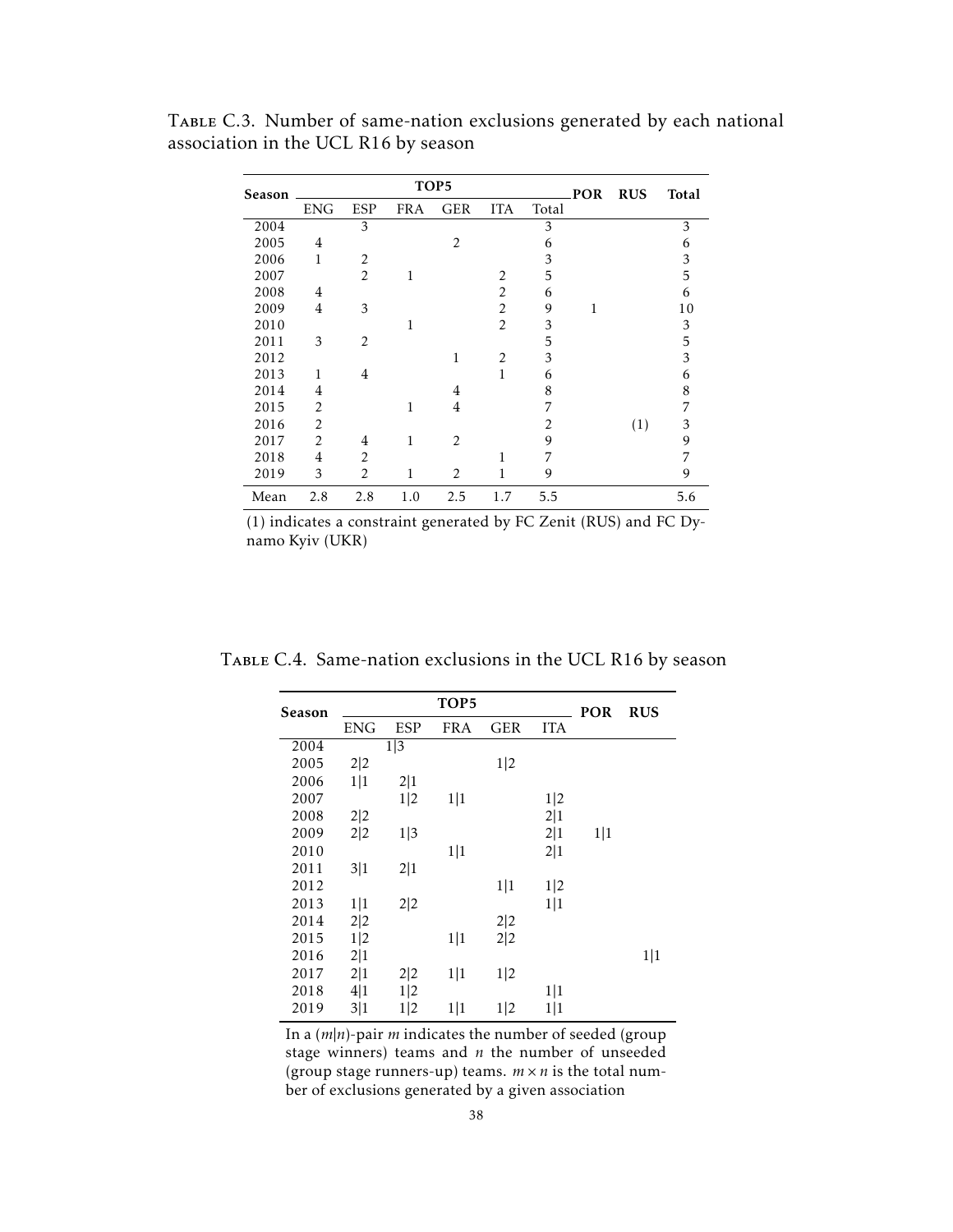| Season | # Games | Average |      |      | Std. Dev. |
|--------|---------|---------|------|------|-----------|
|        |         | Home    | Away | Home | Away      |
| 2002   | 156     | 1.69    | 0.95 | 1.18 | 0.90      |
| 2003   | 156     | 1.58    | 1.19 | 1.36 | 1.07      |
| 2004   | 124     | 1.52    | 0.94 | 1.37 | 0.99      |
| 2005   | 124     | 1.69    | 0.97 | 1.46 | 1.07      |
| 2006   | 124     | 1.39    | 0.86 | 1.31 | 0.97      |
| 2007   | 124     | 1.47    | 1.00 | 1.29 | 1.05      |
| 2008   | 124     | 1.57    | 1.07 | 1.42 | 1.02      |
| 2009   | 124     | 1.45    | 1.19 | 1.34 | 1.28      |
| 2010   | 124     | 1.42    | 1.15 | 1.23 | 1.13      |
| 2011   | 124     | 1.64    | 1.19 | 1.44 | 1.27      |
| 2012   | 124     | 1.68    | 1.09 | 1.54 | 1.13      |
| 2013   | 124     | 1.63    | 1.31 | 1.30 | 1.10      |
| 2014   | 124     | 1.62    | 1.26 | 1.35 | 1.33      |
| 2015   | 124     | 1.70    | 1.19 | 1.60 | 1.33      |
| 2016   | 124     | 1.68    | 1.12 | 1.42 | 1.13      |
| 2017   | 124     | 1.84    | 1.19 | 1.68 | 1.23      |
| 2018   | 124     | 1.77    | 1.43 | 1.53 | 1.40      |
| 2019   | 124     | 1.71    | 1.23 | 1.43 | 1.20      |

<span id="page-38-0"></span>Table C.5. Summary statistics for the number of goals scored in the UCL

From the group stage onward except for the final game played on a neutral ground

| Season | $\mu^t$ | $\eta^t$ | $\rho^t$ |
|--------|---------|----------|----------|
| 2004   | $-0.25$ | 0.42     | $-2.06$  |
| 2005   | $-0.47$ | 0.46     | $-2.00$  |
| 2006   | $-0.71$ | 0.57     | -1.88    |
| 2007   | $-0.86$ | 0.55     | $-1.99$  |
| 2008   | $-0.49$ | 0.46     | $-2.02$  |
| 2009   | $-0.85$ | 0.37     | $-1.71$  |
| 2010   | $-1.34$ | 0.29     | $-1.37$  |
| 2011   | -1.51   | 0.31     | $-1.33$  |
| 2012   | $-0.69$ | 0.27     | $-10.34$ |
| 2013   | $-0.25$ | 0.34     | $-2.23$  |
| 2014   | $-0.05$ | 0.31     | $-13.76$ |
| 2015   | $-0.04$ | 0.27     | $-16.38$ |
| 2016   | $-0.09$ | 0.34     | $-15.78$ |
| 2017   | $-0.07$ | 0.39     | -14.96   |
| 2018   | $-0.05$ | 0.37     | $-16.59$ |
| 2019   | $-0.22$ | 0.32     | -16.06   |
| Mean   | $-0.50$ | 0.38     | $-7.53$  |

<span id="page-38-1"></span>Table C.6. Estimated bivariate Poisson model coefficients by season

 $\mu^t$  denotes the constant term,  $\eta^t$  the homeeffect parameter, and *ρ* the correlation coefficient between the number of goals scored by the two opposing teams in the season between 2004 and 2019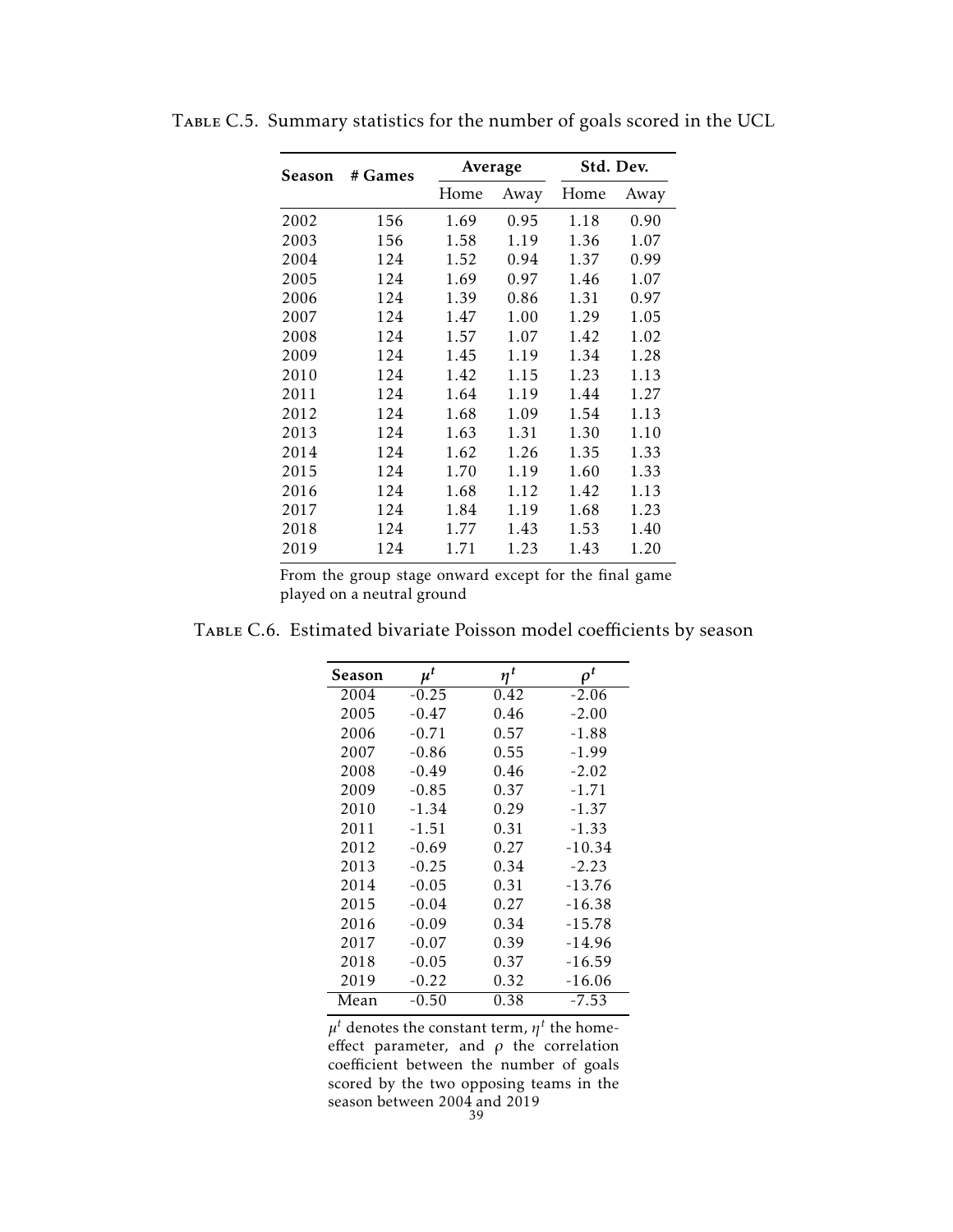<span id="page-39-1"></span>

| Regressor                             | Estimate    | Std.Err    |
|---------------------------------------|-------------|------------|
| Constant                              | $2.25E-01$  | $6.48E-04$ |
| Assignment's dimension                | $-3.16E-02$ | 1.01E-04   |
| Number of constraints                 | $3.65E-03$  | 1.38E-05   |
| Number of valid assignments           | $4.52E-06$  | 3.43E-08   |
| Independent constraints=Yes           | $-5.07E-03$ | $6.65E-05$ |
| Negatively-correlated constraints=Yes | $-1.15E-02$ | 6.87E-05   |

TABLE C.7. Linear regression for simulation results

<span id="page-39-0"></span>The dependent variable is the efficiency loss *φ*. The number of observations is equal to 540,000.



Figure C.1. Comparison of fairness distortion measure *Q*: Uniform draw over Γ versus current UEFA procedure

*Figure details:* Red dashed line indicates fitted linear relationship.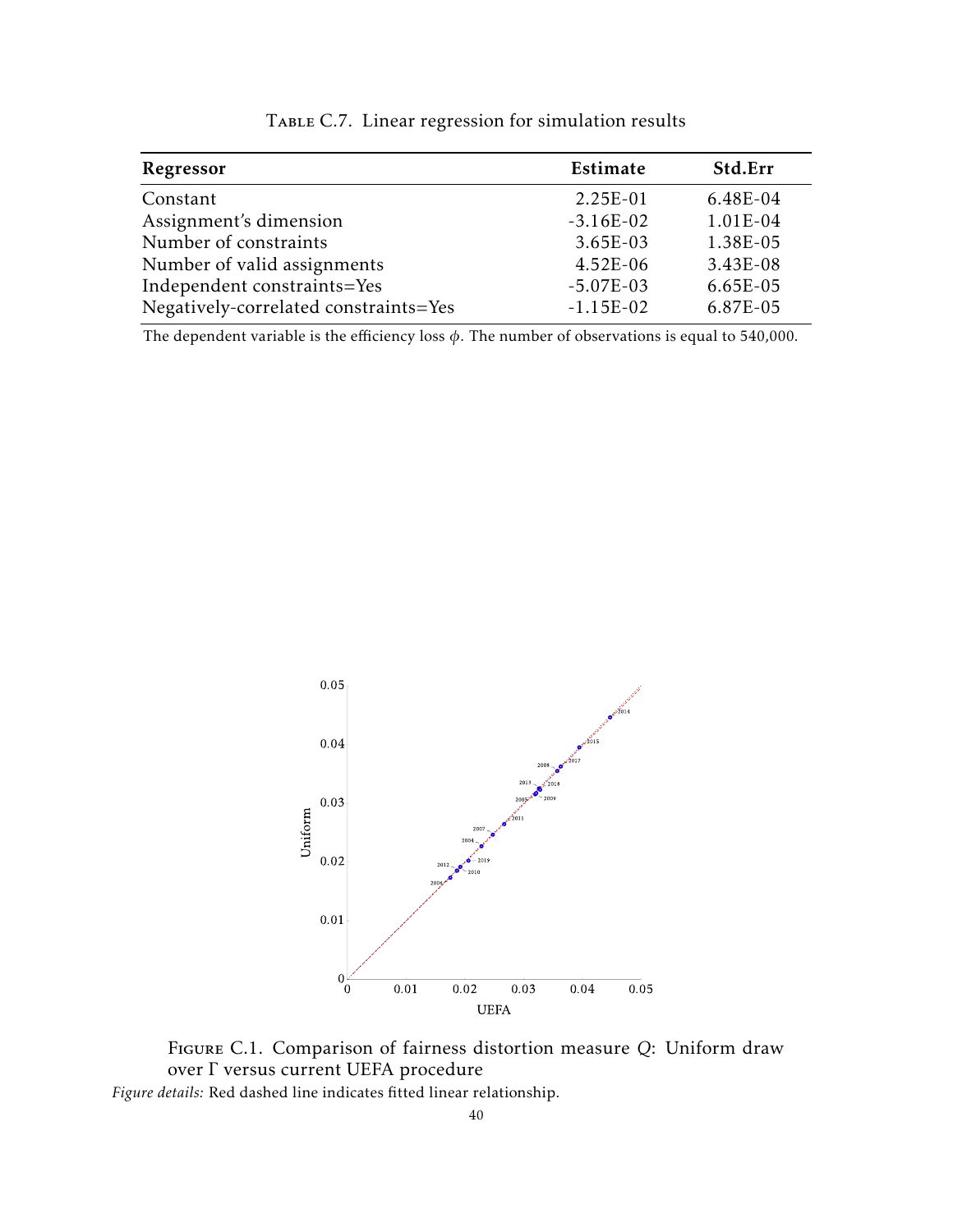

<span id="page-40-0"></span>Figure C.2. Comparison of fairness distortion measure *Q*: Sequential uniform draw of Γ-feasible team pairs versus current UEFA procedure *Figure details:* Red dashed line indicates fitted linear relationship.



Figure C.3. Comparison of fairness distortion measure *Q*: Constrained Wto-R dynamic draw versus current UEFA procedure *Figure details:* Red dashed line indicates fitted linear relationship.